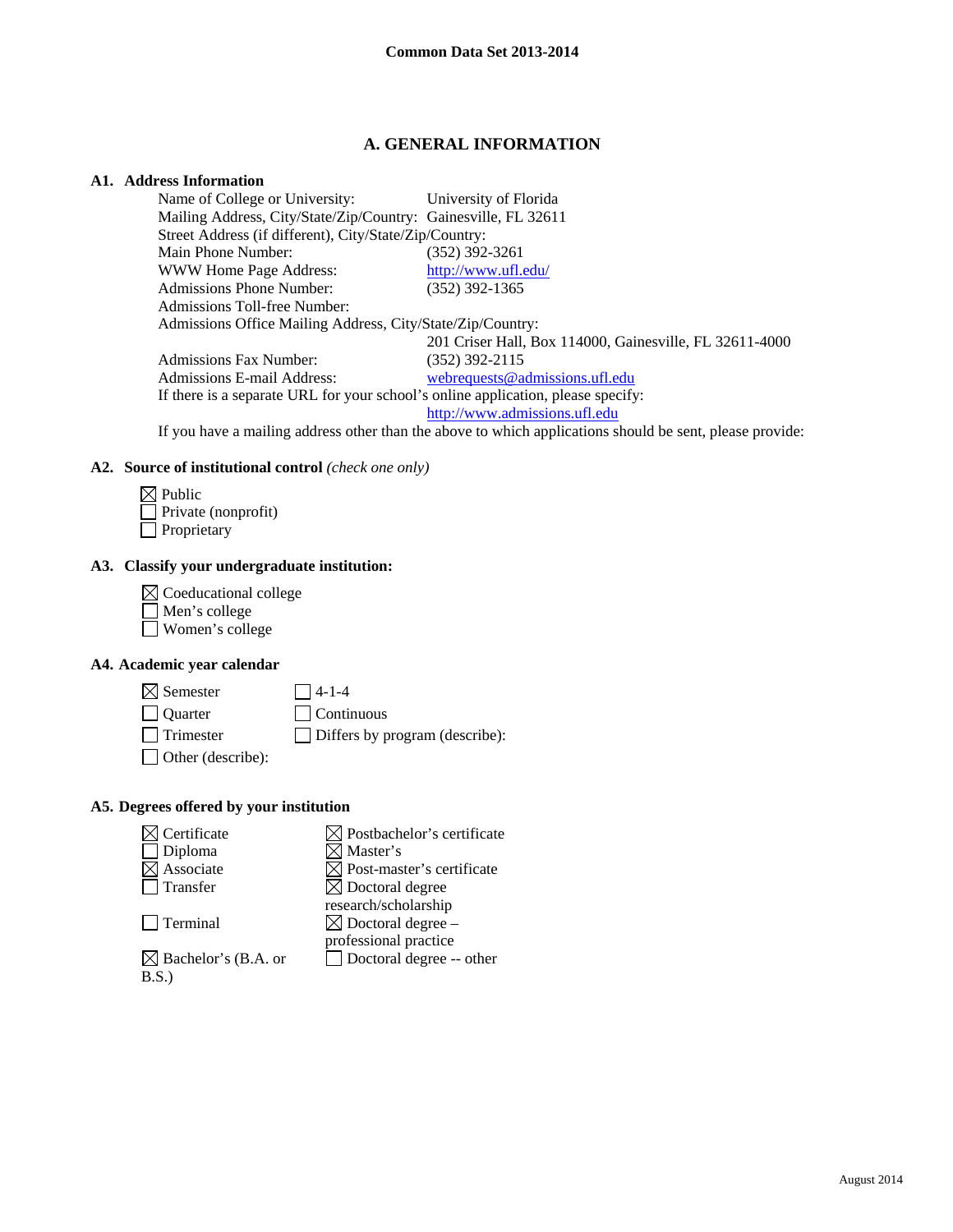# **B. ENROLLMENT AND PERSISTENCE**

**B1. Institutional Enrollment—Men and Women** Provide numbers of students for each of the following categories as of the institution's official fall reporting date or as of October 15, 2013. Note: Report students formerly designated as "first professional" in the graduate cells.

|                                                        |       | <b>FULL-TIME</b> |      | <b>PART-TIME</b> |
|--------------------------------------------------------|-------|------------------|------|------------------|
|                                                        | Men   | Women            | Men  | Women            |
| <b>Undergraduates</b>                                  |       |                  |      |                  |
| Degree-seeking, first-time<br>freshmen                 | 2646  | 3702             | 10   | 12               |
| Other first-year, degree-<br>seeking                   | 86    | 105              | 15   | 15               |
| All other degree-seeking                               | 10571 | 12944            | 1254 | 986              |
| Total degree-seeking                                   | 13303 | 16751            | 1279 | 1013             |
| All other undergraduates<br>enrolled in credit courses | 124   | 136              | 273  | 289              |
| Total undergraduates                                   | 13427 | 16887            | 1552 | 1302             |
| <b>Graduate</b>                                        |       |                  |      |                  |
| Degree-seeking, first-time                             | 1307  | 1432             | 236  | 308              |
| All other degree-seeking                               | 4686  | 4576             | 1531 | 1770             |
| All other graduates enrolled<br>in credit courses      | 54    | 121              | 235  | 454              |
| Total graduate                                         | 6047  | 6129             | 2002 | 2532             |

Total all undergraduates: 33168

Total all graduate: 16710

GRAND TOTAL ALL STUDENTS: 49878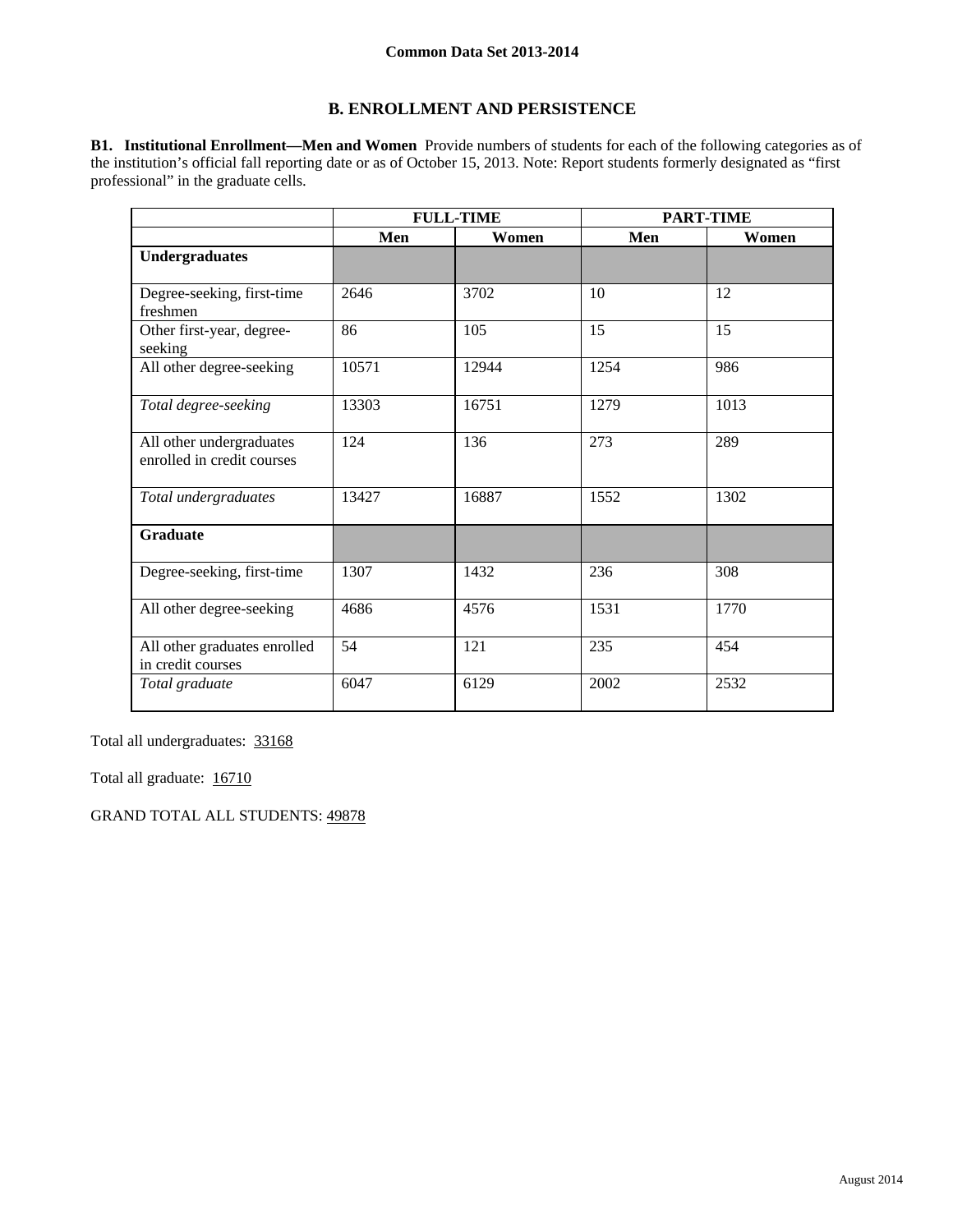**B2. Enrollment by Racial/Ethnic Category.** Provide numbers of undergraduate students for each of the following categories as of the institution's official fall reporting date or as of October 15, 2013. Include international students only in the category "Nonresident aliens." Complete the "Total Undergraduates" column only if you cannot provide data for the first two columns. Report as your institution reports to IPEDS: persons who are Hispanic should be reported only on the Hispanic line, not under any race, and persons who are non-Hispanic multi-racial should be reported only under "Two or more races."

|                                                            | Degree-seeking<br><b>First-time First year</b> | Degree-seeking<br><b>Undergraduates</b><br>(include first-time<br>first-year) | <b>Total</b><br><b>Undergraduates</b><br>(both degree- and non-<br>degree-seeking) |
|------------------------------------------------------------|------------------------------------------------|-------------------------------------------------------------------------------|------------------------------------------------------------------------------------|
| Nonresident aliens                                         | 53                                             | 341                                                                           | 515                                                                                |
| Hispanic/Latino                                            | 1215                                           | 6153                                                                          | 6273                                                                               |
| Black or African American, non-<br>Hispanic                | 395                                            | 2394                                                                          | 2439                                                                               |
| White, non-Hispanic                                        | 3763                                           | 18899                                                                         | 19290                                                                              |
| American Indian or Alaska Native, non-<br>Hispanic         | $\overline{4}$                                 | 85                                                                            | 88                                                                                 |
| Asian, non-Hispanic                                        | 559                                            | 2438                                                                          | 2486                                                                               |
| Native Hawaiian or other Pacific<br>Islander, non-Hispanic | 6                                              | 228                                                                           | 231                                                                                |
| Two or more races, non-Hispanic                            | 220                                            | 912                                                                           | 930                                                                                |
| Race and/or ethnicity unknown                              | 155                                            | 896                                                                           | 916                                                                                |
| Total                                                      | 6370                                           | 32346                                                                         | 33168                                                                              |

# **Persistence**

### **B3. Number of degrees awarded by your institution from July 1, 2012, to June 30, 2013.**

| Certificate/diploma                      |      |
|------------------------------------------|------|
| Associate degrees                        | 840  |
| Bachelor's degrees                       | 8244 |
| Postbachelor's certificates              |      |
| Master's degrees                         | 3929 |
| Post-master's certificates               | 88   |
| Doctoral degrees – research/scholarship  | 742  |
| Doctoral degrees – professional practice | 1222 |
| Doctoral degrees – other                 |      |

### **Graduation Rates**

The items in this section correspond to data elements collected by the IPEDS Web-based Data Collection System's Graduation Rate Survey (GRS). For complete instructions and definitions of data elements, see the IPEDS GRS instructions and glossary on the 2013 Web-based survey.

#### **For Bachelor's or Equivalent Programs**

Please provide data for the Fall 2007 cohort if available. If Fall 2007 cohort data are not available, provide data for the Fall 2006 cohort.

| Fall 2006 Cohort                                             | Fall 2007 Cohort                                             |  |
|--------------------------------------------------------------|--------------------------------------------------------------|--|
|                                                              |                                                              |  |
|                                                              |                                                              |  |
| Report for the cohort of full-time first-time bachelor's (or | Report for the cohort of full-time first-time bachelor's (or |  |
| equivalent) degree-seeking undergraduate students who        | equivalent) degree-seeking undergraduate students who        |  |
| entered in Fall 2006. Include in the cohort those who        | entered in Fall 2007. Include in the cohort those who        |  |
| entered your institution during the summer term              | entered your institution during the summer term              |  |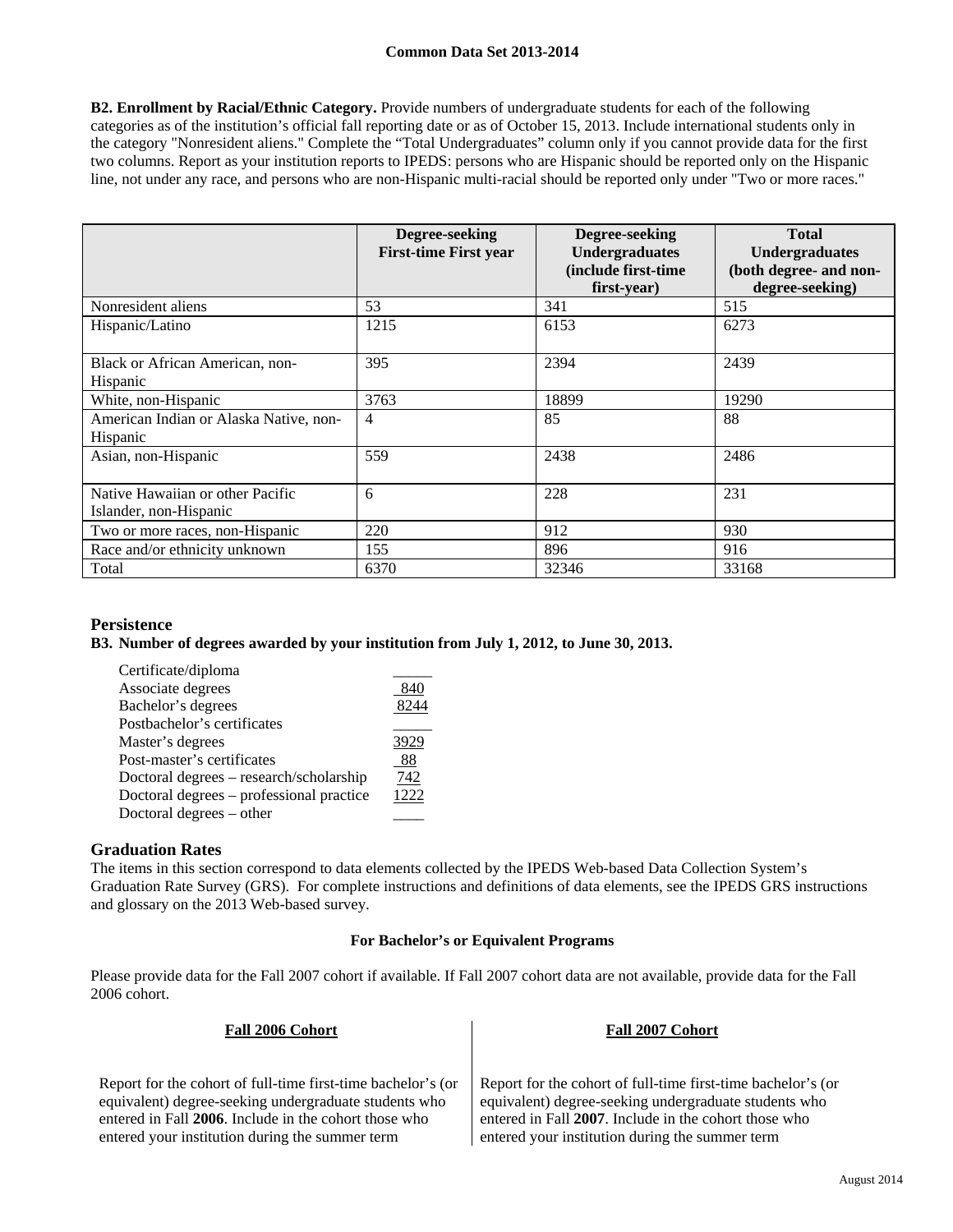| preceding Fall 2006.                                               | preceding Fall 2007.                                               |
|--------------------------------------------------------------------|--------------------------------------------------------------------|
| <b>B4.</b> Initial 2006 cohort of first-time, full-time bachelor's | <b>B4.</b> Initial 2007 cohort of first-time, full-time bachelor's |
| (or equivalent) degree-seeking undergraduate students;             | (or equivalent) degree-seeking undergraduate students;             |
| total all students: 6686                                           | total all students: 6442                                           |
| <b>B5.</b> Of the initial 2006 cohort, how many did not persist    | <b>B5.</b> Of the initial 2007 cohort, how many did not persist    |
| and did not graduate for the following reasons: death,             | and did not graduate for the following reasons: death,             |
| permanent disability, or service in the armed forces,              | permanent disability, or service in the armed forces,              |
| foreign aid service of the federal government, or official         | foreign aid service of the federal government, or official         |
| church missions; total allowable exclusions: 12                    | church missions; total allowable exclusions: 2                     |
| <b>B6.</b> Final 2006 cohort, after adjusting for allowable        | <b>B6.</b> Final 2007 cohort, after adjusting for allowable        |
| exclusions: 6674                                                   | exclusions: 6440                                                   |
| (Subtract question B5 from question B4)                            | (Subtract question B5 from question B4)                            |
| <b>B7.</b> Of the initial 2006 cohort, how many completed the      | <b>B7.</b> Of the initial 2007 cohort, how many completed the      |
| program in four years or less (by August 31, 2010): 4294           | program in four years or less (by August 31, 2011): 4197           |
| <b>B8</b> . Of the initial 2006 cohort, how many completed the     | <b>B8.</b> Of the initial 2007 cohort, how many completed the      |
| program in more than four years but in five years or less          | program in more than four years but in five years or less          |
| (after August 31, 2010 and by August 31, 2011): 1184               | (after August 31, 2011 and by August 31, 2012): 1163               |
| <b>B9.</b> Of the initial 2006 cohort, how many completed the      | <b>B9.</b> Of the initial 2007 cohort, how many completed the      |
| program in more than five years but in six years or less           | program in more than five years but in six years or less           |
| (after August 31, 2011 and by August 31, 2012): 203                | (after August 31, 2012 and by August 31, 2013): 213                |
| <b>B10</b> . Total graduating within six years (sum of questions   | <b>B10.</b> Total graduating within six years (sum of questions    |
| B7, B8, and B9): 5681                                              | B7, B8, and B9): 5573                                              |
| B11. Six-year graduation rate for 2006 cohort (question            | B11. Six-year graduation rate for 2007 cohort (question            |
| B10 divided by question B6): $85.1\%$                              | B10 divided by question B6): $86.5\%$                              |

### **For Two-Year Institutions**

Please provide data for the 2010 cohort if available. If 2010 cohort data are not available, provide data for the 2009 cohort.

| 2009 Cohort                                                      | 2010 Cohort                                                      |
|------------------------------------------------------------------|------------------------------------------------------------------|
| <b>B12.</b> Initial 2009 cohort, total of first-time, full-time  | <b>B12.</b> Initial 2010 cohort, total of first-time, full-time  |
|                                                                  |                                                                  |
| <b>B13.</b> Of the initial 2009 cohort, how many did not persist | <b>B13.</b> Of the initial 2010 cohort, how many did not persist |
| and did not graduate for the following reasons: death,           | and did not graduate for the following reasons: death,           |
| permanently disability, or service in the armed forces,          | permanently disability, or service in the armed forces,          |
| foreign aid service of the federal government, or official       | foreign aid service of the federal government, or official       |
| church missions; total allowable exclusions:                     | church missions; total allowable exclusions:                     |
| <b>B14.</b> Final 2009 cohort, after adjusting for allowable     | <b>B14.</b> Final 2010 cohort, after adjusting for allowable     |
| exclusions                                                       | exclusions                                                       |
| (Subtract question B13 from question B12)                        | (Subtract question B13 from question B12)                        |
| <b>B15.</b> Completers of programs of less than two years        | <b>B15.</b> Completers of programs of less than two years        |
| duration (total):                                                |                                                                  |
| <b>B16.</b> Completers of programs of less than two years        | <b>B16.</b> Completers of programs of less than two years        |
|                                                                  |                                                                  |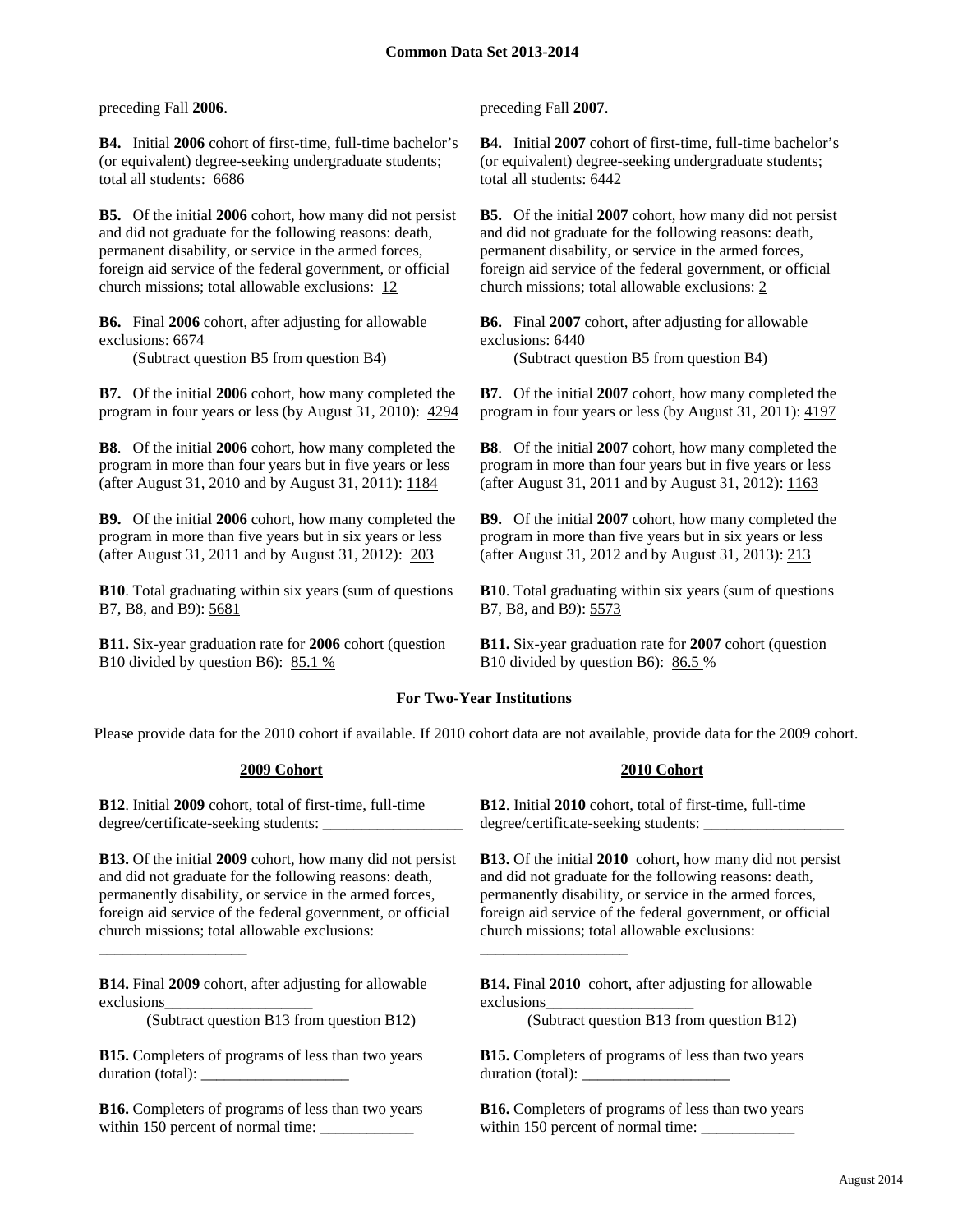| <b>B17.</b> Completers of programs of at least two but less than | <b>B17.</b> Completers of programs of at least two but less than |
|------------------------------------------------------------------|------------------------------------------------------------------|
| four years (total): $\frac{1}{2}$                                |                                                                  |
| <b>B18.</b> Completers of programs of at least two but less than | <b>B18.</b> Completers of programs of at least two but less than |
| four-years within 150 percent of normal time:                    | four-years within 150 percent of normal time:                    |
| <b>B19.</b> Total transfers-out (within three years) to other    | <b>B19.</b> Total transfers-out (within three years) to other    |
| institutions:                                                    | institutions:                                                    |
| <b>B20.</b> Total transfers to two-year institutions:            | <b>B20.</b> Total transfers to two-year institutions:            |
| <b>B21.</b> Total transfers to four-year institutions:           | <b>B21.</b> Total transfers to four-year institutions:           |

## **Retention Rates**

Report for the cohort of all full-time, first-time bachelor's (or equivalent) degree-seeking undergraduate students who entered in Fall 2012 (or the preceding summer term). The initial cohort may be adjusted for students who departed for the following reasons: death, permanent disability, or service in the armed forces, foreign aid service of the federal government or official church missions. No other adjustments to the initial cohort should be made.

**B22.** For the cohort of all full-time bachelor's (or equivalent) degree-seeking undergraduate students who entered your institution as freshmen in Fall 2012 (or the preceding summer term), what percentage was enrolled at your institution as of the date your institution calculates its official enrollment in Fall 2013? 96 %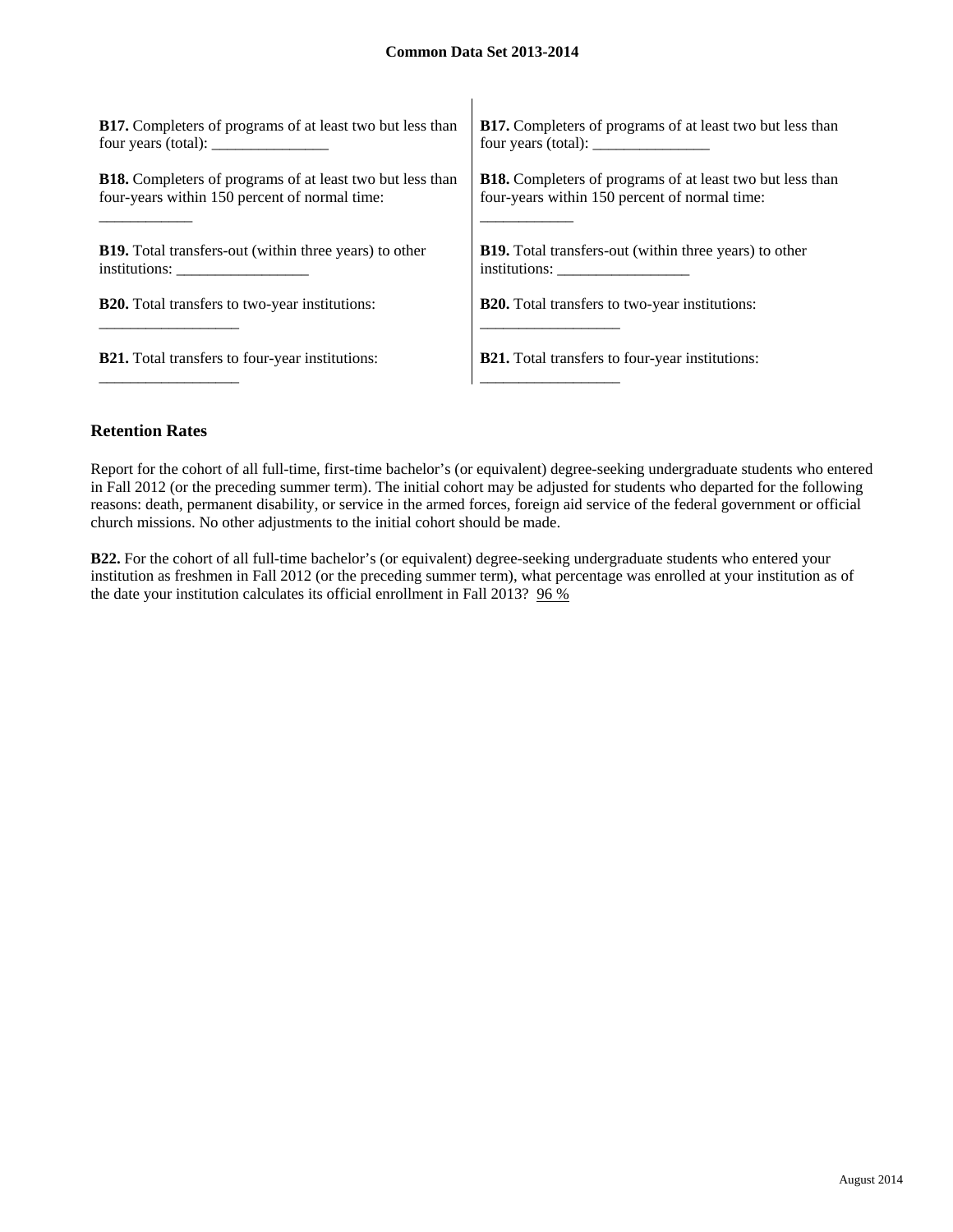# **C. FIRST-TIME, FIRST-YEAR (FRESHMAN) ADMISSION**

### **Applications**

**C1. First-time, first-year (freshman) students:** Provide the number of degree-seeking, first-time, first-year students who applied, were admitted, and enrolled (full- or part-time) in Fall 2013. Include early decision, early action, and students who began studies during summer in this cohort. Applicants should include only those students who fulfilled the requirements for consideration for admission (i.e., who completed actionable applications) and who have been notified of one of the following actions: admission, non-admission, placement on waiting list, or application withdrawn (by applicant or institution). Admitted applicants should include wait-listed students who were subsequently offered admission.

| Total first-time, first-year (freshman) men who applied<br>Total first-time, first-year (freshman) women who applied                                | 11,745<br>15,362 |             |
|-----------------------------------------------------------------------------------------------------------------------------------------------------|------------------|-------------|
| Total first-time, first-year (freshman) men who were admitted<br>Total first-time, first-year (freshman) women who were admitted                    | 5,232<br>7,386   |             |
| Total full-time, first-time, first-year (freshman) men who enrolled 2,648<br>Total part-time, first-time, first-year (freshman) men who enrolled 10 |                  |             |
| Total full-time, first-time, first-year (freshman) women who enrolled<br>Total part-time, first-time, first-year (freshman) women who enrolled      |                  | 3,704<br>11 |

**C2. Freshman wait-listed students (students who met admission requirements but whose final admission was contingent on space availability)** 

| Do you have a policy of placing students on a waiting list? $\Box$ Yes $\boxtimes$ No |  |
|---------------------------------------------------------------------------------------|--|
| If yes, please answer the questions below for Fall 2013 admissions:                   |  |

| Number of qualified applicants offered a place on waiting list |  |
|----------------------------------------------------------------|--|
| Number accepting a place on the waiting list                   |  |
| Number of wait-listed students admitted                        |  |

Is your waiting list ranked?

 If yes, do you release that information to students? Do you release that information to school counselors?

### **Admission Requirements**

### **C3. High school completion requirement**

- Check the appropriate box to identify your high school completion requirement for degree-seeking entering students:
- $\boxtimes$  High school diploma is required and GED is accepted
- $\Box$  High school diploma is required and GED is not accepted
- $\Box$  High school diploma or equivalent is not required

#### **C4. Does your institution require or recommend a general college-preparatory program for degree-seeking students?**

- $\boxtimes$  Require
- Recommend

Neither require nor recommend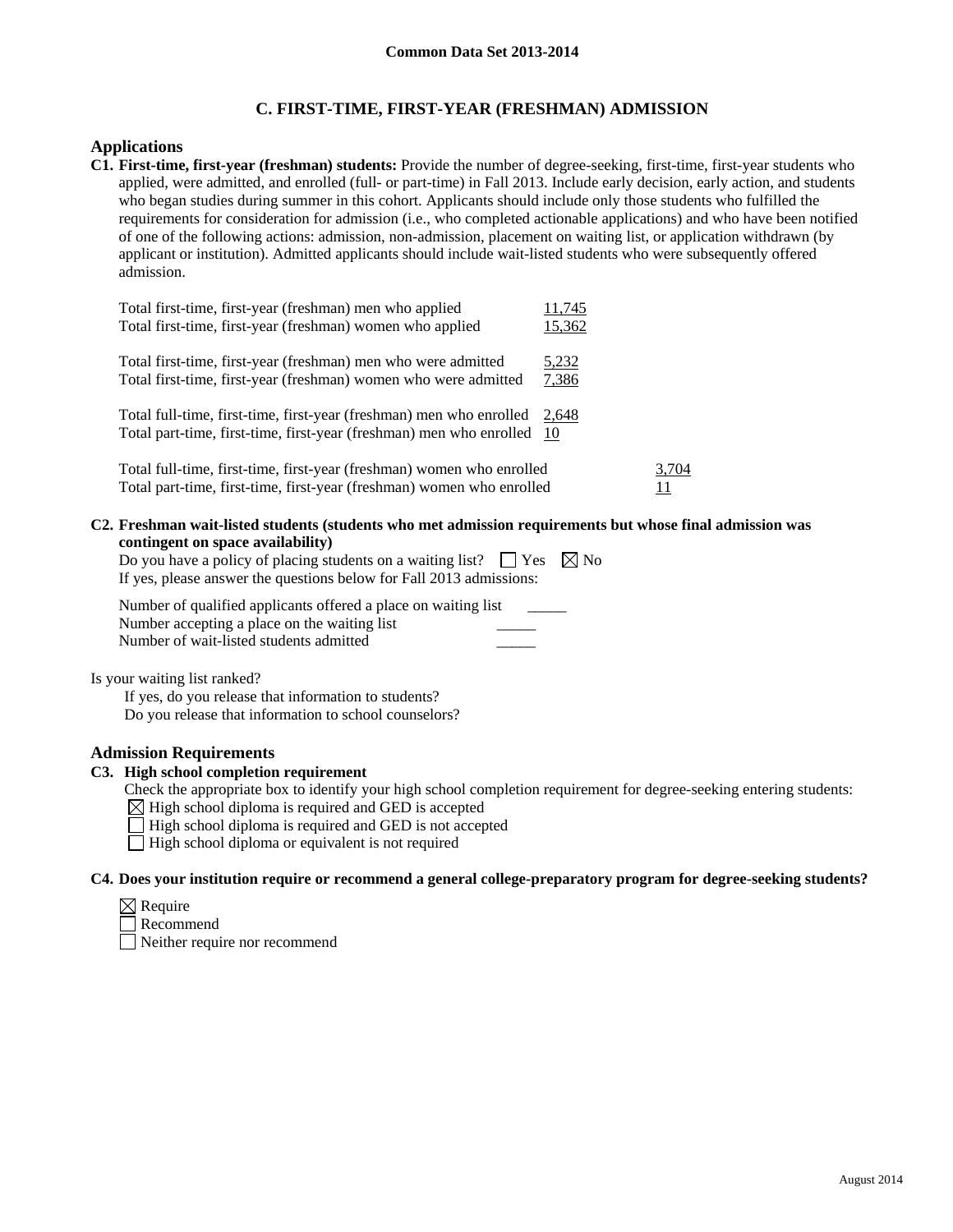**C5. Distribution of high school units required and/or recommended.** Specify the distribution of academic high school course units required and/or recommended of all or most degree-seeking students using Carnegie units (one unit equals one year of study or its equivalent). If you use a different system for calculating units, please convert.

|                                  | <b>Units Required</b>                                   | <b>Units Recommended</b> |
|----------------------------------|---------------------------------------------------------|--------------------------|
| Total academic units             | 18                                                      |                          |
| English                          | 4 (3 courses must<br>include substantial<br>writing)    |                          |
| <b>Mathematics</b>               | 4 (Algebra 1, Formal<br>Geometry, Algebra 2)            |                          |
| Science                          | 3                                                       |                          |
| Of these, units that must be lab | $\mathfrak{D}$                                          |                          |
| Foreign language                 | 2 (in same language)<br>and they must be<br>sequential) |                          |
| Social studies                   | 3                                                       |                          |
| <b>History</b>                   | $\theta$                                                |                          |
| Academic electives               | 2                                                       |                          |
| <b>Computer Science</b>          | 0                                                       |                          |
| Visual/Performing Arts           | $\theta$                                                |                          |
| Other (specify)                  | 0                                                       |                          |

## **Basis for Selection**

**C6.** Do you have an open admission policy, under which virtually all secondary school graduates or students with GED equivalency diplomas are admitted without regard to academic record, test scores, or other qualifications? If so, check which applies:

Open admission policy as described above for all students \_\_\_

Open admission policy as described above for most students, but

 selective admission for out-of-state students \_\_\_ selective admission to some programs \_\_\_ other (explain)

#### **C7. Relative importance of each of the following academic and nonacademic factors in your first-time, first-year, degree-seeking (freshman) admission decisions.**

|                                  | <b>Very Important</b> | Important | <b>Considered</b> | <b>Not Considered</b> |
|----------------------------------|-----------------------|-----------|-------------------|-----------------------|
| Academic                         |                       |           |                   |                       |
| Rigor of secondary school record |                       |           |                   |                       |
| Class rank                       |                       |           |                   |                       |
| Academic GPA                     |                       |           |                   |                       |
| Standardized test scores         |                       |           |                   |                       |
| <b>Application Essay</b>         |                       |           |                   |                       |
| Recommendation                   |                       |           |                   | $\times$              |
| <b>Nonacademic</b>               |                       |           |                   |                       |
| Interview                        |                       |           |                   |                       |
| Extracurricular activities       |                       |           |                   |                       |
| Talent/ability                   |                       |           |                   |                       |
| Character/personal qualities     |                       |           |                   |                       |
| First generation                 |                       |           |                   |                       |
| Alumni/ae relation               |                       |           |                   |                       |
| Geographical residence           |                       |           |                   |                       |
| State residency                  |                       |           |                   |                       |
| Religious affiliation/commitment |                       |           |                   |                       |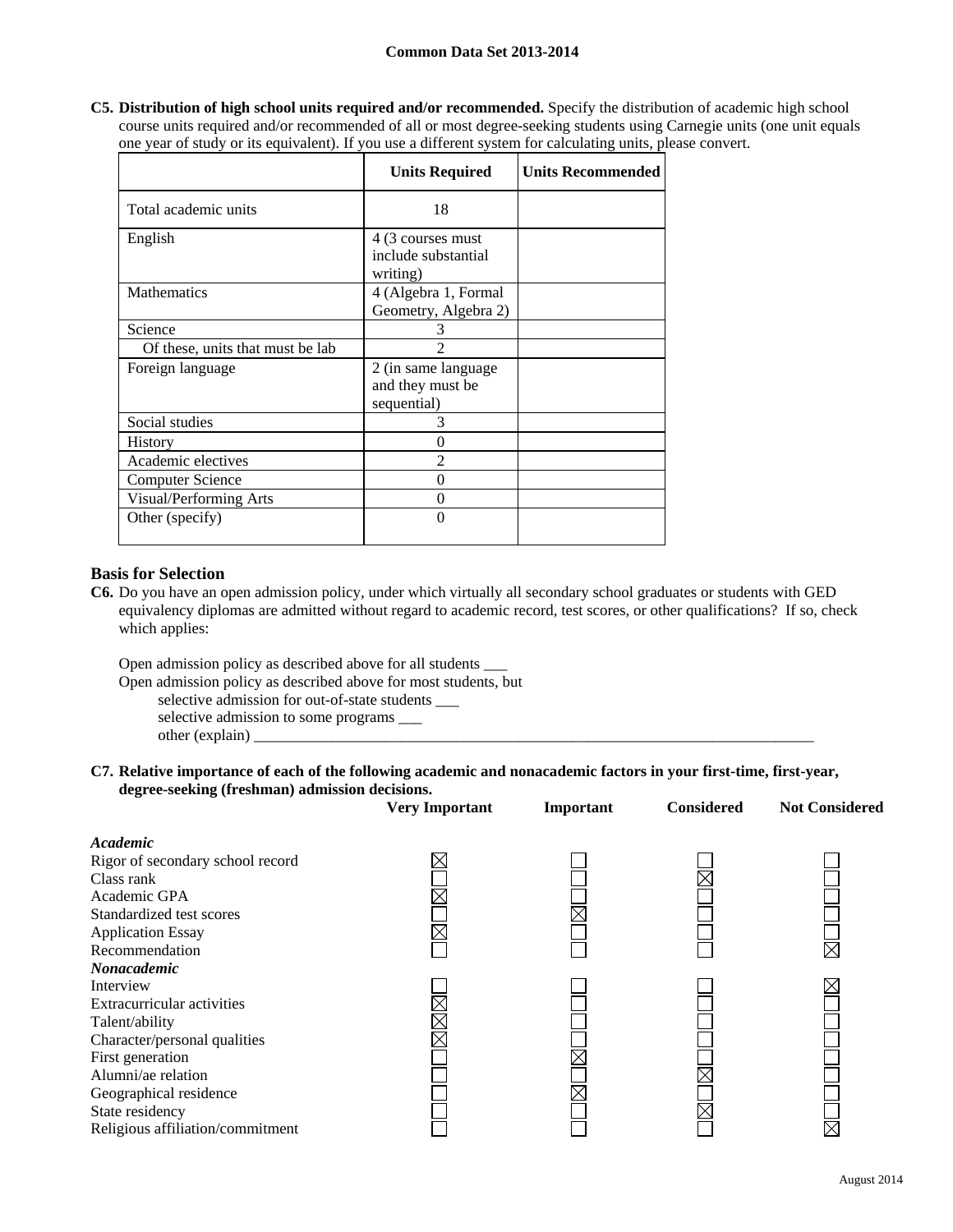| Racial/ethnic status          |  |  |
|-------------------------------|--|--|
| Volunteer work                |  |  |
| Work experience               |  |  |
| Level of applicant's interest |  |  |
| <b>SAT and ACT Policies</b>   |  |  |

#### **C8. Entrance exams**

A. Does your institution make use of SAT, ACT, or SAT Subject Test scores in **admission** decisions for first-time, first-year, degree-seeking applicants?  $\boxtimes$  Yes  $\Box$  No

If yes, place check marks in the appropriate boxes below to reflect your institution's policies for use in admission for **Fall 2015.** 

|                              |         |           | <b>ADMISSION</b>   |                    |                 |
|------------------------------|---------|-----------|--------------------|--------------------|-----------------|
|                              | Require | Recommend | <b>Require for</b> | <b>Consider If</b> | <b>Not Used</b> |
|                              |         |           | <b>Some</b>        | <b>Submitted</b>   |                 |
| SAT or ACT                   |         |           |                    |                    |                 |
| ACT only                     |         |           |                    |                    |                 |
| SAT only                     |         |           |                    |                    |                 |
| SAT and SAT Subject Tests or |         |           |                    |                    |                 |
| ACT                          |         |           |                    |                    |                 |
| <b>SAT Subject Tests</b>     |         |           |                    |                    |                 |

B. If your institution will make use of the ACT in admission decisions for first-time, first-year, degree-seeking applicants for Fall 2015 please indicate which ONE of the following applies (regardless of whether the writing score will be used in the admissions process):

\_X\_ ACT with Writing component required

\_\_\_ ACT with Writing component recommended.

ACT with or without Writing component accepted

C. Please indicate how your institution will use the SAT or ACT essay component; check all that apply.

|                                              | SAT essay | ACT essay |
|----------------------------------------------|-----------|-----------|
| For admission                                |           |           |
| For placement                                |           |           |
| For advising                                 |           |           |
| In place of an application essay             |           |           |
| As a validity check on the application essay |           |           |
| No college policy as of now                  |           |           |
| Not using essay component                    |           |           |

D. In addition, does your institution use applicants' test scores for academic advising?  $X$  yes  $\_\_$ no

- E. Latest date by which SAT or ACT scores must be received for fall-term admission: **December 31, 2013** Latest date by which SAT Subject Test scores must be received for fall-term admission: **N/A**
- F. If necessary, use this space to clarify your test policies (e.g., if tests are recommended for some students, or if tests are not required of some students): **SAT II scores are used strictly for placement purposes not for admission except for non-regionally accredited schools and home school applicants.**
- G. Please indicate which tests your institution uses for **placement (e.g., state tests):**

| <b>SAT</b>       |  |
|------------------|--|
| ACT <sup>.</sup> |  |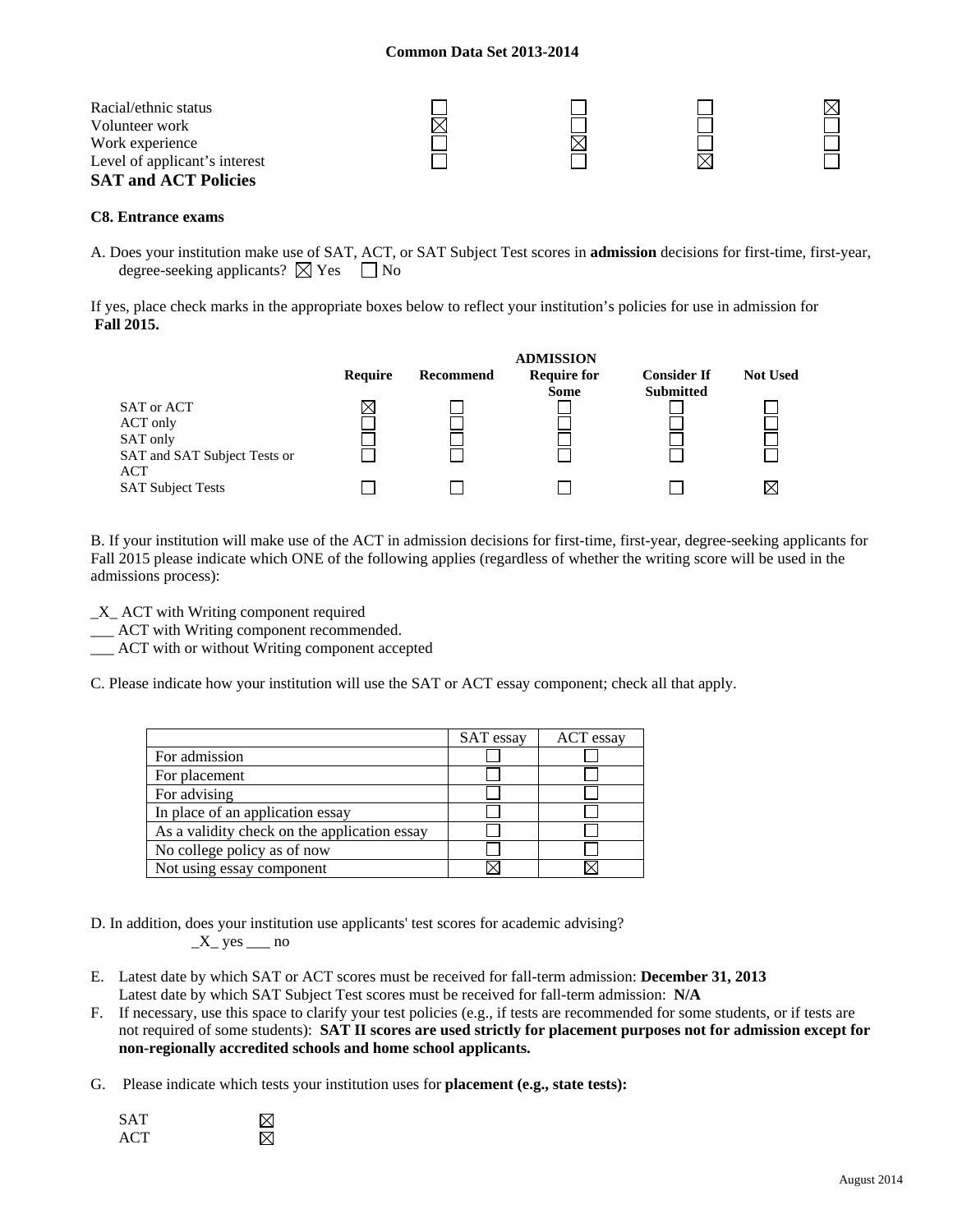| <b>SAT Subject Tests</b>  | M |  |
|---------------------------|---|--|
| AP                        |   |  |
| CLEP <sub></sub>          |   |  |
| <b>Institutional Exam</b> |   |  |
| State Exam (specify):     |   |  |

#### **Freshman Profile**

Provide percentages for **ALL enrolled, degree-seeking, full-time and part-time, first-time, first-year (freshman) students**  enrolled in Fall 2013, including students who began studies during summer, international students/nonresident aliens, and students admitted under special arrangements.

**C9. Percent and number of first-time, first-year (freshman) students enrolled in Fall 2013 who submitted national standardized (SAT/ACT) test scores.** Include information for **ALL enrolled, degree-seeking, first-time, first-year (freshman) students who submitted test scores**. Do not include partial test scores (e.g., mathematics scores but not critical reading for a category of students) or combine other standardized test results (such as TOEFL) in this item. Do not convert SAT scores to ACT scores and vice versa.

The 25th percentile is the score that 25 percent scored at or below; the 75th percentile score is the one that 25 percent scored at or above.

| Percent submitting SAT scores | <u>63%</u> | Number submitting SAT scores | 4,000        |
|-------------------------------|------------|------------------------------|--------------|
| Percent submitting ACT scores | 37%        | Number submitting ACT scores | <u>2,367</u> |

|                             | 25th Percentile | <b>75th Percentile</b> |
|-----------------------------|-----------------|------------------------|
| <b>SAT Critical Reading</b> | 580             | 670                    |
| <b>SAT Math</b>             | 590             | 690                    |
| <b>SAT Writing</b>          | 570             | 680                    |
| <b>SAT Essay</b>            | N/A             | N/A                    |
| <b>ACT</b> Composite        | 26              | 31                     |
| <b>ACT Math</b>             | 25              | 32                     |
| <b>ACT</b> English          | 25              | 30                     |
| <b>ACT Writing</b>          |                 |                        |

Percent of first-time, first-year (freshman) students with scores in each range:

|         | <b>SAT Critical Reading</b> | <b>SAT Math</b> | <b>SAT Writing</b> |
|---------|-----------------------------|-----------------|--------------------|
| 700-800 | 18%                         | 22%             | 18%                |
| 600-699 | 48%                         | 52%             | 49%                |
| 500-599 | 29%                         | 22%             | 27%                |
| 400-499 | 4%                          | 3%              | 5%                 |
| 300-399 | $< 1\%$                     | $< 1\%$         | 1%                 |
| 200-299 | $< 1\%$                     | 0%              | $< 1\%$            |
|         | 100%                        | 100%            | 100%               |

|           | <b>ACT</b><br>Composite | <b>ACT English</b> | <b>ACT Math</b> |
|-----------|-------------------------|--------------------|-----------------|
| $30 - 36$ | 38%                     | 42%                | 31%             |
| 24-29     | 53%                     | 43%                | 58%             |
| 18-23     | 8%                      | 14%                | 9%              |
| $12 - 17$ | 1%                      | 2%                 | 2%              |
| $6 - 11$  | 0%                      | $< 1\%$            | 0%              |
| Below 6   | 0%                      | 0%                 | 0%              |
|           | 100%                    | 100%               | 100%            |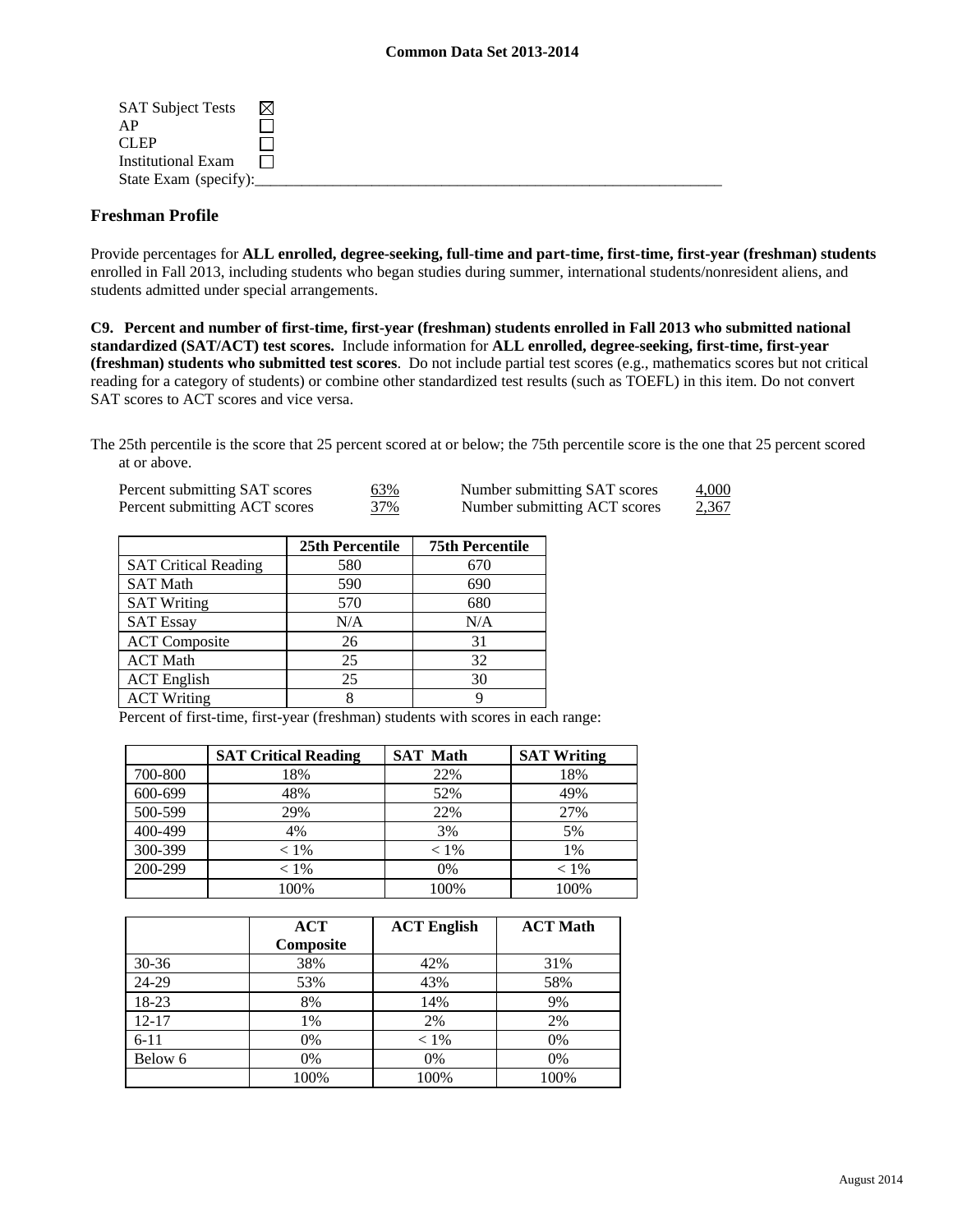#### **C10. Percent of all degree-seeking, first-time, first-year (freshman) students who had high school class rank within each of the following ranges (report information for those students from whom you collected high school rank information).**

Percent in top tenth of high school graduating class 76.6% Percent in top quarter of high school graduating class 96.7% Percent in top half of high school graduating class 99.9% Percent in bottom half of high school graduating class  $0.1\%$ Percent in bottom quarter of high school graduating class N/A \_ Percent of total first-time, first-year (freshman) students who submitted high school class rank: 90.2%  $\{$  Top half + bottom half = 100%.

### **C11. Percentage of all enrolled, degree-seeking, first-time, first-year (freshman) students who had high school gradepoint averages within each of the following ranges (using 4.0 scale). Report information only for those students from whom you collected high school GPA.**

| Percent who had GPA of 3.75 and higher    | 94%     |
|-------------------------------------------|---------|
| Percent who had GPA between 3.50 and 3.74 | 4%      |
| Percent who had GPA between 3.25 and 3.49 | 1%      |
| Percent who had GPA between 3.00 and 3.24 | $< 1\%$ |
| Percent who had GPA between 2.50 and 2.99 | $< 1\%$ |
| Percent who had GPA between 2.0 and 2.49  | $< 1\%$ |
| Percent who had GPA between 1.0 and 1.99  | $< 1\%$ |
| Percent who had GPA below 1.0             | 0%      |
|                                           | 100%    |

#### **C12. Average high school GPA of all degree-seeking, first-time, first-year (freshman) students who submitted GPA:** 4.1-4.4

Percent of total first-time, first-year (freshman) students who submitted high school GPA: 99%

### **Admission Policies**

#### **C13. Application fee**

| Does your institution have an application fee?       | $\boxtimes$ Yes | $\Box$ No |
|------------------------------------------------------|-----------------|-----------|
| Amount of application fee: \$30                      |                 |           |
| Can it be waived for applicants with financial need? | $\boxtimes$ Yes | $\Box$ No |

If you have an application fee and an on-line application option, please indicate policy for students who apply on-line: Same fee: \_**X**\_

Free:

Reduced: \_\_\_\_

Can on-line application fee be waived for applicants with financial need? Yes/no **Yes fee waived if applicant has an SAT or ACT fee waiver form.** 

#### **C14. Application closing date**

| Does your institution have an application closing date? | $\boxtimes$ Yes | $\Box$ No |
|---------------------------------------------------------|-----------------|-----------|
| Application closing date (fall): November 1, 2013       |                 |           |
| Priority date:                                          |                 |           |

#### **C15.** Are first-time, first-year students accepted for terms other than the fall?  $\boxtimes$  Yes  $\Box$  No

#### **C16. Notification to applicants of admission decision sent** *(fill in one only)*

On a rolling basis beginning (date): By (date): February 14 for those who met November 1 deadline Other: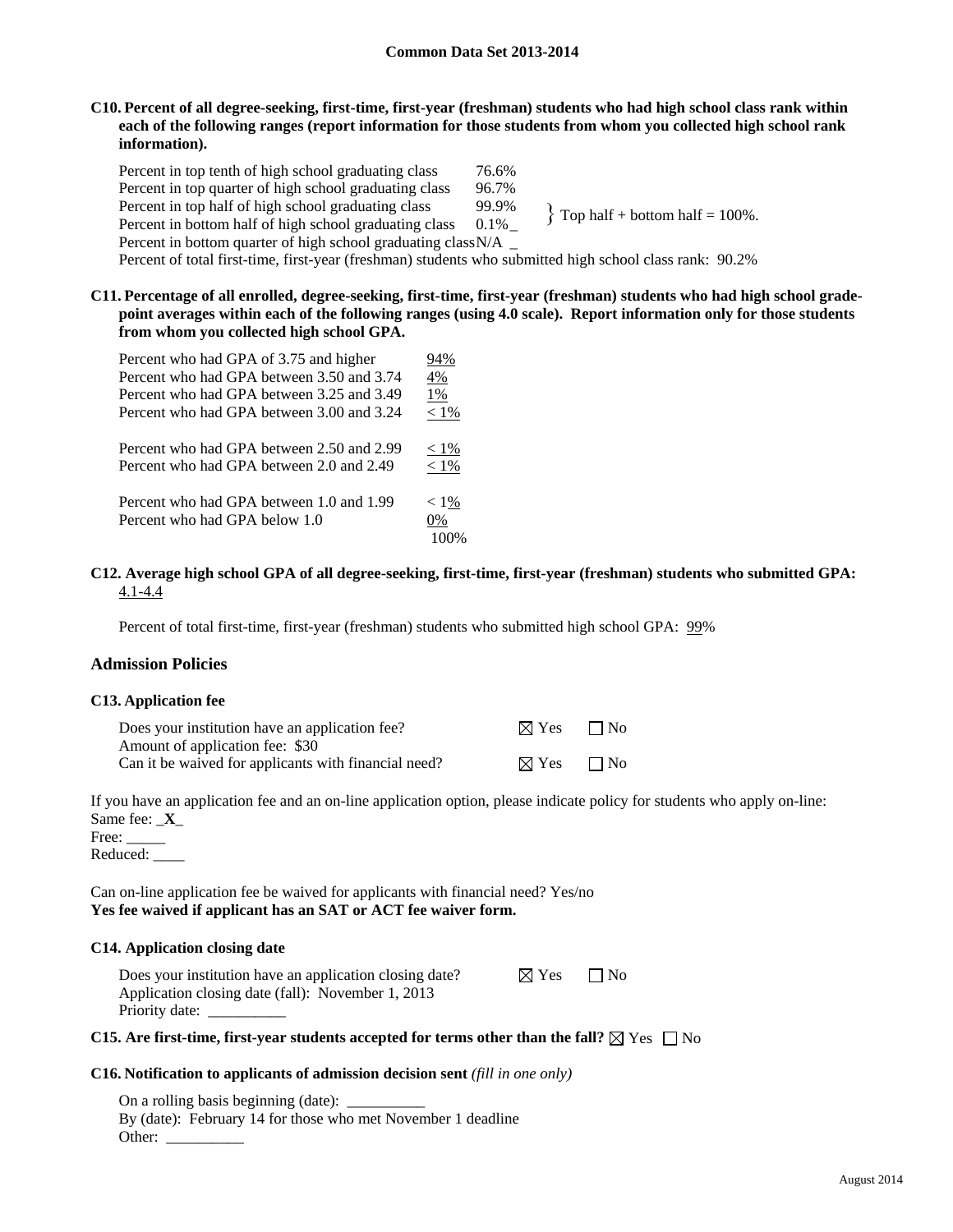#### **C17. Reply policy for admitted applicants** *(fill in one only)*

Must reply by (date): May 1 No set date: Must reply by May 1 or within weeks if notified thereafter Other: \_\_\_\_\_\_\_\_\_\_

Deadline for housing deposit (MMDD): May 1 Amount of housing deposit: \$200 Refundable if student does not enroll? \_\_\_ Yes, in full \_\_\_ Yes, in part  $\_X$  No

**C18. Deferred admission:** Does your institution allow students to postpone enrollment after admission?  $\Box$  Yes  $\Box$  No

If yes, maximum period of postponement:  $\qquad \qquad$ 

- **C19. Early admission of high school students:** Does your institution allow high school students to enroll as full-time, firsttime, first-year (freshman) students one year or more before high school graduation?  $\boxtimes$  Yes  $\Box$  No
- **C20. Common Application:** Question removed from CDS. (Initiated during 2006-2007 cycle)

#### **Early Decision and Early Action Plans**

**C21. Early decision:** Does your institution offer an early decision plan (an admission plan that permits students to apply and be notified of an admission decision well in advance of the regular notification date and that asks students to commit to attending if accepted) for first-time, first-year (freshman) applicants for fall enrollment?  $\Box$  Yes  $\Box$  No

| If "yes," please complete the following:                                                                                      |  |
|-------------------------------------------------------------------------------------------------------------------------------|--|
| First or only early decision plan closing date<br>First or only early decision plan notification date                         |  |
| Other early decision plan closing date<br>Other early decision plan notification date                                         |  |
| For the Fall 2013 entering class:                                                                                             |  |
| Number of early decision applications received by your institution<br>Number of applicants admitted under early decision plan |  |
| Please provide significant details about your early decision plan:                                                            |  |

**C22. Early action:** Do you have a nonbinding early action plan whereby students are notified of an admission decision well in advance of the regular notification date but do not have to commit to attending your college?

 $\Box$  Yes  $\boxtimes$  No If "yes," please complete the following:

Early action closing date Early action notification date \_\_\_\_\_\_\_\_\_\_

Is your early action plan a "restrictive" plan under which you limit students from applying to other early plans?

 $\Box$  Yes  $\Box$  No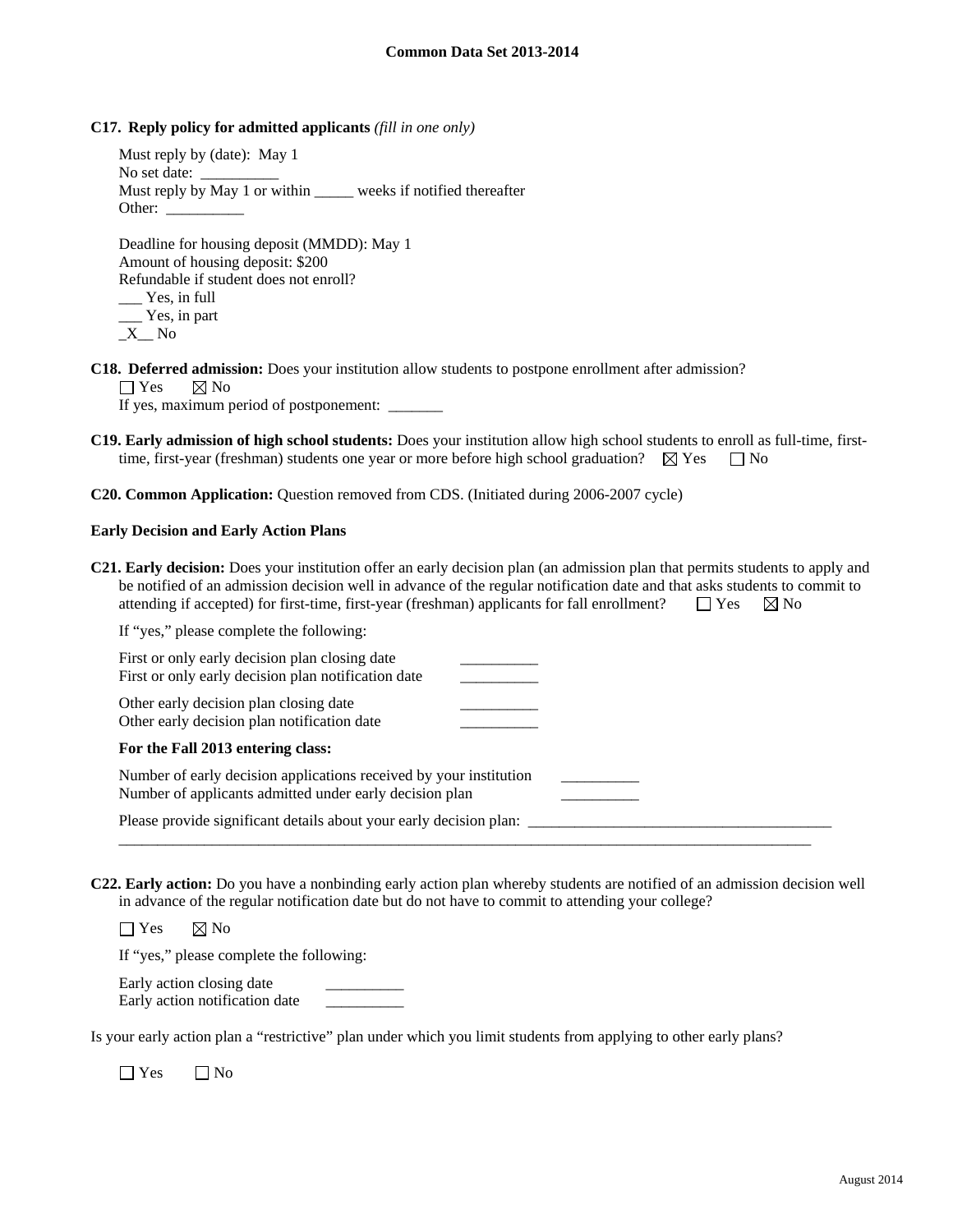# **D. TRANSFER ADMISSION**

# **Fall Applicants**

- **D1.** Does your institution enroll transfer students?  $\boxtimes$  Yes  $\Box$  No (If no, please skip to Section E) If yes, may transfer students earn advanced standing credit by transferring credits earned from course work completed at other colleges/universities?  $\boxtimes$  Yes  $\Box$  No
- **D2.** Provide the number of students who applied, were admitted, and enrolled as degree-seeking transfer students in Fall 2013.

|       | <b>Applicants</b> | <b>Admitted Applicants</b> | <b>Enrolled Applicants</b> |
|-------|-------------------|----------------------------|----------------------------|
| Men   | 3.052             | .234                       | 956                        |
| Women | 3.239             | 1.178                      | 875                        |
| Total | 6.291             | 2.412                      | 1.831                      |

### **Application for Admission**

- **D3.** Indicate terms for which transfers may enroll: Fall Winter Spring Summer **Varies by dept**
- **D4.** Must a transfer applicant have a minimum number of credits completed or else must apply as an entering freshman?  $\Box$  Yes  $\Box$  No

 If yes, what is the minimum number of credits and the unit of measure? **Freshman and sophomore level transfer eligibility is extremely limited and admission is selective. Students should try to complete their AA degrees or 60 semester hours before applying.** 

**D5.** Indicate all items required of transfer students to apply for admission:

|                             | <b>Required</b><br>of All | Recommended<br>of All | Recommended<br>of Some | <b>Required of</b><br><b>Some</b> | Not required |
|-----------------------------|---------------------------|-----------------------|------------------------|-----------------------------------|--------------|
| High school transcript      | X                         |                       |                        |                                   |              |
| College transcript $(s)$    | X                         |                       |                        |                                   |              |
| Essay or personal statement |                           |                       |                        |                                   |              |
| Interview                   |                           |                       |                        |                                   |              |
| Standardized test scores    | X                         |                       |                        |                                   |              |
| Statement of good standing  |                           |                       |                        | Х                                 |              |
| from prior institution(s)   |                           |                       |                        |                                   |              |

- **D6.** If a minimum high school grade point average is required of transfer applicants, specify (on a 4.0 scale):  $\_\_$
- **D7**. If a minimum college grade point average is required of transfer applicants, specify (on a 4.0 scale): **2.0**
- **D8**. List any other application requirements specific to transfer applicants: Transfer applicants must have 60 semester hours of transfer credit.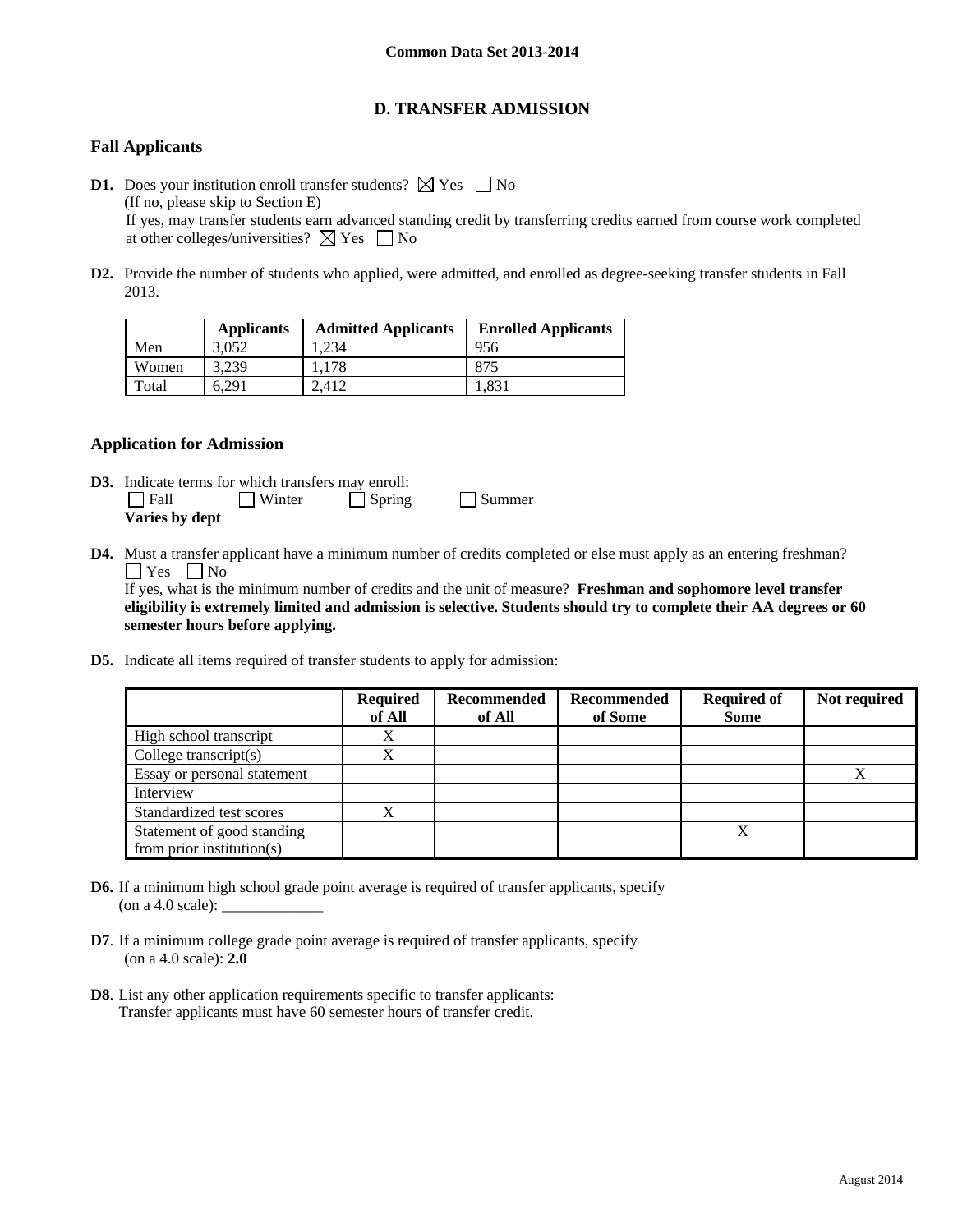**D9.** List application priority, closing, notification, and candidate reply dates for transfer students. If applications are reviewed on a continuous or rolling basis, place a check mark in the "Rolling admission" column.

### **Deadlines can be found at: http://admissions.ufl.edu/ugrad/trappdates.html**

|        | <b>Priority Date</b> | <b>Closing Date</b> | <b>Notification Date</b> | <b>Reply Date</b> | <b>Rolling</b><br><b>Admission</b> |
|--------|----------------------|---------------------|--------------------------|-------------------|------------------------------------|
| Fall   |                      |                     |                          |                   |                                    |
| Winter |                      |                     |                          |                   |                                    |
| Spring |                      |                     |                          |                   |                                    |
| Summer |                      |                     |                          |                   |                                    |

\_\_\_\_\_\_\_\_\_\_\_\_\_\_\_\_\_\_\_\_\_\_\_\_\_\_\_\_\_\_\_\_\_\_\_\_\_\_\_\_\_\_\_\_\_\_\_\_\_\_\_\_\_\_\_\_\_\_\_\_\_\_\_\_\_\_\_\_\_\_\_\_\_\_\_\_\_\_\_\_\_\_\_\_\_\_\_\_\_ \_\_\_\_\_\_\_\_\_\_\_\_\_\_\_\_\_\_\_\_\_\_\_\_\_\_\_\_\_\_\_\_\_\_\_\_\_\_\_\_\_\_\_\_\_\_\_\_\_\_\_\_\_\_\_\_\_\_\_\_\_\_\_\_\_\_\_\_\_\_\_\_\_\_\_\_\_\_\_\_\_\_\_\_\_\_\_\_\_

|  |  |  |  |  | <b>D10.</b> Does an open admission policy, if reported, apply to transfer students? $\Box$ Yes $\boxtimes$ No |  |  |
|--|--|--|--|--|---------------------------------------------------------------------------------------------------------------|--|--|
|--|--|--|--|--|---------------------------------------------------------------------------------------------------------------|--|--|

**D11**. Describe additional requirements for transfer admission, if applicable:

## **Transfer Credit Policies**

- **D12.** Report the lowest grade earned for any course that may be transferred for credit:  $\_\_D$
- **D13.** Maximum number of credits or courses that may be transferred from a two-year institution: Number 60\_\_ Unit type Semester hours
- **D14**. Maximum number of credits or courses that may be transferred from a four-year institution: Number \_\_\_\_\_\_ Unit type \_\_\_\_\_\_\_\_\_\_\_\_
- **D15.** Minimum number of credits that transfers must complete at your institution to earn an associate degree: \_\_\_\_\_36\_\_\_\_\_
- **D16.** Minimum number of credits that transfers must complete at your institution to earn a bachelor's degree: \_\_\_\_\_\_30\_\_\_\_\_\_
- **D17.** Describe other transfer credit policies: **See http://www.registrar.ufl.edu/currents/transfercredit.html.**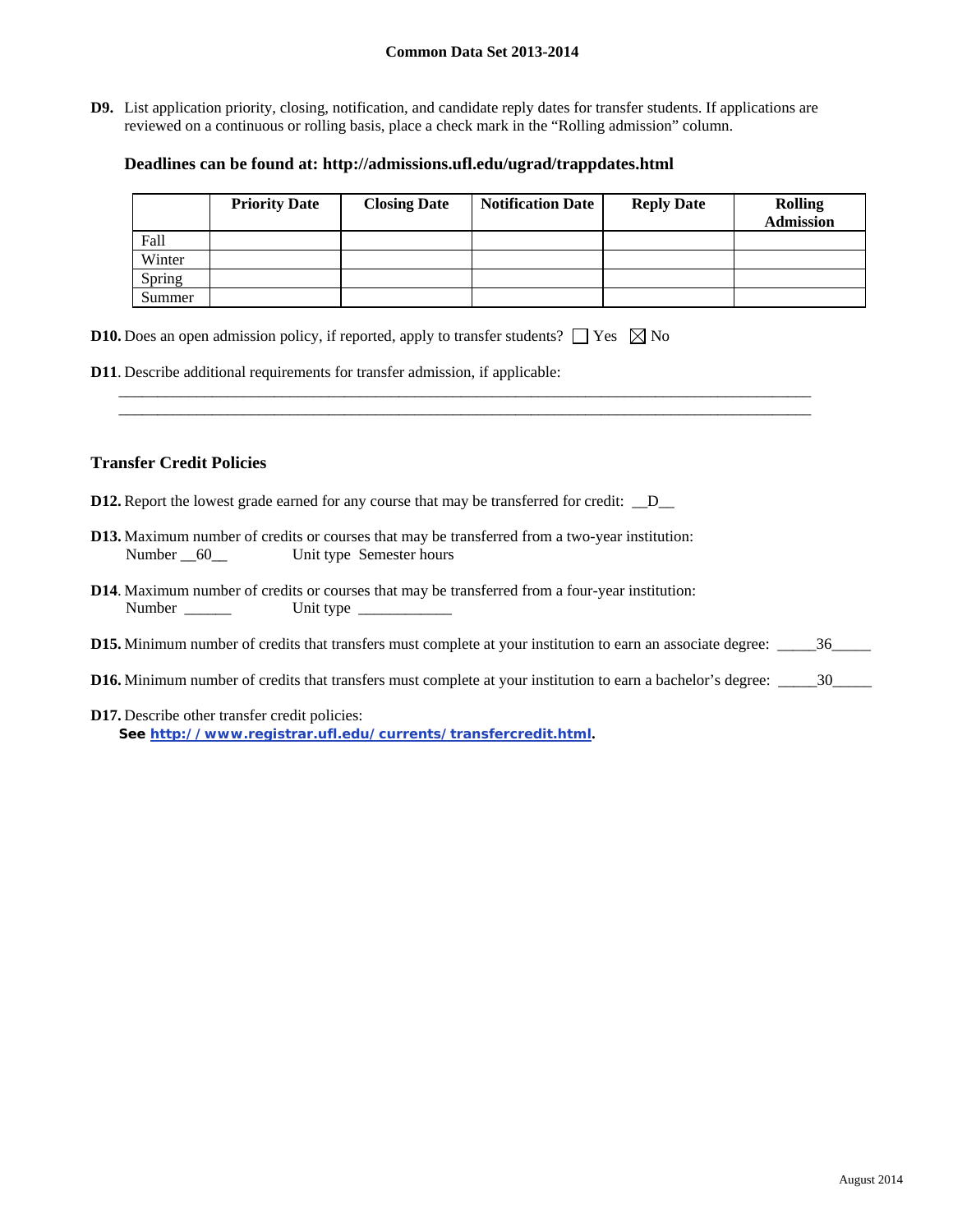# **E. ACADEMIC OFFERINGS AND POLICIES**

**E1. Special study options:** Identify those programs available at your institution. Refer to the glossary for definitions.

- $\boxtimes$  Accelerated program  $\boxtimes$  Honors program  $\boxtimes$  Cooperative education program  $\boxtimes$  Independent study<br>  $\boxtimes$  Cross-registration  $\boxtimes$  Internships  $\overline{\boxtimes}$  Cross-registration  $\boxtimes$  Distance learning  $\boxtimes$  Liberal arts/career combination  $\boxtimes$  Double major<br>  $\boxtimes$  Dual enrollment<br>  $\boxtimes$  Study abroad  $\boxtimes$  Dual enrollment  $\boxtimes$  English as a Second Language (ESL)  $\boxtimes$  Teacher certification program  $\boxtimes$  Exchange student program (domestic)  $\boxtimes$  Weekend college  $\boxtimes$  External degree program  $\boxtimes$  Other (specify): Adult/Continuing Education, TV-delivered credit-bearing courses, Honors Program and distance learning courses
	-
	-

**E2. Has been removed from the CDS.** 

**E3. Areas in which all or most students are required to complete some course work prior to graduation:** 

 $\Box$  Arts/fine arts  $\boxtimes$  Humanities  $\Box$  Computer literacy  $\boxtimes$  Mathematics  $\boxtimes$  English (including composition) Philosophy  $\Box$  Foreign languages  $\boxtimes$  Sciences (biological or physical)  $\Box$  History  $\boxtimes$  Social science Other (describe):

**Library Collections: The CDS publishers will collect library data again when a new Academic Libraries Survey is in place.**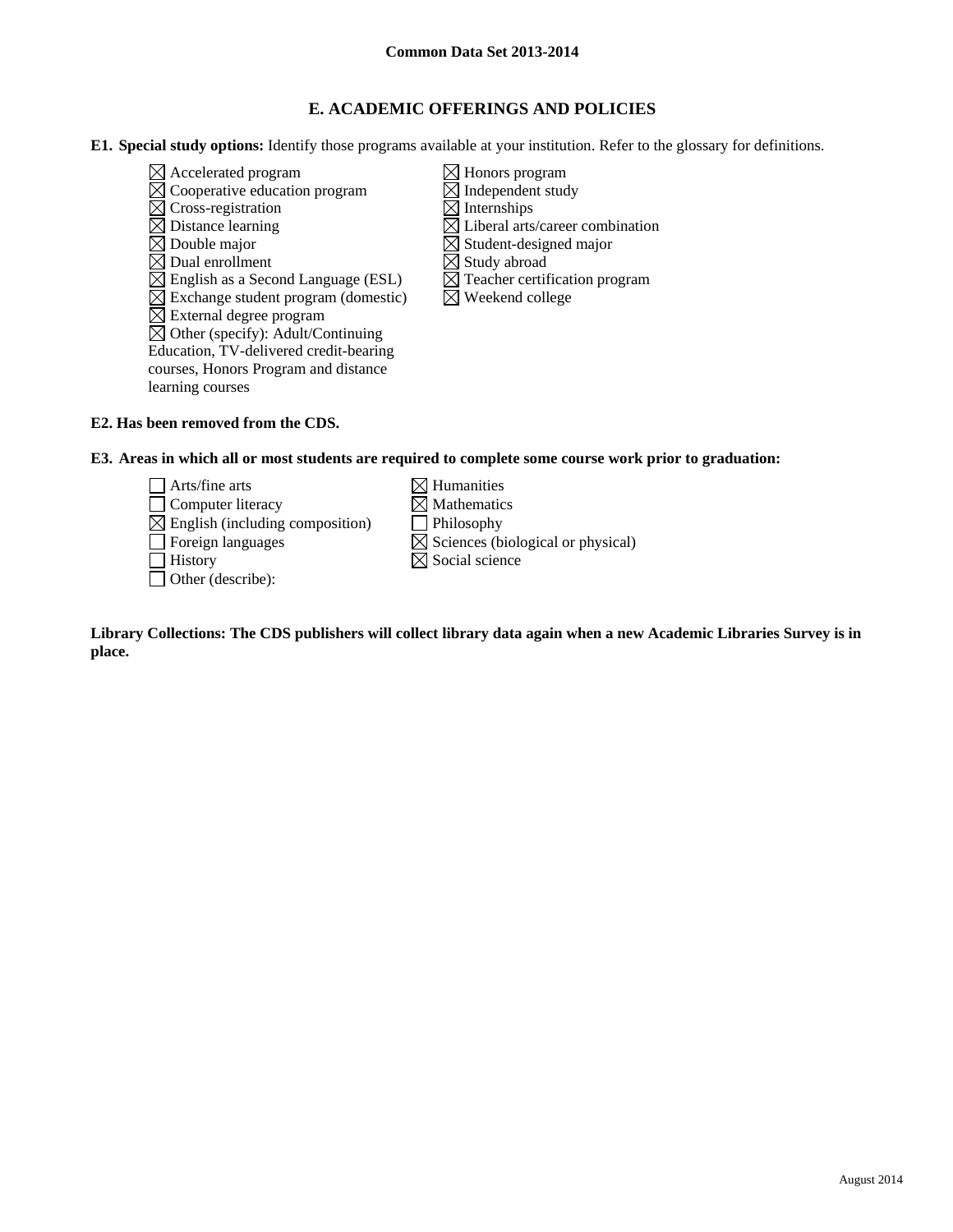## **F. STUDENT LIFE**

#### **F1. Percentages of first-time, first-year (freshman) degree-seeking students and degree-seeking undergraduates enrolled in Fall 2013 who fit the following categories:**

|                                                                      | First-time, first-year | Undergraduates |
|----------------------------------------------------------------------|------------------------|----------------|
|                                                                      | (freshman) students    |                |
| Percent who are from out of state (exclude international/nonresident |                        |                |
| aliens from the numerator and denominator)                           | 5.06%                  | 3.21%          |
| Percent of men who join fraternities                                 | 20.98%                 | 20.26%         |
| Percent of women who join sororities                                 | 21.95%                 | 20.93%         |
| Percent who live in college-owned, -operated, or -affiliated housing | 85.41%                 | 23.23%         |
| Percent who live off campus or commute                               | 14.59%                 | 76.77%         |
| Percent of students age 25 and older                                 | $0\%$                  | 5.26%          |
| Average age of full-time students                                    | 18.44                  | 20.98          |
| Average age of all students (full- and part-time)                    | 18.43                  | 21.33          |

**F2. Activities offered** Identify those programs available at your institution.

| $\boxtimes$ Campus Ministries<br>$\boxtimes$ Choral groups<br>Concert band<br>Dance<br>$\times$ Drama/theater                                       | $\boxtimes$ Literary magazine<br>$\boxtimes$ Marching band<br>$\boxtimes$ Model UN<br>Music ensembles<br>$\boxtimes$ Musical theater |                                                                                     | $\boxtimes$ Radio station<br>$\boxtimes$ Student government<br>$\boxtimes$ Student newspaper<br>$\boxtimes$ Student-run film society<br>$\boxtimes$ Symphony orchestra |  |
|-----------------------------------------------------------------------------------------------------------------------------------------------------|--------------------------------------------------------------------------------------------------------------------------------------|-------------------------------------------------------------------------------------|------------------------------------------------------------------------------------------------------------------------------------------------------------------------|--|
| $\boxtimes$ International Student                                                                                                                   | $\Box$ Opera                                                                                                                         |                                                                                     | $\boxtimes$ Television station                                                                                                                                         |  |
| Organization<br>$\boxtimes$ Jazz band                                                                                                               | $\boxtimes$ Pep band                                                                                                                 |                                                                                     | $\boxtimes$ Yearbook                                                                                                                                                   |  |
| F3. ROTC (program offered in cooperation with Reserve Officers' Training Corps)                                                                     |                                                                                                                                      |                                                                                     |                                                                                                                                                                        |  |
| Army ROTC is offered:<br>$\boxtimes$ On campus                                                                                                      |                                                                                                                                      |                                                                                     |                                                                                                                                                                        |  |
| Naval ROTC is offered:<br>$\boxtimes$ On campus                                                                                                     |                                                                                                                                      |                                                                                     |                                                                                                                                                                        |  |
| Air Force ROTC is offered:<br>$\boxtimes$ On campus                                                                                                 |                                                                                                                                      |                                                                                     |                                                                                                                                                                        |  |
| institution.                                                                                                                                        |                                                                                                                                      |                                                                                     | F4. Housing: Check all types of college-owned, -operated, or -affiliated housing available for undergraduates at your                                                  |  |
| $\boxtimes$ Coed dorms<br>Men's dorms<br>Women's dorms<br>$\boxtimes$ Apartments for married students<br>$\boxtimes$ Apartments for single students |                                                                                                                                      | Cooperative housing<br>$\boxtimes$ Theme housing<br>Wellness housing<br>$\boxtimes$ | $\boxtimes$ Special housing for disabled students<br>$\boxtimes$ Special housing for international students<br>$\boxtimes$ Fraternity/sorority housing                 |  |

 $\boxtimes$  Other housing options (specify): Living-learning communities for Honors, fine arts, engineering, prehealth, and ROTC students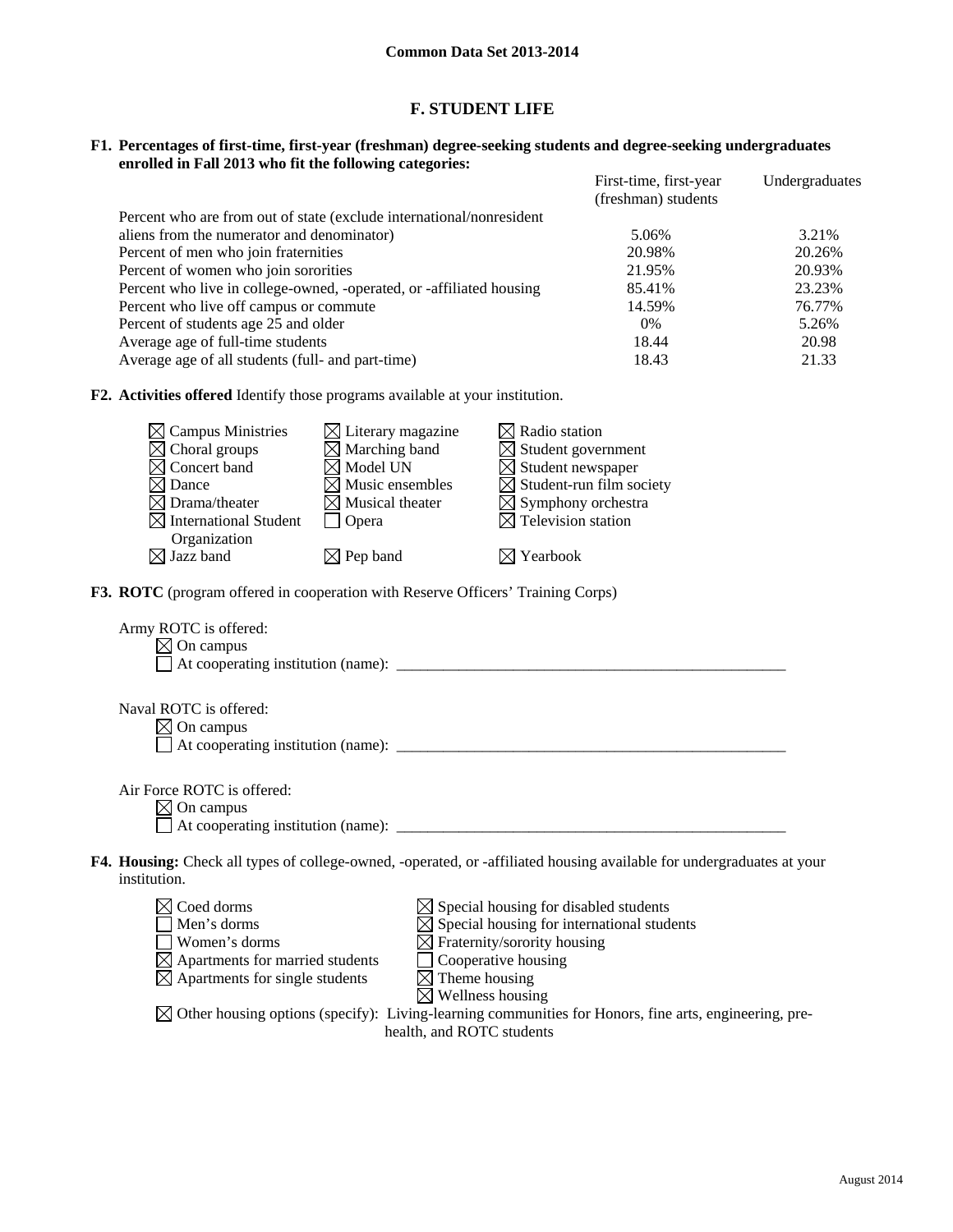# **G. ANNUAL EXPENSES**

#### **G0. Please provide the URL of your institution's net price calculator: https://npc.collegeboard.org/student/app/ufl**

#### **Provide 2014-2015 academic year costs of attendance for the following categories that are applicable to your institution.**

 Check here if your institution's 2014-2015 academic year costs of attendance are not available at this time and provide an approximate date (i.e., month/day) when your institution's final 2014-2015 academic year costs of attendance will be available:

#### **G1. Undergraduate full-time tuition, required fees, room and board**

List the typical tuition, required fees, and room and board for a full-time undergraduate student for the FULL 2014-2015 academic year (30 semester hours or 45 quarter hours for institutions that derive annual tuition by multiplying credit hour cost by number of credits). A full academic year refers to the period of time generally extending from September to June; usually equated to two semesters, two trimesters, three quarters, or the period covered by a four-one-four plan. Room and board is defined as double occupancy and 19 meals per week or the maximum meal plan. **Required fees** include only charges that all full-time students must pay that are *not* included in tuition (e.g., registration, health, or activity fees.) Do *not* include optional fees (e.g., parking, laboratory use).

|                             | <b>FIRST-YEAR</b>           | <b>UNDERGRADUATES</b>       |
|-----------------------------|-----------------------------|-----------------------------|
| PRIVATE INSTITUTION         |                             |                             |
| Tuition:                    |                             |                             |
| <b>PUBLIC INSTITUTION</b>   |                             |                             |
| Tuition:                    |                             |                             |
| In-district:                |                             |                             |
|                             | \$4,477 (tuition)           | \$4,477 (tuition)           |
| In-state (out-of-district): | \$6,313 (tuition $&$ fees)  | \$6,313 (tuition $&$ fees)  |
|                             | \$25,694 (tuition)          | \$25,694 (tuition)          |
| Out-of-state:               | \$28,590 (tuition $&$ fees) | \$28,590 (tuition $&$ fees  |
| <b>NONRESIDENT ALIEN:</b>   | \$25,694 (tuition)          | \$25,694 (tuition)          |
| Tuition:                    | \$28,590 (tuition $&$ fees) | \$28,590 (tuition $&$ fees) |
| <b>REQUIRED FEES:</b>       | $$1,836$ (in-state)         | $$1,836$ (in-state)         |
|                             | $$2,897$ (out-of-state)     | \$2,897 (out-of-state)      |
| <b>ROOM AND BOARD:</b>      |                             |                             |
| (on-campus)                 | \$9,630                     | \$9,630                     |
| <b>ROOM ONLY:</b>           | \$5,340                     | \$5,340                     |
| (on-campus)                 |                             |                             |
| <b>BOARD ONLY:</b>          | \$4,290                     | \$4,290                     |
| (on-campus meal plan)       |                             |                             |

Comprehensive tuition and room and board fee (if your college cannot provide separate tuition and room and board fees):

Other: \_\_\_\_\_\_\_\_\_\_\_\_\_\_\_\_\_\_\_\_\_\_\_\_\_\_\_\_\_\_\_\_\_\_\_\_\_\_\_\_\_\_\_\_\_\_\_\_\_\_\_\_\_\_\_\_\_\_\_\_\_\_\_\_\_\_\_\_\_\_\_\_\_\_\_\_\_\_\_\_\_\_\_\_\_

| G2. Number of credits per term a student can take for the stated full-time tuition                     | 15 minimum    | maximum              |  |  |
|--------------------------------------------------------------------------------------------------------|---------------|----------------------|--|--|
| G3. Do tuition and fees vary by year of study (e.g., sophomore, junior, senior)?                       | $ $ $ $ $Yes$ | $\boxtimes$ No       |  |  |
| G4. Do tuition and fees vary by undergraduate instructional program?                                   |               | $\Box$ Yes $\Box$ No |  |  |
| If yes, what percentage of full-time undergraduates pay more than the tuition and fees reported in G1? |               |                      |  |  |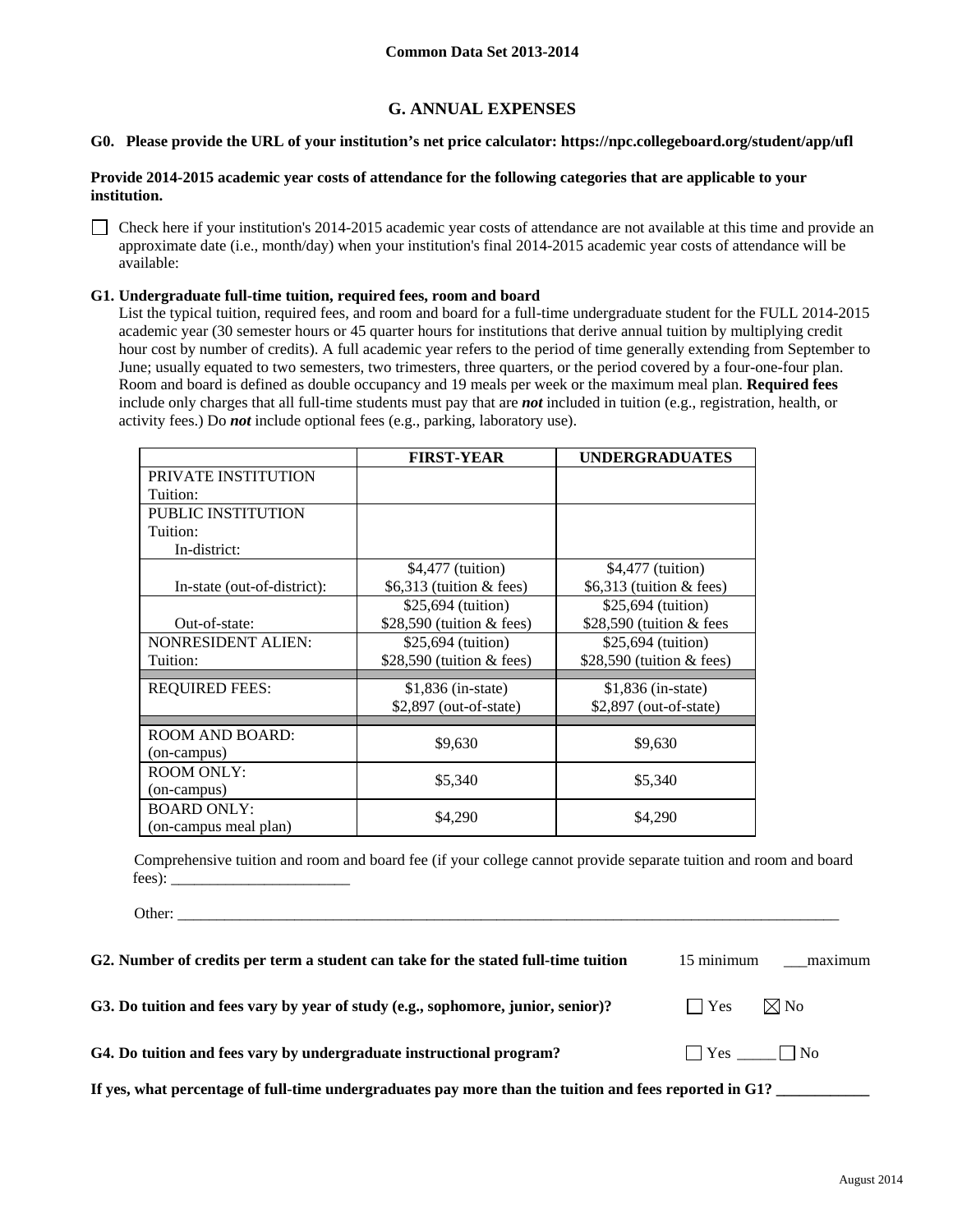# **G5. Provide the estimated expenses for a typical full-time undergraduate student:**

|                                                                                                                                     | <b>Residents</b> | <b>Commuters</b><br>(living at home) | <b>Commuters</b><br>(not living at home) |
|-------------------------------------------------------------------------------------------------------------------------------------|------------------|--------------------------------------|------------------------------------------|
| Books and supplies:                                                                                                                 | \$1,290          | \$1,290                              | \$1,290                                  |
| Room only:                                                                                                                          | \$5,340          | \$0                                  | \$5,340                                  |
| Board only:                                                                                                                         | \$4,290          | \$1,010                              | \$4,290                                  |
| Room and board total (if<br>your college cannot provide<br>separate room and board<br>figures for commuters not<br>living at home): |                  |                                      |                                          |
| Transportation:                                                                                                                     | \$1,100          | \$1,100                              | \$1,100                                  |
| Other expenses:                                                                                                                     | \$2,220          | \$2,220                              | \$2,220                                  |

# **G6. Undergraduate per-credit-hour charges (tuition only):**

| <b>PRIVATE INSTITUTIONS:</b> |          |
|------------------------------|----------|
|                              |          |
| PUBLIC INSTITUTIONS          |          |
| In-district:                 |          |
|                              | \$149.24 |
| In-state (out-of-district):  |          |
|                              | \$856.45 |
| Out-of-state:                |          |
| <b>NONRESIDENT ALIENS:</b>   | \$856.45 |
|                              |          |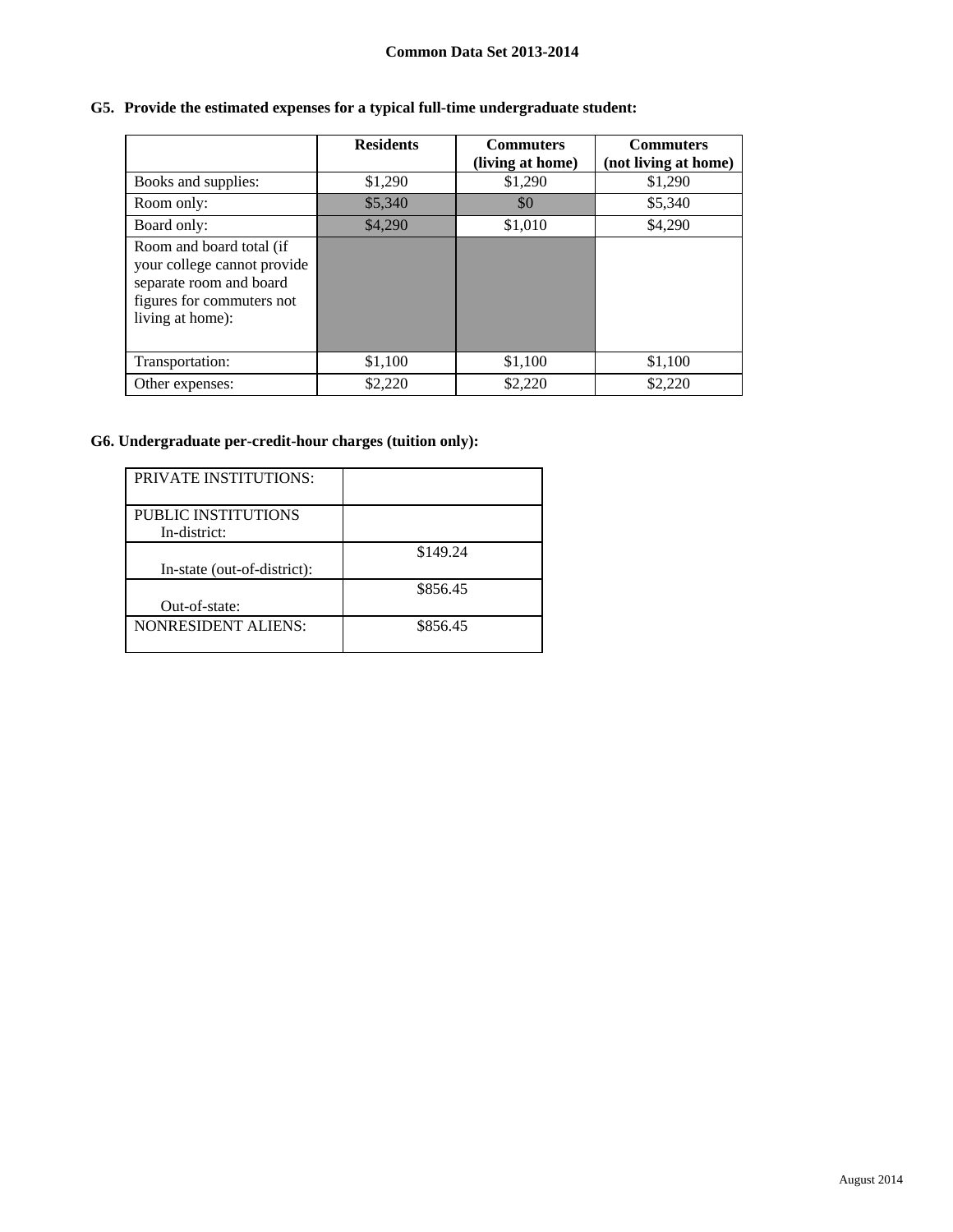# **H. FINANCIAL AID**

#### **Please refer to the following financial aid definitions when completing Section H.**

**Awarded aid:** The dollar amounts offered to financial aid applicants.

**Financial aid applicant:** Any applicant who submits **any one of** the institutionally required financial aid applications/forms, such as the FAFSA.

**Indebtedness:** Aggregate dollar amount borrowed through any loan program (federal, state, subsidized, unsubsidized, private, etc.; excluding parent loans) while the student was enrolled at an institution. Student loans co-signed by a parent are assumed to be the responsibility of the student and **should** be included.

**Institutional scholarships and grants**: Endowed scholarships, annual gifts and tuition funded grants for which the institution determines the recipient.

**Financial need:** As determined by your institution using the federal methodology and/or your institution's own standards.

**Need-based aid:** College-funded or college-administered award from institutional, state, federal, or other sources for which a student must have financial need to qualify. This includes both institutional and non-institutional student aid (grants, jobs, and loans).

**Need-based scholarship or grant aid:** Scholarships and grants from institutional, state, federal, or other sources for which a student must have financial need to qualify.

**Need-based self-help aid:** Loans and jobs from institutional, state, federal, or other sources for which a student must demonstrate financial need to qualify.

**Non-need-based scholarship or grant aid:** Scholarships and grants, gifts, or merit-based aid from institutional, state, federal, or other sources (including unrestricted funds or gifts and endowment income) awarded solely on the basis of academic achievement, merit, or any other non-need-based reason. When reporting questions H1 and H2, non-need-based aid that is used to meet need should be counted as need-based aid.

**Note: Suggested order of precedence for counting non-need money as need-based:** 

Non-need institutional grants Non-need tuition waivers Non-need athletic awards Non-need federal grants Non-need state grants Non-need outside grants Non-need student loans Non-need parent loans Non-need work

**Non-need-based self-help aid:** Loans and jobs from institutional, state, or other sources for which a student need not demonstrate financial need to qualify.

**External scholarships and grants:** Scholarships and grants received from outside (private) sources that students bring with them (e.g., Kiwanis, National Merit scholarships). The institution may process paperwork to receive the dollars, but it has no role in determining the recipient or the dollar amount awarded.

**Work study and employment**: Federal and state work study aid, and any employment packaged by your institution in financial aid awards.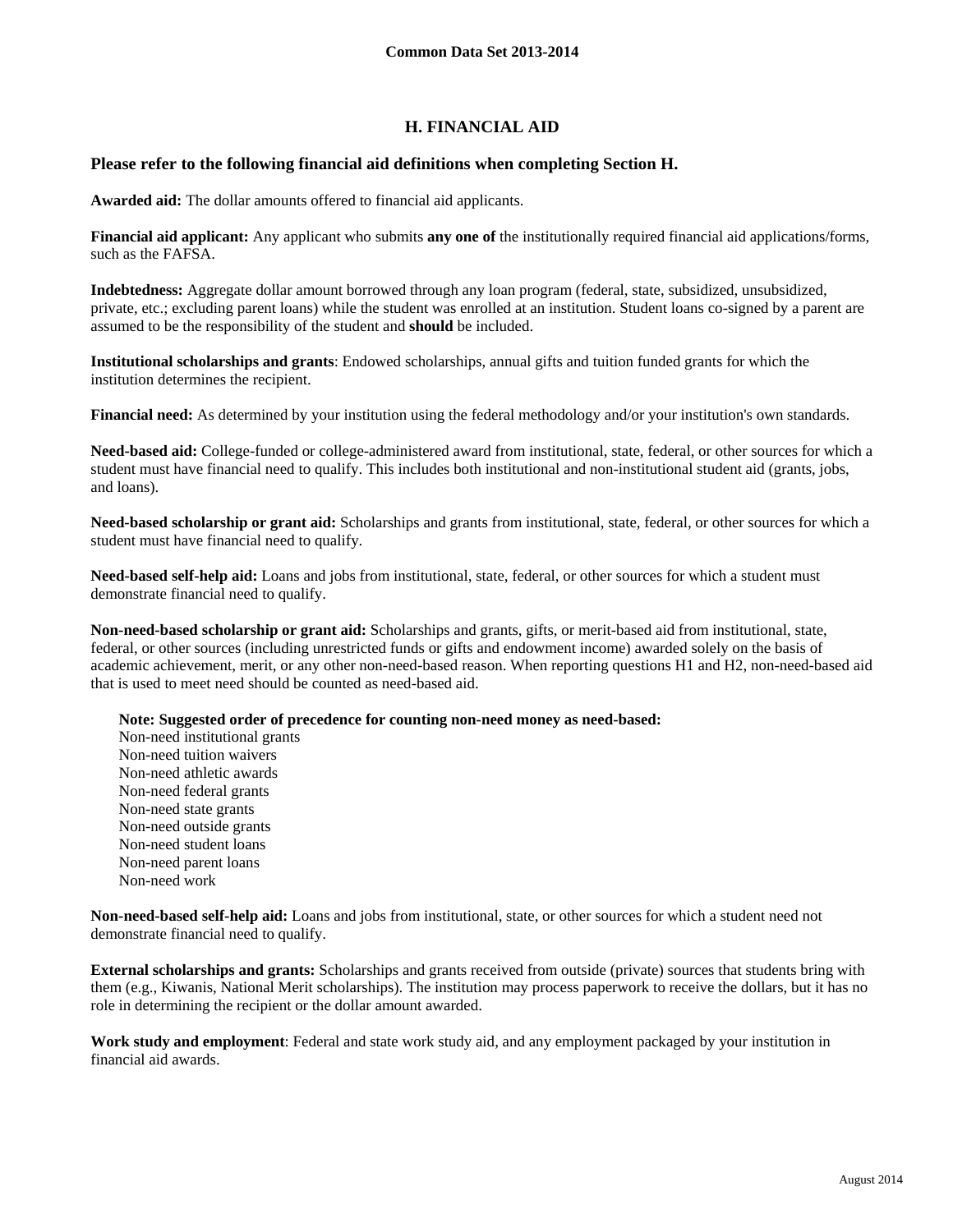### **Aid Awarded to Enrolled Undergraduates**

**H1.** Enter total dollar amounts **awarded** to enrolled full-time and less than full-time degree-seeking undergraduates **(using the same cohort reported in CDS Question B1, "total degree-seeking" undergraduates)** in the following categories. (Note: If the data being reported are final figures for the 2012-2013 academic year (see the next item below), use the 2012-2013 academic year's CDS Question B1 cohort.) Include aid awarded to international students (i.e., those not qualifying for federal aid). **Aid that is non-need-based but that was used to meet need should be reported in the need-based aid column. (For a suggested order of precedence in assigning categories of aid to cover need, see the entry for "non-need-based scholarship or grant aid" on the last page of the definitions section.)** 

Indicate the academic year for which data are reported for **items H1**, **H2**, **H2A**, and **H6** below: 2013-2014 estimated or **X** 2012-2013 final

Which needs-analysis methodology does your institution use in awarding institutional aid? **(Formerly H3)** 

**\_X\_** Federal methodology (FM)

\_\_\_ Institutional methodology (IM)

\_\_\_ Both FM and IM

|                                                                                                                                                                                         | <b>Need-based</b><br>(Include non-need-based<br>aid use to meet need.) | Non-need-based<br>(Exclude non-need-based<br>aid use to meet need.) |
|-----------------------------------------------------------------------------------------------------------------------------------------------------------------------------------------|------------------------------------------------------------------------|---------------------------------------------------------------------|
|                                                                                                                                                                                         | \$                                                                     | \$                                                                  |
| <b>Scholarships/Grants</b>                                                                                                                                                              |                                                                        |                                                                     |
| Federal                                                                                                                                                                                 | 46,272,819                                                             | 1,765,163                                                           |
| State (i.e., all states, not only the state in<br>which your institution is located)                                                                                                    | 7,000,644                                                              | 63,435,764                                                          |
| Institutional: Endowed scholarships,<br>annual gifts and tuition funded grants,<br>awarded by the college, excluding athletic<br>aid and tuition waivers (which are<br>reported below). | 27,036,779                                                             | 19,160,101                                                          |
| Scholarships/grants from external sources<br>(e.g., Kiwanis, National Merit) not<br>awarded by the college                                                                              | 76,000                                                                 | 11,573,854                                                          |
| <b>Total Scholarships/Grants</b>                                                                                                                                                        | 80,386,242                                                             | 95,934,882                                                          |
| <b>Self-Help</b>                                                                                                                                                                        |                                                                        |                                                                     |
| Student loans from all sources (excluding<br>parent loans)                                                                                                                              | 40,024,338                                                             | 34,732,080                                                          |
| Federal Work-Study                                                                                                                                                                      | 1,875,396                                                              |                                                                     |
| State and other (e.g., institutional) work-<br>study/employment (Note: Excludes<br>Federal Work-Study captured above.)                                                                  | 85,027                                                                 | 9,944,013                                                           |
| <b>Total Self-Help</b>                                                                                                                                                                  | 41,984,761                                                             | 44,676093                                                           |
| <b>Parent Loans</b>                                                                                                                                                                     | 0                                                                      | 9,848,856                                                           |
| <b>Tuition Waivers</b><br>Note: Reporting is optional. Report tuition<br>waivers in this row if you choose to report<br>them. Do not report tuition waivers<br>elsewhere.               | $\boldsymbol{0}$                                                       | 7,698,525                                                           |
| <b>Athletic Awards</b>                                                                                                                                                                  | $\mathbf{0}$                                                           | 9,132,672                                                           |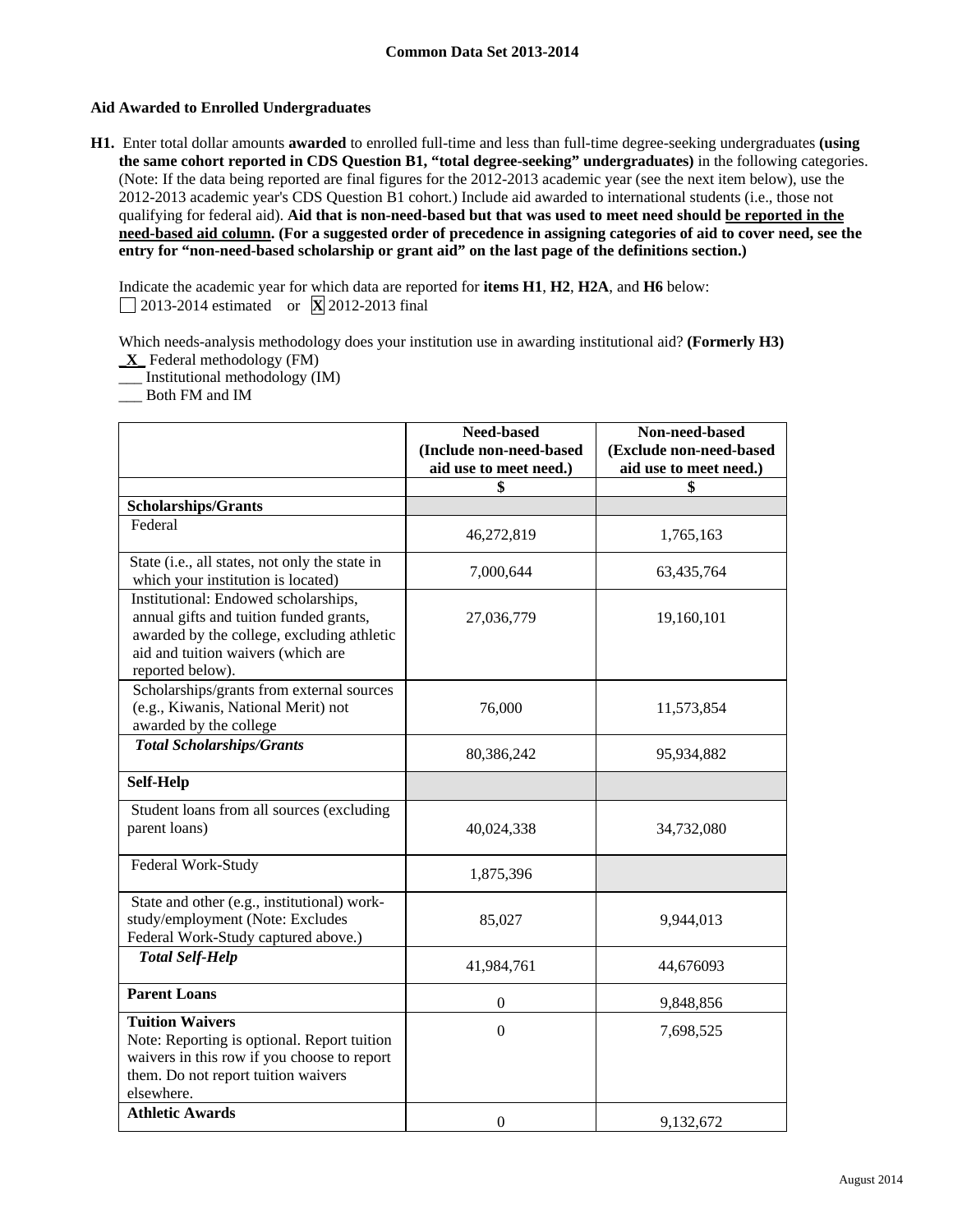**H2. Number of Enrolled Students Awarded Aid:** List the number of degree-seeking full-time and less-than-full-time undergraduates who applied for and were awarded financial aid from any source. **Aid that is non-need-based but that**  was used to meet need should be counted as need-based aid. Numbers should reflect the cohort awarded the dollars reported in H1. Note: In the chart below, students may be counted in more than one row, and full-time freshmen should also be counted as full-time undergraduates.

|                  |                                                                                                                                                                                                                                                                                        | <b>First-time</b><br><b>Full-time</b> | <b>Full-time</b><br>Undergrad | <b>Less Than</b><br><b>Full-time</b> |
|------------------|----------------------------------------------------------------------------------------------------------------------------------------------------------------------------------------------------------------------------------------------------------------------------------------|---------------------------------------|-------------------------------|--------------------------------------|
|                  |                                                                                                                                                                                                                                                                                        | Freshmen                              | (Incl. Fresh)                 | Undergrad                            |
| a)               | Number of degree-seeking undergraduate students (CDS Item B1 if<br>reporting on Fall 2013 cohort)                                                                                                                                                                                      |                                       |                               | Included in<br>full-time             |
| b)               |                                                                                                                                                                                                                                                                                        | 6,298<br>6,027                        | 33,648<br>29,325              | ↓                                    |
|                  | Number of students in line a who applied for need-based financial aid<br>Number of students in line <b>b</b> who were determined to have financial need                                                                                                                                |                                       |                               |                                      |
| $\mathbf{c}$     |                                                                                                                                                                                                                                                                                        | 3,671                                 | 19,590                        | ↓                                    |
| $\rm d$          | Number of students in line c who were awarded any financial aid                                                                                                                                                                                                                        | 3,650                                 | 19,365                        | ↓                                    |
| e)               | Number of students in line <b>d</b> who were awarded any need-based<br>scholarship or grant aid                                                                                                                                                                                        | 2,135                                 | 11,672                        | ↓                                    |
| f)               | Number of students in line d who were awarded any need-based self-help<br>aid                                                                                                                                                                                                          | 1,496                                 | 9,312                         | ↓                                    |
| g)               | Number of students in line d who were awarded any non-need-based<br>scholarship or grant aid                                                                                                                                                                                           | 3,474                                 | 15,901                        | ↓                                    |
| h)               | Number of students in line d whose need was fully met (exclude PLUS<br>loans, unsubsidized loans, and private alternative loans)                                                                                                                                                       | 766                                   | 3,883                         | $\blacklozenge$                      |
| i)               | On average, the percentage of need that was met of students who were<br>awarded any need-based aid. Exclude any aid that was awarded in excess<br>of need as well as any resources that were awarded to replace EFC<br>(PLUS loans, unsubsidized loans, and private alternative loans) | 99%                                   | 91%                           | J                                    |
| j)               | The average financial aid package of those in line <b>d.</b> Exclude any<br>resources that were awarded to replace EFC (PLUS loans, unsubsidized<br>loans, and private alternative loans)                                                                                              | \$13,246                              | \$12,673                      | ↓                                    |
| k)               | Average need-based scholarship or grant award of those in line e                                                                                                                                                                                                                       | \$7,194                               | \$6,874                       | ↓                                    |
| $\left  \right $ | Average need-based self-help award (excluding PLUS loans,<br>unsubsidized loans, and private alternative loans) of those in line f                                                                                                                                                     | \$3,827                               | \$4,563                       | ↓                                    |
| m)               | Average need-based loan (excluding PLUS loans, unsubsidized loans,<br>and private alternative loans) of those in line f who were awarded a need-<br>based loan                                                                                                                         | \$3,776                               | \$4,491                       | ↓                                    |

**H2A. Number of Enrolled Students Awarded Non-need-based Scholarships and Grants:** List the number of degreeseeking full-time and less-than-full-time undergraduates who had no financial need and who were awarded institutional non-need-based scholarship or grant aid. Numbers should reflect the cohort awarded the dollars reported in H1. Note: In the chart below, students may be counted in more than one row, and full-time freshmen should also be counted as full-time undergraduates.

|          |                                                                        | <b>First-time</b> | <b>Full-time</b> | <b>Less Than</b> |
|----------|------------------------------------------------------------------------|-------------------|------------------|------------------|
|          |                                                                        | <b>Full-time</b>  | Undergrad        | <b>Full-time</b> |
|          |                                                                        | Freshmen          | (Incl. Fresh)    | Undergrad        |
| n)       | Number of students in line a who had no financial need and who were    |                   |                  | Included in      |
|          | awarded institutional non-need-based scholarship or grant aid (exclude | 340               | 1,626            | full-time        |
|          | those who were awarded athletic awards and tuition benefits)           |                   |                  |                  |
| $\Omega$ | Average dollar amount of institutional non-need-based scholarship and  |                   |                  |                  |
|          | grant aid awarded to students in line <b>n</b>                         | \$2,000           | \$2,301          | ↓                |
| p)       | Number of students in line a who were awarded an institutional non-    |                   |                  |                  |
|          | need-based athletic scholarship or grant                               | 95                | 526              | ₩                |
| q)       | Average dollar amount of institutional non-need-based athletic         |                   |                  |                  |
|          | scholarships and grants awarded to students in line <b>p</b>           | \$15,680          | \$17,450         | Ψ                |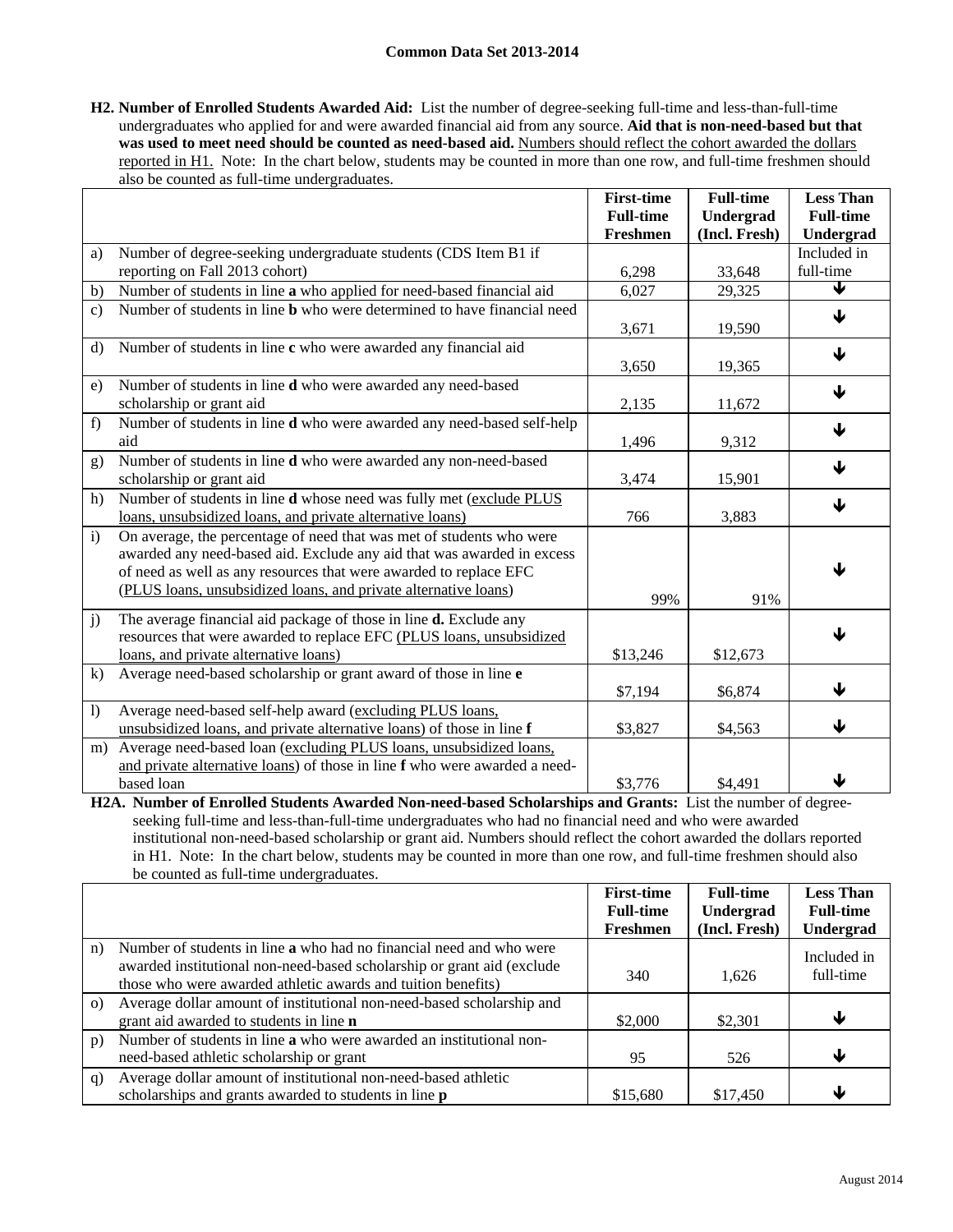**Note:** These are the graduates and loan types to include and exclude in order to fill out CDS H4, H4a, H5 and H5a.

Include:

- 2013 undergraduate class who graduated between July 1, 2012 and June 30, 2013 who started at your institution as first-time students and received a bachelor's degree between July 1, 2012 and June 30, 2013.
- \* only loans made to students who borrowed while enrolled at your institution.
- co-signed loans.

Exclude:

- \* those who transferred in.
- money borrowed at other institutions.

 H4. Provide the percentage of the class (defined above) who borrowed at any time through any loan programs (institutional, state, Federal Perkins, Federal Stafford Subsidized and Unsubsidized, private loans that were certified by your institution, etc.; exclude parent loans). Include both Federal Direct Student Loans and Federal Family Education Loans.  $-43$  %

 H4a. Provide the percentage of the class (defined above) who borrowed at any time through federal loan programs--Federal Perkins, Federal Stafford Subsidized and Unsubsidized. Include both Federal Direct Student Loans and Federal Family Education Loans. NOTE: exclude all institutional, state, private alternative loans and parent loans. \_\_42 %

H5. Report the average per-undergraduate-borrower cumulative principal borrowed of those in line H4. \$ 20,708

 H5a. Report the average per-undergraduate-borrower cumulative principal borrowed, of those in H4a, through federal loan programs--Federal Perkins, Federal Stafford Subsidized and Unsubsidized. Include both Federal Direct Student Loans and Federal Family Education Loans. These are listed in line H4a. NOTE: exclude all institutional, state, private alternative loans and exclude parent loans.\$ 20,100

**Aid to Undergraduate Degree-seeking Nonresident Aliens** (Note: Report numbers and dollar amounts for the same academic year checked in item H1.)

**H6.** Indicate your institution's policy regarding institutional scholarship and grant aid for undergraduate degree-seeking nonresident aliens:

- Institutional need-based scholarship or grant aid is available
- Institutional non-need-based scholarship or grant aid is available  $X$  Institutional scholarship and grant aid is not available
	- Institutional scholarship and grant aid is not available

If institutional financial aid is available for undergraduate degree-seeking nonresident aliens, provide the number of undergraduate degree-seeking nonresident aliens who were awarded need-based or non-need-based aid: \_\_\_\_\_\_

Average dollar amount of institutional financial aid awarded to undergraduate degree-seeking nonresident aliens:  $\mathbb{S}$ 

Total dollar amount of institutional financial aid awarded to undergraduate degree-seeking nonresident aliens:  $\mathcal{S}$ 

**H7.** Check off all financial aid forms nonresident alien first-year financial aid applicants must submit:

 Institution's own financial aid form CSS/Financial Aid PROFILE International Student's Financial Aid Application International Student's Certification of Finances

# Other:  $\frac{\ }{\ }$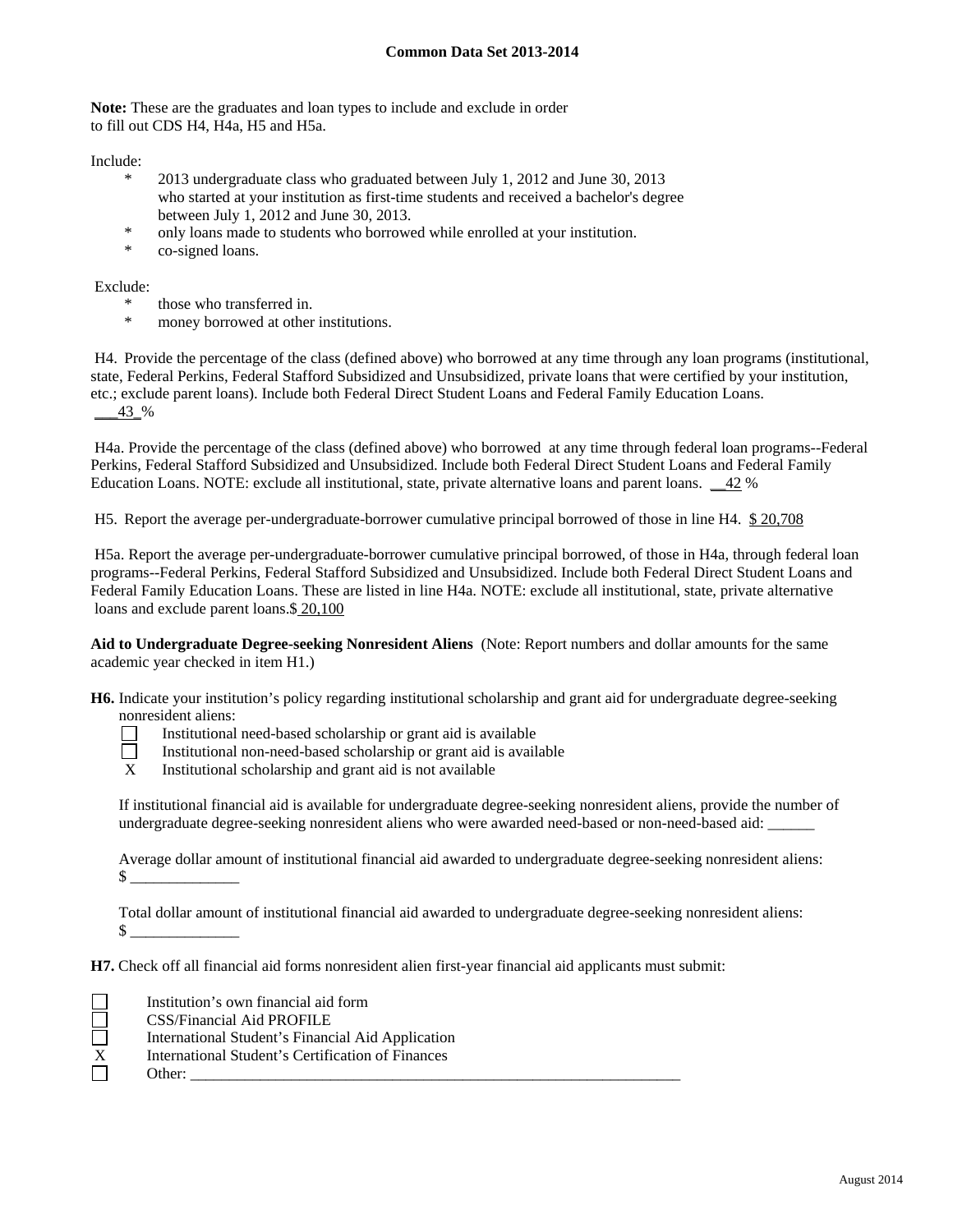#### **Process for First-Year/Freshman Students**

**H8.** Check off all financial aid forms domestic first-year (freshman) financial aid applicants must submit:

| <b>FAFSA</b>                         |
|--------------------------------------|
| Institution's own financial aid form |
| CSS/Financial Aid PROFILE            |
| State aid form                       |
| Noncustodial PROFILE                 |
| <b>Business/Farm Supplement</b>      |
| Other:                               |

**H9.** Indicate filing dates for first-year (freshman) students:

Priority date for filing required financial aid forms: \_\_3/15\_\_\_ Deadline for filing required financial aid forms: \_ No deadline for filing required forms (applications processed on a rolling basis): \_\_\_\_\_\_\_\_\_\_\_\_\_\_\_\_\_\_\_\_\_\_\_\_\_\_\_

**H10.** Indicate notification dates for first-year (freshman) students (answer a or b):

a.) Students notified on or about (date): \_\_\_\_\_\_\_\_\_\_\_\_\_

b.) Students notified on a rolling basis: yes If yes, starting date:  $4/15$ 

#### **H11.** Indicate reply dates:

Students must reply by (date):  $N/A$  or within weeks of notification.

### **Types of Aid Available**

Please check off all types of aid available to undergraduates at your institution:

#### **H12.** Loans

- X Direct Subsidized Stafford Loans<br>X Direct Unsubsidized Stafford Loan
- Direct Unsubsidized Stafford Loans
- X Direct PLUS Loans

- Federal Nursing Loans
- $\Box$ State Loans
- $\overline{X}$  College/university loans from institutional funds
- П Other (specify): \_\_\_\_\_\_\_\_\_\_\_\_\_\_\_\_\_\_\_\_\_\_\_\_\_\_\_\_\_\_\_\_\_\_\_\_\_\_\_\_\_\_\_\_\_\_\_\_\_\_\_\_\_\_\_\_\_\_\_\_

#### **H13.** Scholarships and Grants

#### NEED-BASED:

- X Federal Pell
- X SEOG
- X State scholarships/grants
- X Private scholarships
- X College/university scholarship or grant aid from institutional funds<br>
United Negro College Fund<br>
Federal Nursing Scholarship<br>
Other (specify):
- United Negro College Fund
- Federal Nursing Scholarship
	- Other (specify): \_\_\_\_\_\_\_\_\_\_\_\_\_\_\_\_\_\_\_\_\_\_\_\_\_\_\_\_\_\_\_\_\_\_\_\_\_\_\_\_\_\_\_\_\_\_\_\_\_\_\_\_\_\_\_\_\_\_\_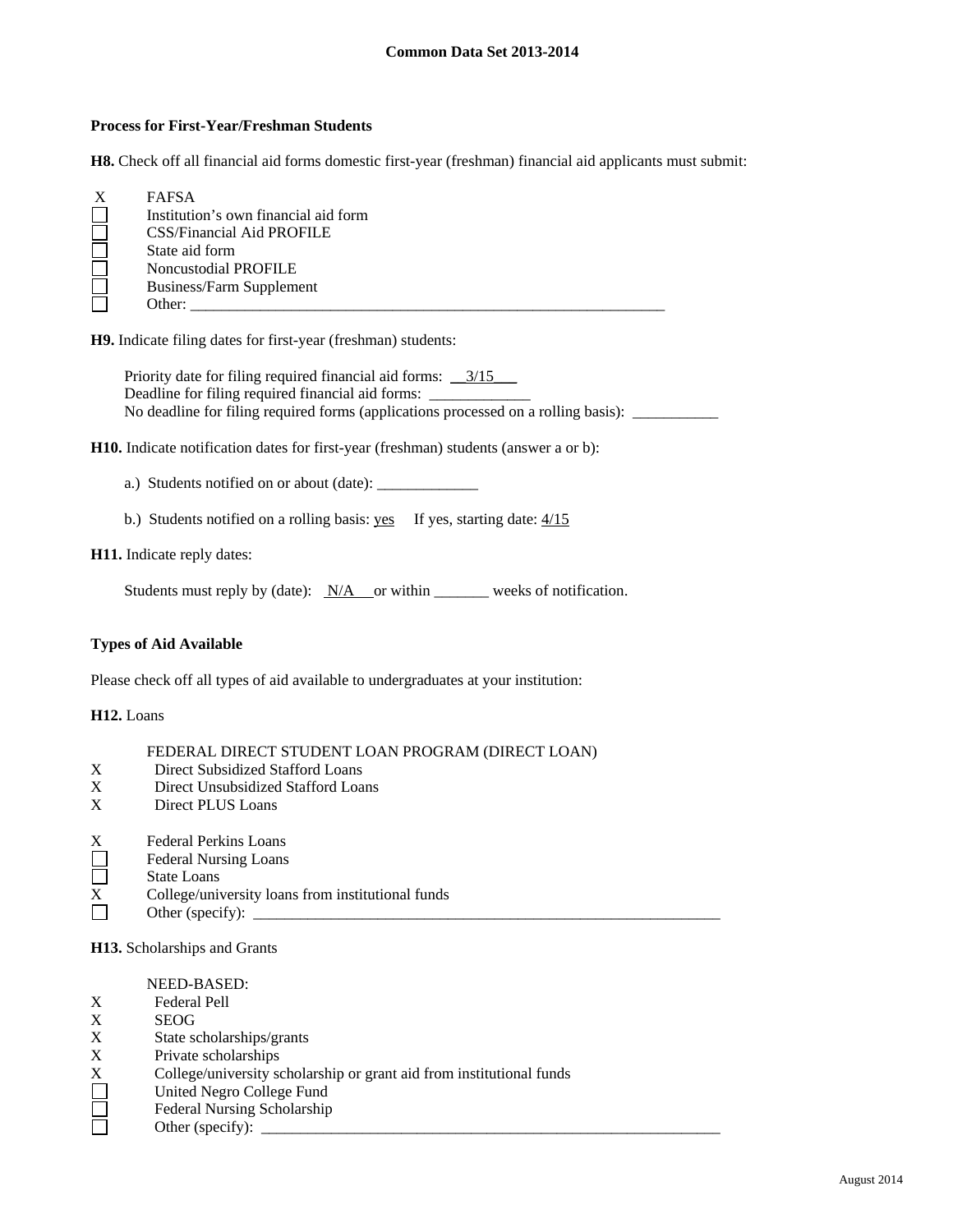| Non-need | <b>Need-based</b> |                    | Non-need | <b>Need-based</b> |                          |
|----------|-------------------|--------------------|----------|-------------------|--------------------------|
|          |                   | Academics          |          |                   | Leadership               |
|          |                   | Alumni affiliation |          |                   | Minority status          |
|          |                   | Art                |          |                   | Music/drama              |
|          |                   | Athletics          |          |                   | Religious affiliation    |
|          |                   | Job skills         |          |                   | State/district residency |
|          |                   | <b>ROTC</b>        |          |                   |                          |

**H14.** Check off criteria used in awarding institutional aid. Check all that apply.

**H15**. If your institution has recently implemented any major financial aid policy, program, or initiative to make your institution more affordable to incoming students such as replacing loans with grants, or waiving costs for families below a certain income level please provide details below: \_\_\_\_\_\_\_\_\_\_\_\_\_\_\_\_\_\_\_\_\_\_\_\_\_\_\_\_\_\_

\_\_\_\_\_\_\_\_\_\_\_\_\_\_\_\_\_\_\_\_\_\_\_\_\_\_\_\_\_\_\_\_\_\_\_\_\_\_\_\_\_\_\_\_\_\_\_\_\_\_\_\_\_\_\_\_\_\_\_\_\_\_\_\_\_\_\_\_\_\_\_\_\_\_\_\_\_\_\_\_\_\_

 $\_$  , and the set of the set of the set of the set of the set of the set of the set of the set of the set of the set of the set of the set of the set of the set of the set of the set of the set of the set of the set of th

 $\_$  , and the set of the set of the set of the set of the set of the set of the set of the set of the set of the set of the set of the set of the set of the set of the set of the set of the set of the set of the set of th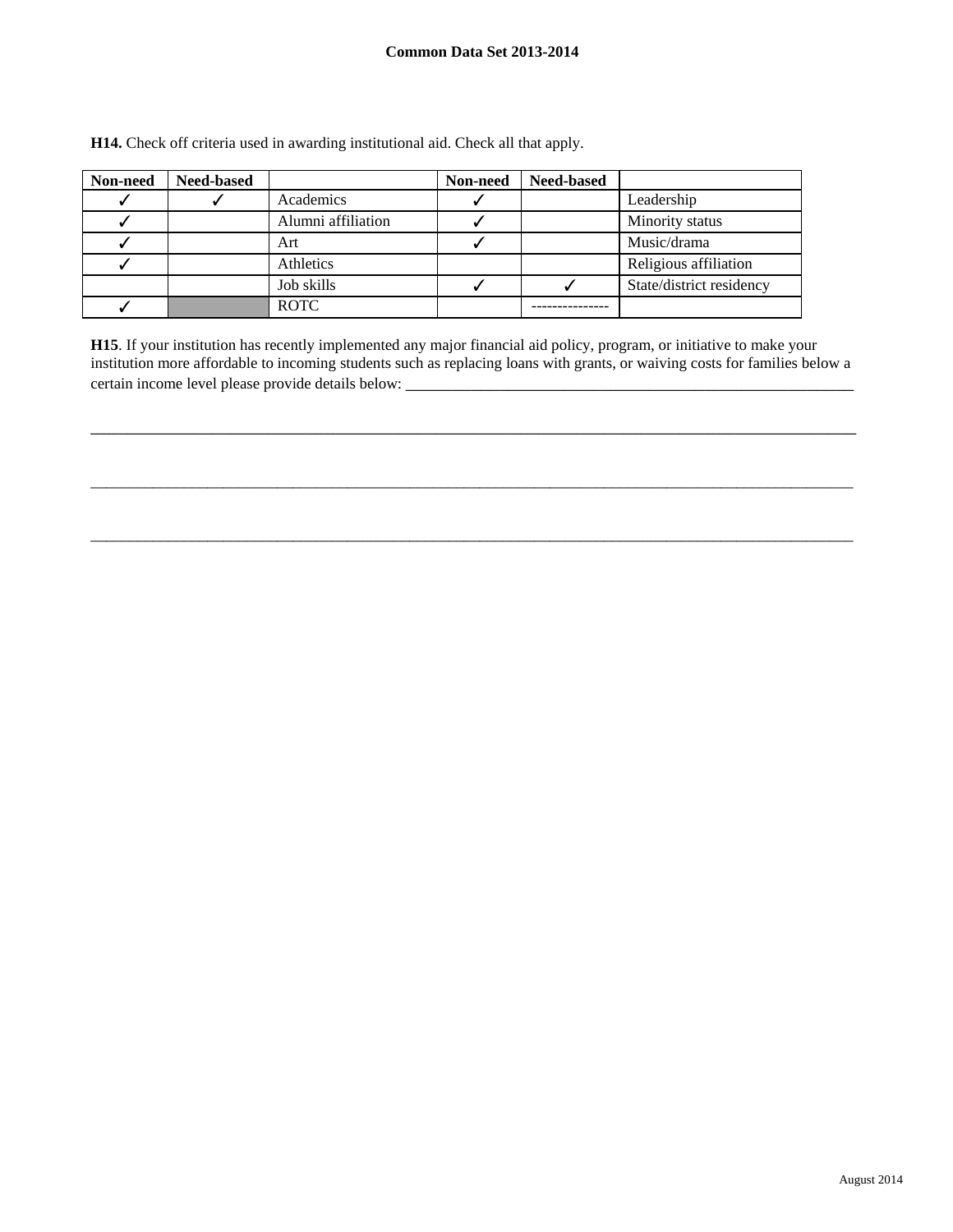# **I. INSTRUCTIONAL FACULTY AND CLASS SIZE**

#### **I-1. Please report the number of instructional faculty members in each category for Fall 2013. Include faculty who are on your institution's payroll on the census date your institution uses for IPEDS/AAUP.**

The following definition of full-time instructional faculty is used by the American Association of University Professors (AAUP) in its annual Faculty Compensation Survey (the part time definitions are not used by AAUP). Instructional Faculty is defined as those members of the instructional-research staff whose major regular assignment is instruction, including those with released time for research. Use the chart below to determine inclusions and exclusions:

|                                                                                                                                                                                                                                             | Full-time | Part-time                                                                   |
|---------------------------------------------------------------------------------------------------------------------------------------------------------------------------------------------------------------------------------------------|-----------|-----------------------------------------------------------------------------|
| (a) instructional faculty in preclinical and clinical medicine, faculty<br>who are not paid (e.g., those who donate their services or are in the<br>military), or research-only faculty, post-doctoral fellows, or pre-<br>doctoral fellows | Exclude   | Include only if<br>they teach one or<br>more non-clinical<br>credit courses |
| (b) administrative officers with titles such as dean of students,<br>librarian, registrar, coach, and the like, even though they may<br>devote part of their time to classroom instruction and may have<br>faculty status                   | Exclude   | Include if they<br>teach one or more<br>non-clinical credit<br>courses      |
| $(C)$ other administrators/staff who teach one or more non-clinical<br>credit courses even though they do not have faculty status                                                                                                           | Exclude   | Include                                                                     |
| (d) undergraduate or graduate students who assist in the instruction<br>of courses, but have titles such as teaching assistant, teaching<br>fellow, and the like                                                                            | Exclude   | Exclude                                                                     |
| (e) faculty on sabbatical or leave with pay                                                                                                                                                                                                 | Include   | Exclude                                                                     |
| (f) faculty on leave without pay                                                                                                                                                                                                            | Exclude   | Exclude                                                                     |
| (g) replacement faculty for faculty on sabbatical leave or leave with<br>pay                                                                                                                                                                | Exclude   | Include                                                                     |

*Full-time instructional faculty:* faculty employed on a full-time basis for instruction (including those with released time for research)

*Part-time instructional faculty:* Adjuncts and other instructors being paid solely for part-time classroom instruction. Also includes full-time faculty teaching less than two semesters, three quarters, two trimesters, or two four-month sessions. Employees who are not considered full-time instruction faculty but who teach one or more non-clinical credit courses may be counted as part-time faculty.

*Minority faculty*: includes faculty who designate themselves as Black, non-Hispanic; American Indian or Alaska Native; Asian, Native Hawaiian or other Pacific Islander, or Hispanic.

*Doctorate*: includes such degrees as Doctor of Philosophy, Doctor of Education, Doctor of Juridical Science, and Doctor of Public Health in any field such as arts, sciences, education, engineering, business, and public administration. Also includes terminal degrees formerly designated as "first professional," including dentistry (DDS or DMD), medicine (MD), optometry (OD), osteopathic medicine (DO), pharmacy (DPharm or BPharm), podiatric medicine (DPM), veterinary medicine (DVM), chiropractic (DC or DCM), or law (JD).

*Terminal master's degree*: a master's degree that is considered the highest degree in a field: example, M. Arch (in architecture) and MFA (master of fine arts in art or theater).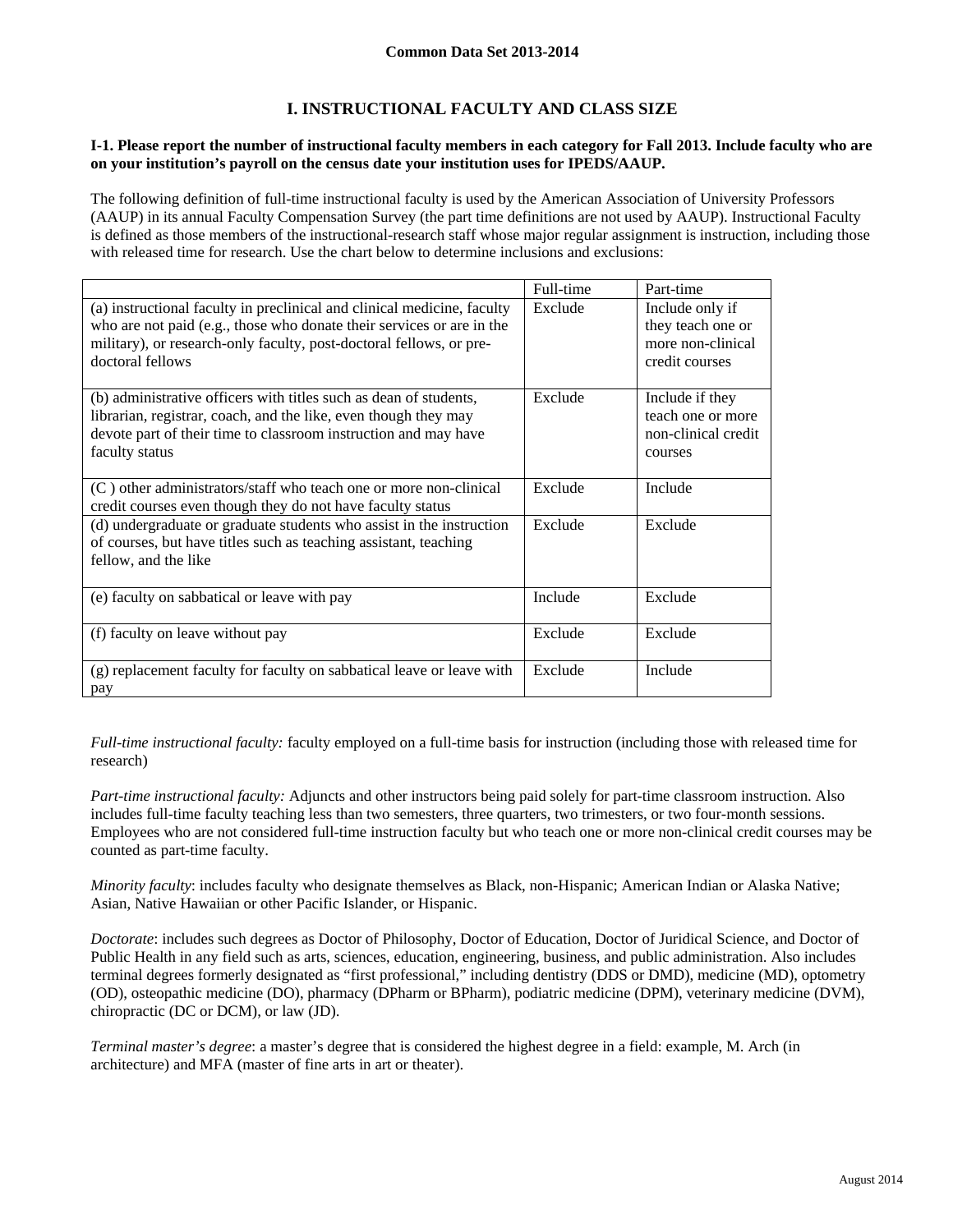|                                                      | <b>Full-time</b> | Part-time      | <b>Total</b> |
|------------------------------------------------------|------------------|----------------|--------------|
| Total number of instructional faculty<br>a.)         | 3468             | 285            | 3753         |
| Total number who are members of<br>b.                | 877              | 56             | 933          |
| minority groups                                      |                  |                |              |
| Total number who are women<br>c.                     | 1208             | 155            | 1363         |
| Total number who are men<br>d.                       | 2260             | 130            | 2390         |
| Total number who are nonresident aliens<br>e.)       | 82               | 5              | 87           |
| (international)                                      |                  |                |              |
| Total number with doctorate, or other<br>$f_{\cdot}$ | 2784             | 202            | 2986         |
| terminal degree                                      |                  |                |              |
| Total number whose highest degree is a<br>g.)        | 158              | 13             | 171          |
| master's but not a terminal master's                 |                  |                |              |
| Total number whose highest degree is a<br>h.         | 22               | $\mathfrak{D}$ | 24           |
| bachelor's                                           |                  |                |              |
| Total number whose highest degree is<br>i.)          | 504              | 68             | 572          |
| unknown or other (Note: Items f, g, h, and           |                  |                |              |
| <b>i</b> must sum up to item <b>a</b> .)             |                  |                |              |
| j.) Total number in stand-alone                      | 293              | 17             | 310          |
| graduate/professional programs in which              |                  |                |              |
| faculty teach virtually only graduate-level          |                  |                |              |
| students                                             |                  |                |              |

## **I-2. Student to Faculty Ratio**

Report the Fall 2013 ratio of full-time equivalent students (full-time plus 1/3 part time) to full-time equivalent instructional faculty (full time plus 1/3 part time). In the ratio calculations, exclude both faculty and students in stand-alone graduate or professional programs such as medicine, law, veterinary, dentistry, social work, business, or public health in which faculty teach virtually only graduate level students. Do not count undergraduate or graduate student teaching assistants as faculty.

Fall 2013 Student to Faculty ratio:  $\frac{21}{21}$  to 1 (based on  $\frac{42186}{2186}$  students and  $\frac{2006}{2006}$  faculty).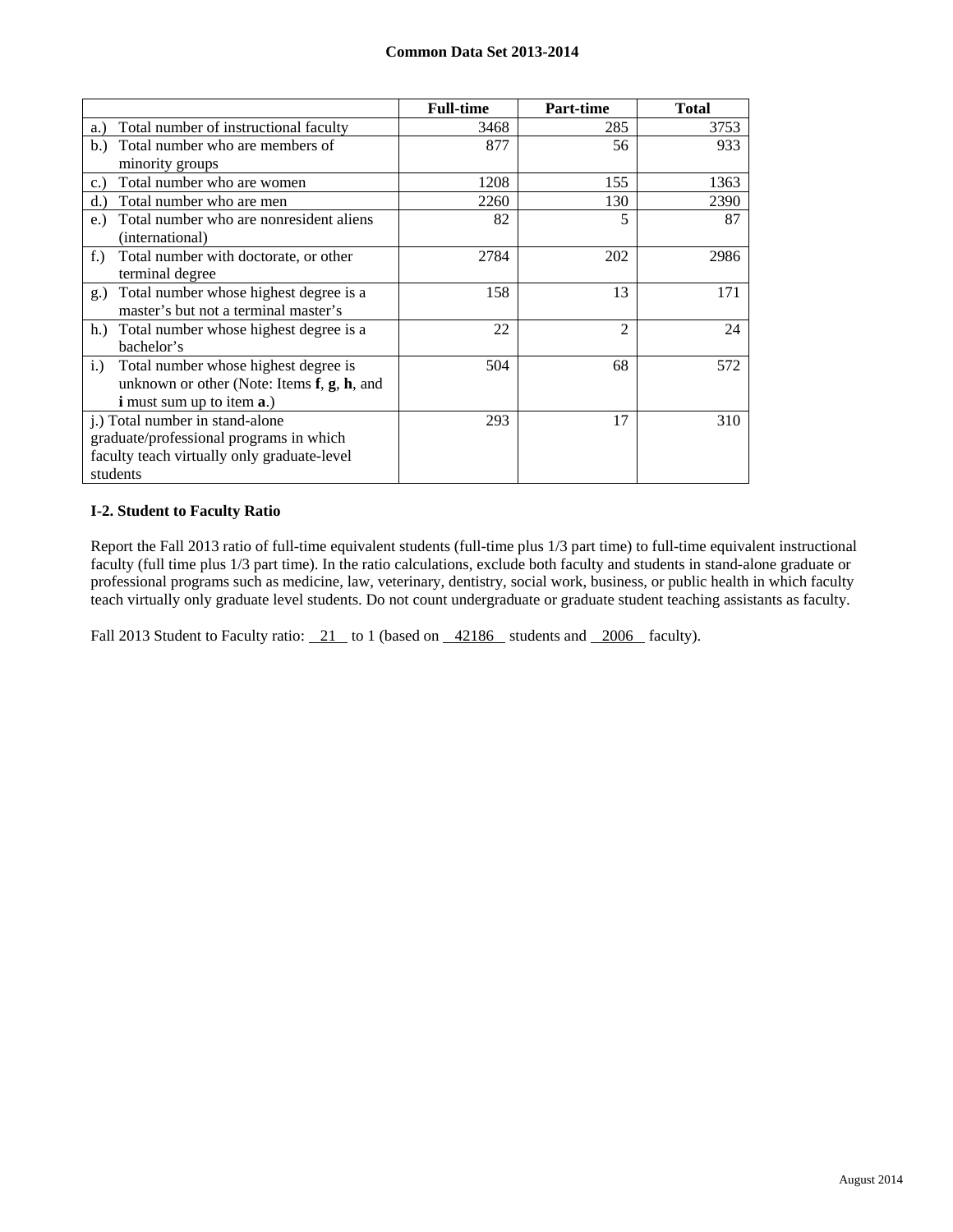#### **I-3. Undergraduate Class Size**

In the table below, please use the following definitions to report information about the size of classes and class sections offered in the Fall 2013 term.

*Class Sections:* A class section is an organized course offered for credit, identified by discipline and number, meeting at a stated time or times in a classroom or similar setting, and not a subsection such as a laboratory or discussion session. Undergraduate class sections are defined as any sections in which at least one degree-seeking undergraduate student is enrolled for credit. Exclude distance learning classes and noncredit classes and individual instruction such as dissertation or thesis research, music instruction, or one-to-one readings. Exclude students in independent study, co-operative programs, internships, foreign language taped tutor sessions, practicums, and all students in one-on-one classes. Each class section should be counted only once and should not be duplicated because of course catalog cross-listings.

*Class Subsections:* A class subsection includes any subsection of a course, such as laboratory, recitation, and discussion subsections that are supplementary in nature and are scheduled to meet separately from the lecture portion of the course. Undergraduate subsections are defined as any subsections of courses in which degree-seeking undergraduate students enrolled for credit. As above, exclude noncredit classes and individual instruction such as dissertation or thesis research, music instruction, or one-to-one readings. Each class subsection should be counted only once and should not be duplicated because of cross-listings.

Using the above definitions, please report for each of the following class-size intervals the number of *class sections* and *class subsections* offered in Fall 2013. For example, a lecture class with 800 students who met at another time in 40 separate labs with 20 students should be counted once in the "100+" column in the class section column and 40 times under the "20-29" column of the class subsections table.

| Undergraduate Class Size (provide numbers) |     |       |         |       |       |       |        |       |
|--------------------------------------------|-----|-------|---------|-------|-------|-------|--------|-------|
|                                            | 2-9 | 10-19 | $20-29$ | 30-39 | 40-49 | 50-99 | $100+$ | Total |
| <b>CLASS</b><br><b>SECTIONS</b>            | 570 | 892   | 645     | 297   | 198   | 279   | 214    | 3095  |
|                                            |     |       |         |       |       |       |        |       |
|                                            | 2-9 | 10-19 | $20-29$ | 30-39 | 40-49 | 50-99 | $100+$ | Total |
|                                            |     |       |         |       |       |       |        |       |
| <b>CLASS SUB-</b>                          | 71  | 403   | 421     | 290   | 24    | 42    | 19     | 1270  |

#### **Number of Class Sections with Undergraduates Enrolled**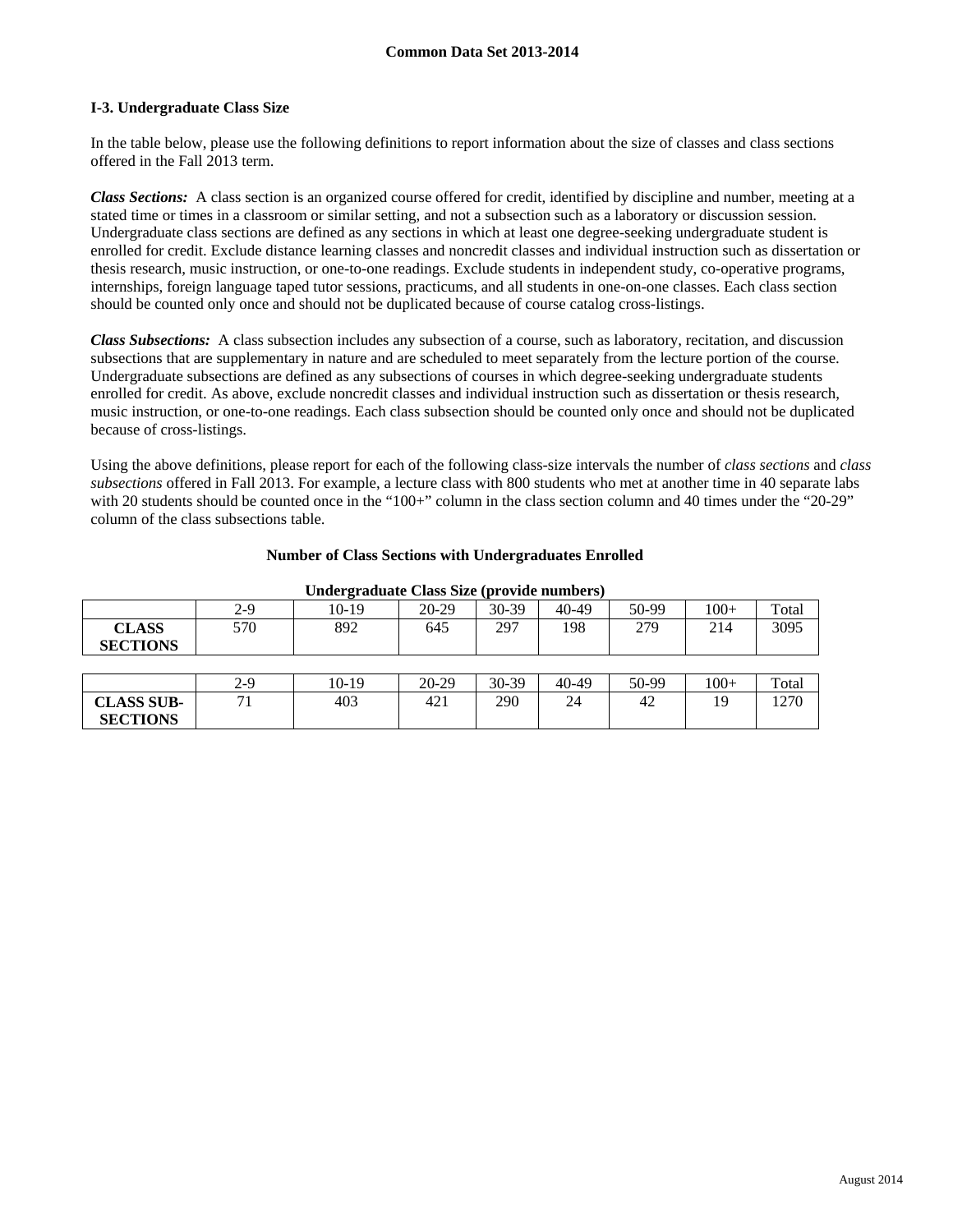## **J. Disciplinary areas of DEGREES CONFERRED**

### **Degrees conferred between July 1, 2012 and June 30, 2013**

For each of the following discipline areas, provide the percentage of diplomas/certificates, associate, and bachelor's degrees awarded. To determine the percentage, use majors, not headcount (e.g., students with one degree but a double major will be represented twice). Calculate the percentage from your institution's IPEDS Completions by using the sum of 1<sup>st</sup> and 2<sup>nd</sup> majors for each CIP code as the numerator and the sum of the Grand Total by 1st Majors and the Grand Total by 2<sup>nd</sup> major as the denominator. If you prefer, you can compute the percentages using  $1<sup>st</sup>$  majors only.

| Category                            | $\overline{\mathbf{D}}$ iploma/ | <b>Associate</b> | <b>Bachelor's</b> | <b>CIP 2010</b>      |
|-------------------------------------|---------------------------------|------------------|-------------------|----------------------|
|                                     | <b>Certificates</b>             |                  |                   | <b>Categories to</b> |
|                                     |                                 |                  |                   | <b>Include</b>       |
| Agriculture                         |                                 |                  | 6.07              | 1                    |
| Natural resources and               |                                 |                  | 1.52              | 3                    |
| conservation                        |                                 |                  |                   |                      |
| Architecture                        |                                 |                  | 1.19              | $\overline{4}$       |
| Area, ethnic, and gender studies    |                                 |                  | 0.23              | $\overline{5}$       |
| Communication/journalism            |                                 |                  | 8.38              | 9                    |
| Communication technologies          |                                 |                  |                   | 10                   |
| Computer and information            |                                 |                  | 0.11              | 11                   |
| sciences                            |                                 |                  |                   |                      |
| Personal and culinary services      |                                 |                  |                   | 12                   |
| Education                           |                                 |                  | 2.35              | 13                   |
| Engineering                         |                                 |                  | 12.60             | 14                   |
| Engineering technologies            |                                 |                  | 1.01              | 15                   |
| Foreign languages, literatures, and |                                 |                  | 2.88              | 16                   |
| linguistics                         |                                 |                  |                   |                      |
| Family and consumer sciences        |                                 |                  | 2.22              | 19                   |
| Law/legal studies                   |                                 |                  |                   | 22                   |
| English                             |                                 |                  | 2.71              | 23                   |
| Liberal arts/general studies        |                                 | 100              |                   | 24                   |
| Library science                     |                                 |                  |                   | 25                   |
| Biological/life sciences            |                                 |                  | 9.84              | 26                   |
| Mathematics and statistics          |                                 |                  | 1.13              | 27                   |
| Military science and military       |                                 |                  |                   | 28 and 29            |
| technologies                        |                                 |                  |                   |                      |
| Interdisciplinary studies           |                                 |                  | 0.99              | 30                   |
| Parks and recreation                |                                 |                  | 2.95              | 31                   |
| Philosophy and religious studies    |                                 |                  | 0.92              | 38                   |
| Theology and religious vocations    |                                 |                  |                   | 39                   |
| Physical sciences                   |                                 |                  | 2.10              | 40                   |
| Science technologies                |                                 |                  |                   | 41                   |
| Psychology                          |                                 |                  | 5.70              | 42                   |
| Homeland Security, law              |                                 |                  | 0.04              | 43                   |
| enforcement, firefighting, and      |                                 |                  |                   |                      |
| protective services                 |                                 |                  |                   |                      |
| Public administration and social    |                                 |                  |                   | 44                   |
| services                            |                                 |                  |                   |                      |
| Social sciences                     |                                 |                  | 13.31             | 45                   |
| Construction trades                 |                                 |                  |                   | 46                   |
| Mechanic and repair technologies    |                                 |                  |                   | 47                   |
| Precision production                |                                 |                  |                   | 48                   |
| Transportation and materials        |                                 |                  |                   | 49                   |
| moving                              |                                 |                  |                   |                      |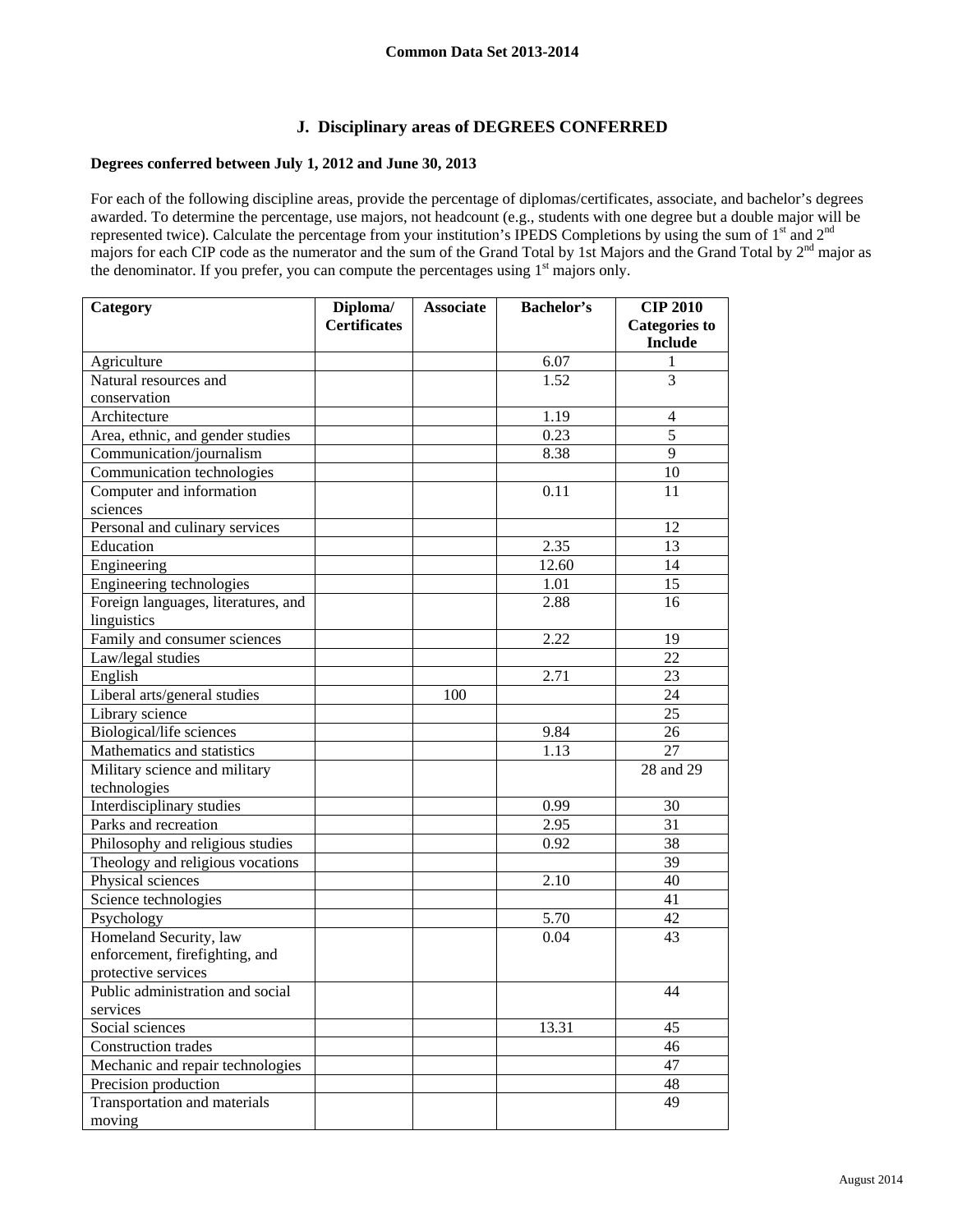| Visual and performing arts                 |      |      | 3.35  | 50 |
|--------------------------------------------|------|------|-------|----|
| Health professions and related<br>programs |      |      | 6.31  | 51 |
| Business/marketing                         |      |      | 10.43 | 52 |
| History                                    |      |      | 1.67  | 54 |
| Other                                      |      |      |       |    |
| <b>TOTAL</b>                               | 100% | 100% | 100%  |    |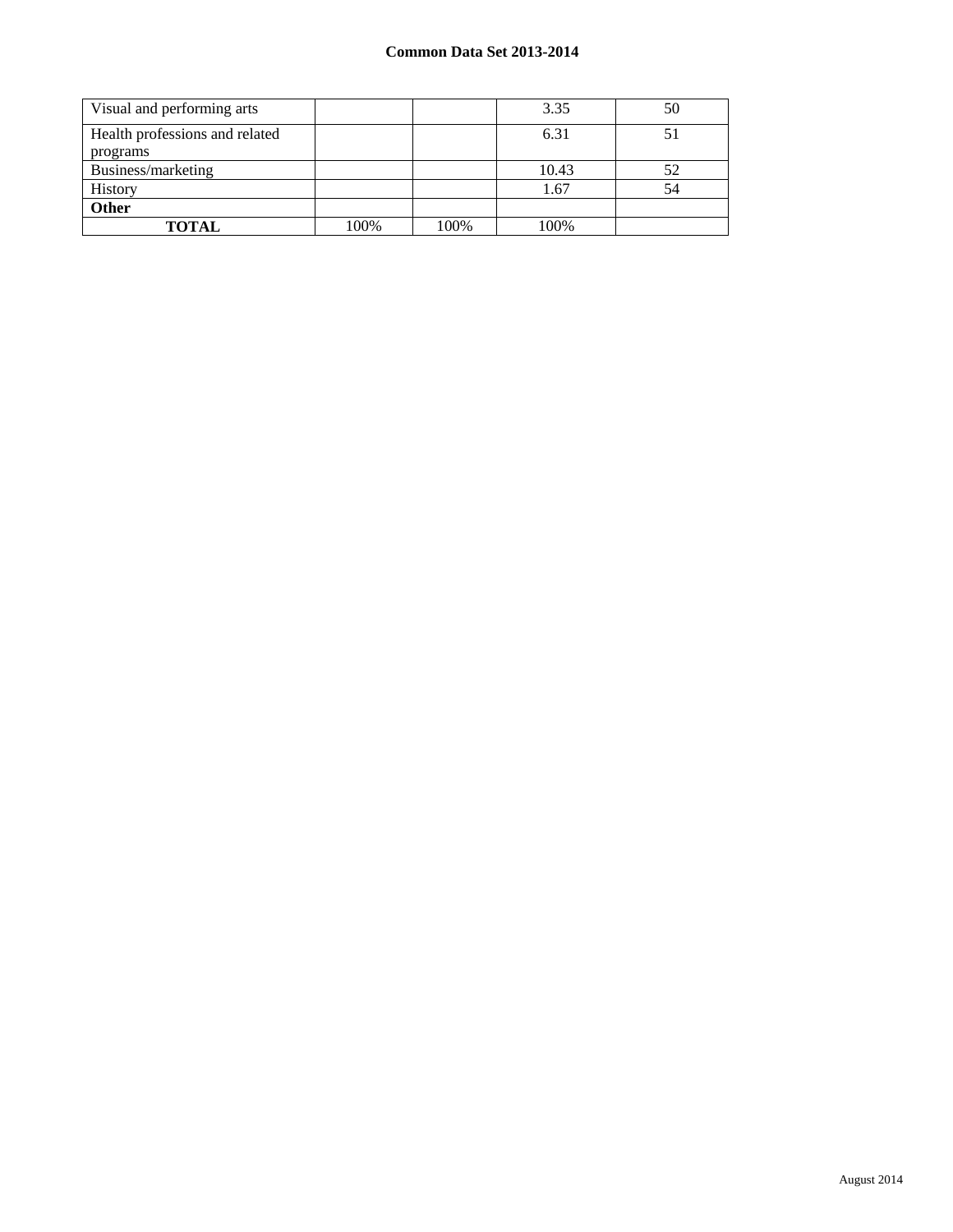## **Common Data Set Definitions**

#### **All definitions related to the financial aid section appear at the end of the Definitions document.**

 Items preceded by an asterisk (\*) represent definitions agreed to among publishers which do not appear on the CDS document but may be present on individual publishers' surveys.

**\*Academic advisement:** Plan under which each student is assigned to a faculty member or a trained adviser, who, through regular meetings, helps the student plan and implement immediate and long-term academic and vocational goals.

**Accelerated program:** Completion of a college program of study in fewer than the usual number of years, most often by attending summer sessions and carrying extra courses during the regular academic term**.** 

**Admitted student:** Applicant who is offered admission to a degree-granting program at your institution.

**\*Adult student services:** Admission assistance, support, orientation, and other services expressly for adults who have started college for the first time, or who are re-entering after a lapse of a few years.

**American Indian or Alaska Native:** A person having origins in any of the original peoples of North and South America (including Central America) and maintaining tribal affiliation or community attachment.

**Applicant (first-time, first year):** An individual who has fulfilled the institution's requirements to be considered for admission (including payment or waiving of the application fee, if any) and who has been notified of one of the following actions: admission, nonadmission, placement on waiting list, or application withdrawn (by applicant or institution).

**Application fee:** That amount of money that an institution charges for processing a student's application for acceptance. This amount is *not* creditable toward tuition and required fees, nor is it refundable if the student is not admitted to the institution.

**Asian:** A person having origins in any of the original peoples of the Far East, Southeast Asia, or the Indian subcontinent, including, for example, Cambodia, China, India, Japan, Korea, Malaysia, Pakistan, the Philippine Islands, Thailand, and Vietnam.

**Associate degree:** An award that normally requires at least two but less than four years of full-time equivalent college work.

**Bachelor's degree:** An award (baccalaureate or equivalent degree, as determined by the Secretary of the U.S. Department of Education) that normally requires at least four years but *not* more than five years of full-time equivalent college-level work. This includes ALL bachelor's degrees conferred in a five-year cooperative (work-study plan) program. (A cooperative plan provides for alternate class attendance and employment in business, industry, or government; thus, it allows students to combine actual work experience with their college studies.) Also, it includes bachelor's degrees in which the normal four years of work are completed in three years.

**Black or African American***:* A person having origins in any of the black racial groups of Africa.

**Board (charges):** Assume average cost for 19 meals per week or the maximum meal plan.

**Books and supplies (costs):** Average cost of books and supplies. Do not include unusual costs for special groups of students (e.g., engineering or art majors), unless they constitute the majority of students at your institution.

**Calendar system:** The method by which an institution structures most of its courses for the academic year.

**Campus Ministry:** Religious student organizations (denominational or nondenominational) devoted to fostering religious life on college campuses. May also refer to Campus Crusade for Christ, an interdenominational Christian organization.

**\*Career and placement services:** A range of services, including (often) the following: coordination of visits of employers to campus; aptitude and vocational testing; interest inventories, personal counseling; help in resume writing, interviewing, launching the job search; listings for those students desiring employment and those seeking permanent positions; establishment of a permanent reference folder; career resource materials.

**Carnegie units:** One year of study or the equivalent in a secondary school subject.

#### **Certificate:** See **Postsecondary award, certificate, or diploma.**

**Class rank:** The relative numerical position of a student in his or her graduating class, calculated by the high school on the basis of grade-point average, whether weighted or unweighted.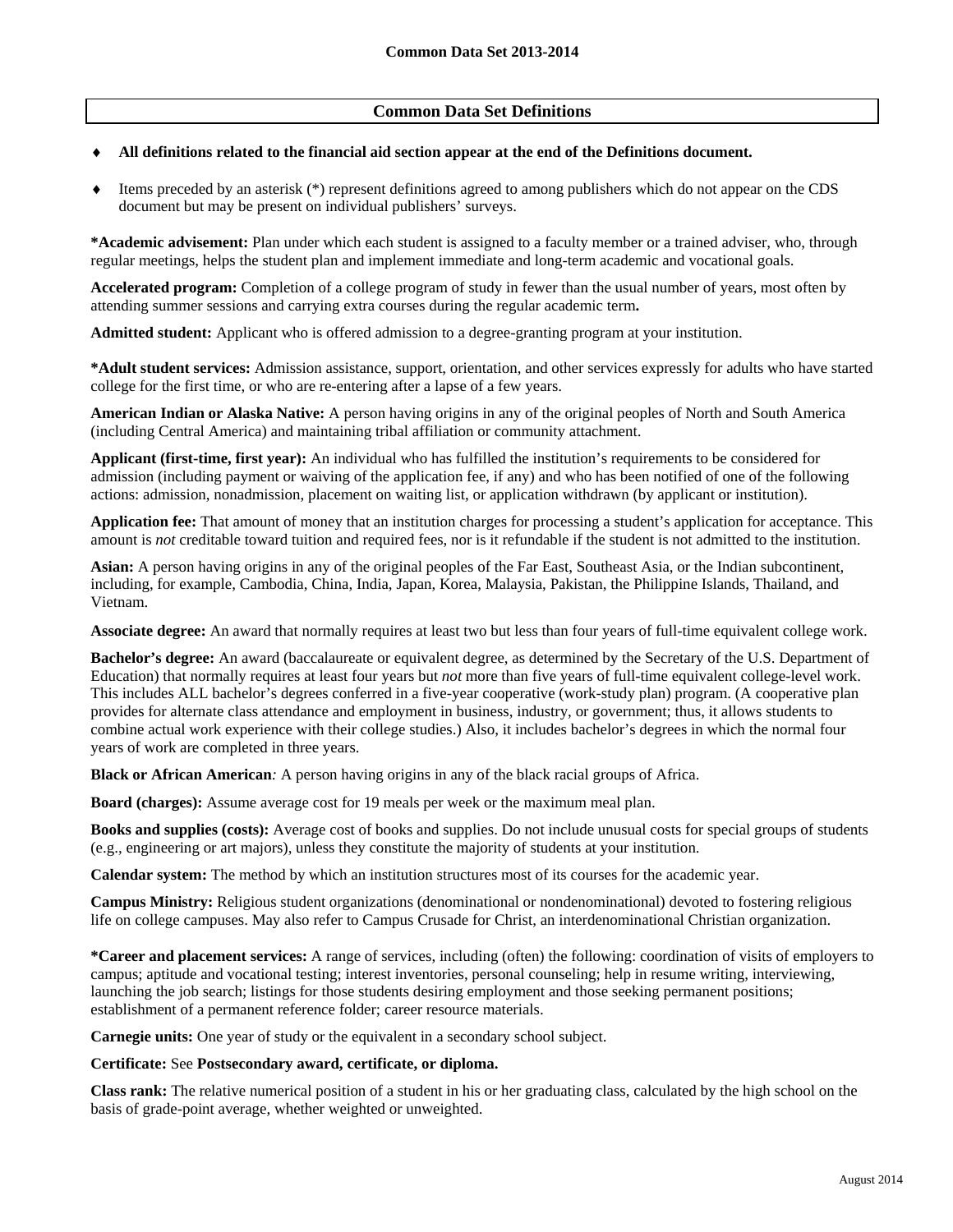**College-preparatory program:** Courses in academic subjects (English, history and social studies, foreign languages, mathematics, science, and the arts) that stress preparation for college or university study.

**Common Application:** The standard application form distributed by the National Association of Secondary School Principals for a large number of private colleges who are members of the Common Application Group.

**\*Community service program:** Referral center for students wishing to perform volunteer work in the community or participate in volunteer activities coordinated by academic departments.

**Commuter:** A student who lives off campus in housing that is not owned by, operated by, or affiliated with the college. This category includes students who commute from home and students who have moved to the area to attend college.

**Contact hour:** A unit of measure that represents an hour of scheduled instruction given to students. Also referred to as clock hour.

**Continuous basis (for program enrollment):** A calendar system classification that is used by institutions that enroll students at any time during the academic year. For example, a cosmetology school or a word processing school might allow students to enroll and begin studies at various times, with no requirement that classes begin on a certain date.

**Cooperative education program:** A program that provides for alternate class attendance and employment in business, industry, or government.

**Cooperative housing:** College-owned, -operated, or -affiliated housing in which students share room and board expenses and participate in household chores to reduce living expenses.

**\*Counseling service:** Activities designed to assist students in making plans and decisions related to their education, career, or personal development.

**Credit:** Recognition of attendance or performance in an instructional activity (course or program) that can be applied by a recipient toward the requirements for a degree, diploma, certificate, or other formal award.

**Credit course:** A course that, if successfully completed, can be applied toward the number of courses required for achieving a degree, diploma, certificate, or other formal award.

**Credit hour:** A unit of measure representing an hour (50 minutes) of instruction over a 15-week period in a semester or trimester system or a 10-week period in a quarter system. It is applied toward the total number of hours needed for completing the requirements of a degree, diploma, certificate, or other formal award.

**Cross-registration:** A system whereby students enrolled at one institution may take courses at another institution without having to apply to the second institution.

**Deferred admission:** The practice of permitting admitted students to postpone enrollment, usually for a period of one academic term or one year.

**Degree:** An award conferred by a college, university, or other postsecondary education institution as official recognition for the successful completion of a program of studies.

**Degree-seeking students:** Students enrolled in courses for credit who are recognized by the institution as seeking a degree or formal award. At the undergraduate level, this is intended to include students enrolled in vocational or occupational programs.

**Differs by program (calendar system):** A calendar system classification that is used by institutions that have occupational/vocational programs of varying length. These schools may enroll students at specific times depending on the program desired. For example, a school might offer a two-month program in January, March, May, September, and November; and a three-month program in January, April, and October.

#### **Diploma:** See **Postsecondary award, certificate, or diploma.**

**Distance learning:** An option for earning course credit at off-campus locations via cable television, internet, satellite classes, videotapes, correspondence courses, or other means.

**Doctor's degree-research/scholarship**: A Ph.D. or other doctor's degree that requires advanced work beyond the master's level, including the preparation and defense of a dissertation based on original research, or the planning and execution of an original project demonstrating substantial artistic or scholarly achievement. Some examples of this type of degree may include Ed.D., D.M.A., D.B.A., D.Sc., D.A., or D.M, and others, as designated by the awarding institution.

**Doctor's degree-professional practice**: A doctor's degree that is conferred upon completion of a program providing the knowledge and skills for the recognition, credential, or license required for professional practice. The degree is awarded after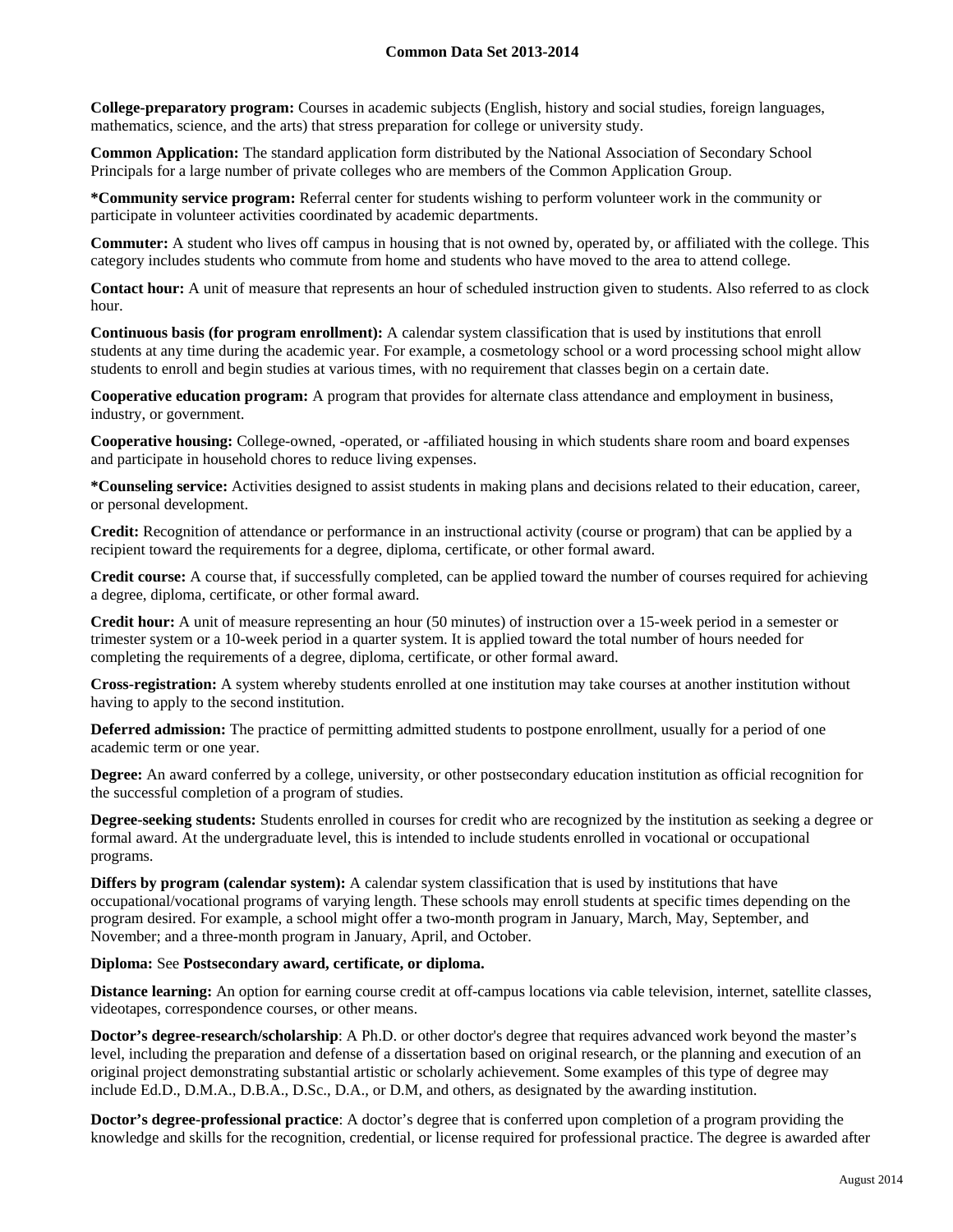a period of study such that the total time to the degree, including both pre-professional and professional preparation, equals at least six full-time equivalent academic years. Some of these degrees were formerly classified as "first-professional" and may include: Chiropractic (D.C. or D.C.M.); Dentistry (D.D.S. or D.M.D.); Law (L.L.B. or J.D.); Medicine (M.D.); Optometry (O.D.); Osteopathic Medicine (D.O); Pharmacy (Pharm.D.); Podiatry (D.P.M., Pod.D., D.P.); or, Veterinary Medicine (D.V.M.), and others, as designated by the awarding institution.

**Doctor's degree-other:** A doctor's degree that does not meet the definition of a doctor's degree - research/scholarship or a doctor's degree - professional practice.

**Double major:** Program in which students may complete two undergraduate programs of study simultaneously.

**Dual enrollment:** A program through which high school students may enroll in college courses while still enrolled in high school. Students are not required to apply for admission to the college in order to participate.

**Early action plan:** An admission plan that allows students to apply and be notified of an admission decision well in advance of the regular notification dates. If admitted, the candidate is not committed to enroll; the student may reply to the offer under the college's regular reply policy.

**Early admission:** A policy under which students who have not completed high school are admitted and enroll full time in college, usually after completion of their junior year.

**Early decision plan:** A plan that permits students to apply and be notified of an admission decision (and financial aid offer if applicable) well in advance of the regular notification date. Applicants agree to accept an offer of admission and, if admitted, to withdraw their applications from other colleges. There are three possible decisions for early decision applicants: admitted, denied, or not admitted but forwarded for consideration with the regular applicant pool, without prejudice.

**English as a Second Language (ESL):** A course of study designed specifically for students whose native language is not English.

**Exchange student program-domestic:** Any arrangement between a student and a college that permits study for a semester or more at another college **in the United States** without extending the amount of time required for a degree. **See also Study abroad**.

**External degree program:** A program of study in which students earn credits toward a degree through independent study, college courses, proficiency examinations, and personal experience. External degree programs require minimal or no classroom attendance.

**Extracurricular activities (as admission factor):** Special consideration in the admissions process given for participation in both school and nonschool-related activities of interest to the college, such as clubs, hobbies, student government, athletics, performing arts, etc.

**First-time student:** A student attending any institution for the first time at the level enrolled. Includes students enrolled in the fall term who attended a postsecondary institution for the first time at the same level in the prior summer term. Also includes students who entered with advanced standing (college credit earned before graduation from high school).

**First-time, first-year (freshman) student:** A student attending any institution for the first time at the undergraduate level. Includes students enrolled in the fall term who attended college for the first time in the prior summer term. Also includes students who entered with advanced standing (college credits earned before graduation from high school).

**First-year student:** A student who has completed less than the equivalent of 1 full year of undergraduate work; that is, less than 30 semester hours (in a 120-hour degree program) or less than 900 contact hours.

**Freshman:** A first-year undergraduate student.

**\*Freshman/new student orientation:** Orientation addressing the academic, social, emotional, and intellectual issues involved in beginning college. May be a few hours or a few days in length; at some colleges, there is a fee.

**Full-time student (undergraduate):** A student enrolled for 12 or more semester credits, 12 or more quarter credits, or 24 or more contact hours a week each term.

**Geographical residence (as admission factor):** Special consideration in the admission process given to students from a particular region, state, or country of residence.

**Grade-point average (academic high school GPA):** The sum of grade points a student has earned in secondary school divided by the number of courses taken. The most common system of assigning numbers to grades counts four points for an A, three points for a B, two points for a C, one point for a D, and no points for an E or F. Unweighted GPA's assign the same weight to each course. Weighting gives students additional points for their grades in advanced or honors courses.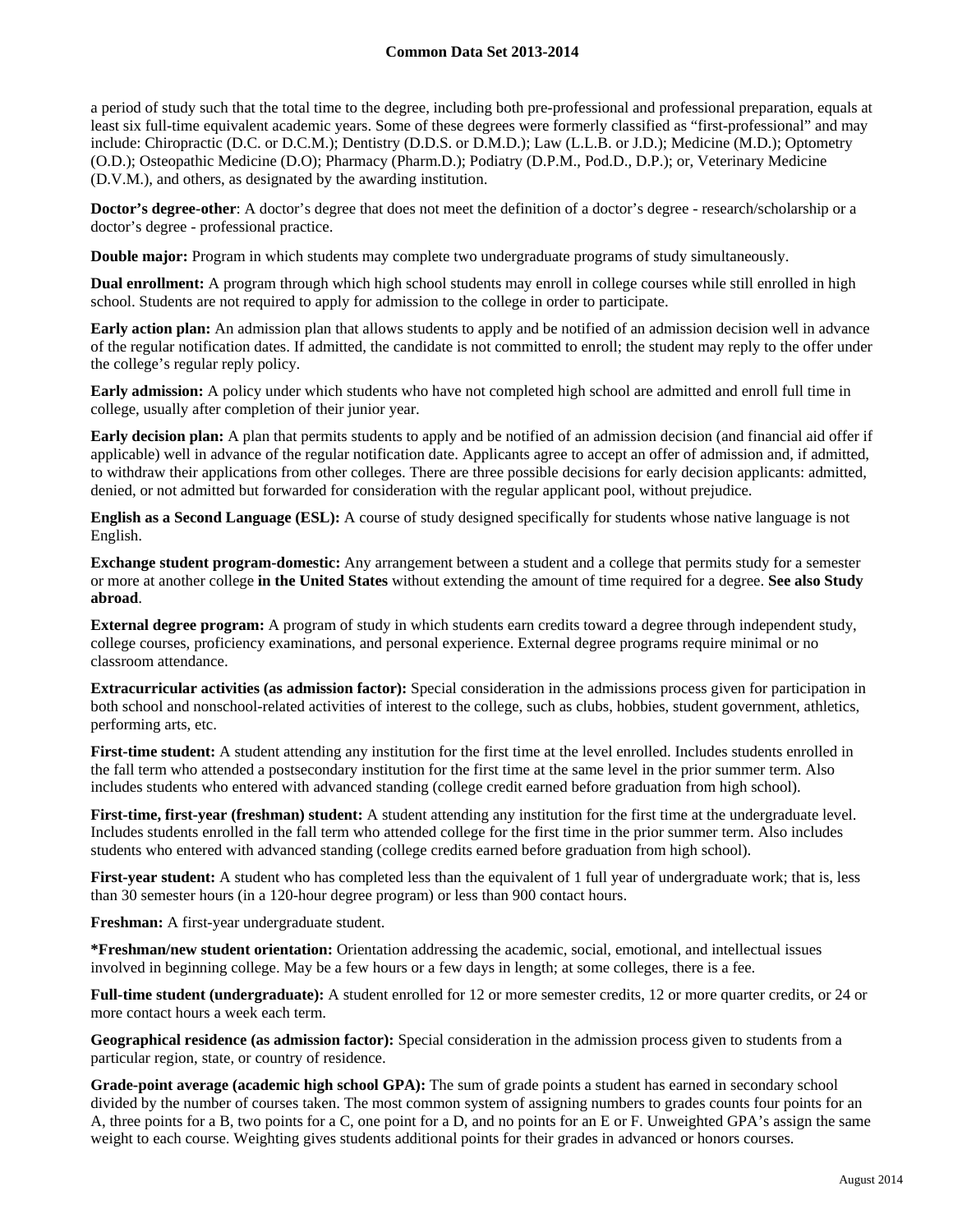**Graduate student:** A student who holds a bachelor's or equivalent, and is taking courses at the post-baccalaureate level.

**\*Health services:** Free or low cost on-campus primary and preventive health care available to students.

**High school diploma or recognized equivalent:** A document certifying the successful completion of a prescribed secondary school program of studies, or the attainment of satisfactory scores on the Tests of General Educational Development (GED), or another state-specified examination.

**Hispanic or Latino:** A person of Mexican, Puerto Rican, Cuban, South or Central American, or other Spanish culture or origin, regardless of race.

**Honors program:** Any special program for very able students offering the opportunity for educational enrichment, independent study, acceleration, or some combination of these.

**Independent study:** Academic work chosen or designed by the student with the approval of the department concerned, under an instructor's supervision, and usually undertaken outside of the regular classroom structure.

**In-state tuition:** The tuition charged by institutions to those students who meet the state's or institution's residency requirements.

#### **International student:** See **Nonresident alien.**

**International student group:** Student groups that facilitate cultural dialogue, support a diverse campus, assist international students in acclimation and creating a social network.

**Internship:** Any short-term, supervised work experience usually related to a student's major field, for which the student earns academic credit. The work can be full- or part-time, on- or off-campus, paid or unpaid.

**\*Learning center:** Center offering assistance through tutors, workshops, computer programs, or audiovisual equipment in reading, writing, math, and skills such as taking notes, managing time, taking tests.

**\*Legal services:** Free or low cost legal advice for a range of issues (personal and other).

**Liberal arts/career combination:** Program in which a student earns undergraduate degrees in two separate fields, one in a liberal arts major and the other in a professional or specialized major, whether on campus or through cross-registration.

**Master's degree**: An award that requires the successful completion of a program of study of generally one or two full-time equivalent academic years of work beyond the bachelor's degree. Some of these degrees, such as those in Theology (M.Div., M.H.L./Rav) that were formerly classified as "first-professional", may require more than two full-time equivalent academic years of work.

**Minority affiliation (as admission factor):** Special consideration in the admission process for members of designated racial/ethnic minority groups.

**\*Minority student center:** Center with programs, activities, and/or services intended to enhance the college experience of students of color.

**Model United Nations:** A simulation activity focusing on conflict resolution, globalization, and diplomacy. Assuming roles as foreign ambassadors and "delegates," students conduct research, engage in debate, draft resolutions, and may participate in a national Model UN conference.

**Native Hawaiian or Other Pacific Islander:** A person having origins in any of the original peoples of Hawaii, Guam, Samoa, or other Pacific Islands.

**Nonresident alien:** A person who is not a citizen or national of the United States and who is in this country on a visa or temporary basis and does not have the right to remain indefinitely.

**\*On-campus day care:** Licensed day care for students' children (usually age 3 and up); usually for a fee.

**Open admission:** Admission policy under which virtually all secondary school graduates or students with GED equivalency diplomas are admitted without regard to academic record, test scores, or other qualifications.

**Other expenses (costs):** Include average costs for clothing, laundry, entertainment, medical (if not a required fee), and furnishings.

**Out-of-state tuition:** The tuition charged by institutions to those students who do not meet the institution's or state's residency requirements.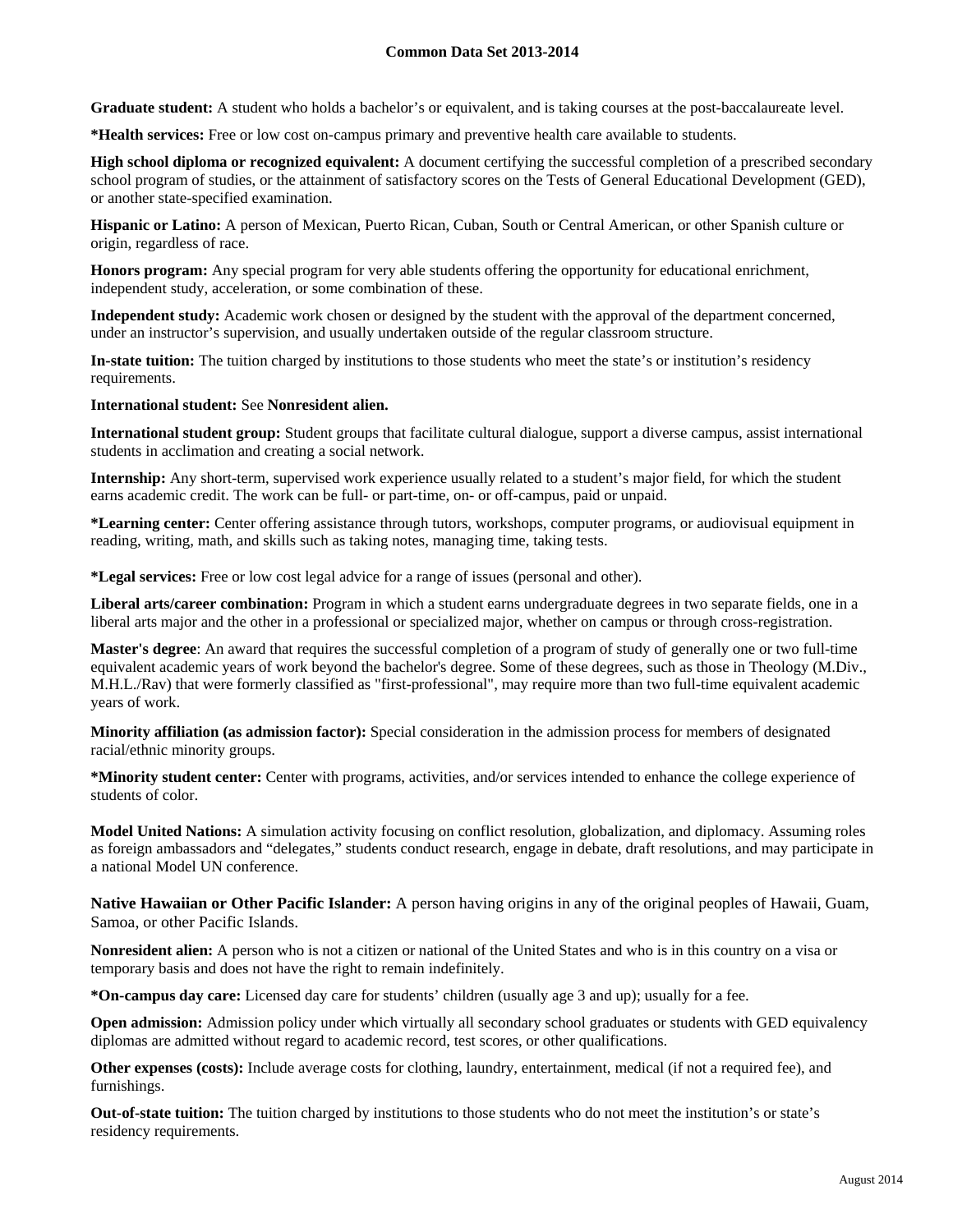**Part-time student (undergraduate):** A student enrolled for fewer than 12 credits per semester or quarter, or fewer than 24 contact hours a week each term.

**\*Personal counseling**: One-on-one or group counseling with trained professionals for students who want to explore personal, educational, or vocational issues.

**Post-baccalaureate certificate:** An award that requires completion of an organized program of study requiring 18 credit hours beyond the bachelor's; designed for persons who have completed a baccalaureate degree but do not meet the requirements of academic degrees carrying the title of master.

**Post-master's certificate:** An award that requires completion of an organized program of study of 24 credit hours beyond the master's degree but does not meet the requirements of academic degrees at the doctoral level.

**Postsecondary award, certificate, or diploma:** Includes the following three IPEDS definitions for postsecondary awards, certificates, and diplomas of varying durations and credit/contact hour requirements—

*Less Than 1 Academic Year:* Requires completion of an organized program of study at the postsecondary level (below the baccalaureate degree) in less than 1 academic year (2 semesters or 3 quarters) or in less than 900 contact hours by a student enrolled full-time.

*At Least 1 But Less Than 2 Academic Years:* Requires completion of an organized program of study at the postsecondary level (below the baccalaureate degree) in at least 1 but less than 2 full-time equivalent academic years, or designed for completion in at least 30 but less than 60 credit hours, or in at least 900 but less than 1,800 contact hours.

*At Least 2 But Less Than 4 Academic Years:* Requires completion of an organized program of study at the postsecondary level (below the baccalaureate degree) in at least 2 but less than 4 full-time equivalent academic years, or designed for completion in at least 60 but less than 120 credit hours, or in at least 1,800 but less than 3,600 contact hours.

**Private institution:** An educational institution controlled by a private individual(s) or by a nongovernmental agency, usually supported primarily by other than public funds, and operated by other than publicly elected or appointed officials.

**Private for-profit institution:** A private institution in which the individual(s) or agency in control receives compensation, other than wages, rent, or other expenses for the assumption of risk.

**Private nonprofit institution:** A private institution in which the individual(s) or agency in control receives no compensation, other than wages, rent, or other expenses for the assumption of risk. These include both independent nonprofit schools and those affiliated with a religious organization.

### **Proprietary institution:** See **Private for-profit institution.**

**Public institution:** An educational institution whose programs and activities are operated by publicly elected or appointed school officials, and which is supported primarily by public funds.

**Quarter calendar system:** A calendar system in which the academic year consists of three sessions called quarters of about 12 weeks each. The range may be from 10 to 15 weeks. There may be an additional quarter in the summer.

**Race/ethnicity:** Category used to describe groups to which individuals belong, identify with, or belong in the eyes of the community. The categories do not denote scientific definitions of anthropological origins. A person may be counted in only one group.

**Race/ethnicity unknown:** Category used to classify students or employees whose race/ethnicity is not known and whom institutions are unable to place in one of the specified racial/ethnic categories.

**Religious affiliation/commitment (as admission factor):** Special consideration given in the admission process for affiliation with a certain church or faith/religion, commitment to a religious vocation, or observance of certain religious tenets/lifestyle.

**\*Religious counseling:** One-on-one or group counseling with trained professionals for students who want to explore religious problems or issues.

**\*Remedial services:** Instructional courses designed for students deficient in the general competencies necessary for a regular postsecondary curriculum and educational setting.

**Required fees:** Fixed sum charged to students for items not covered by tuition and required of such a large proportion of all students that the student who does NOT pay is the exception. Do not include application fees or optional fees such as lab fees or parking fees.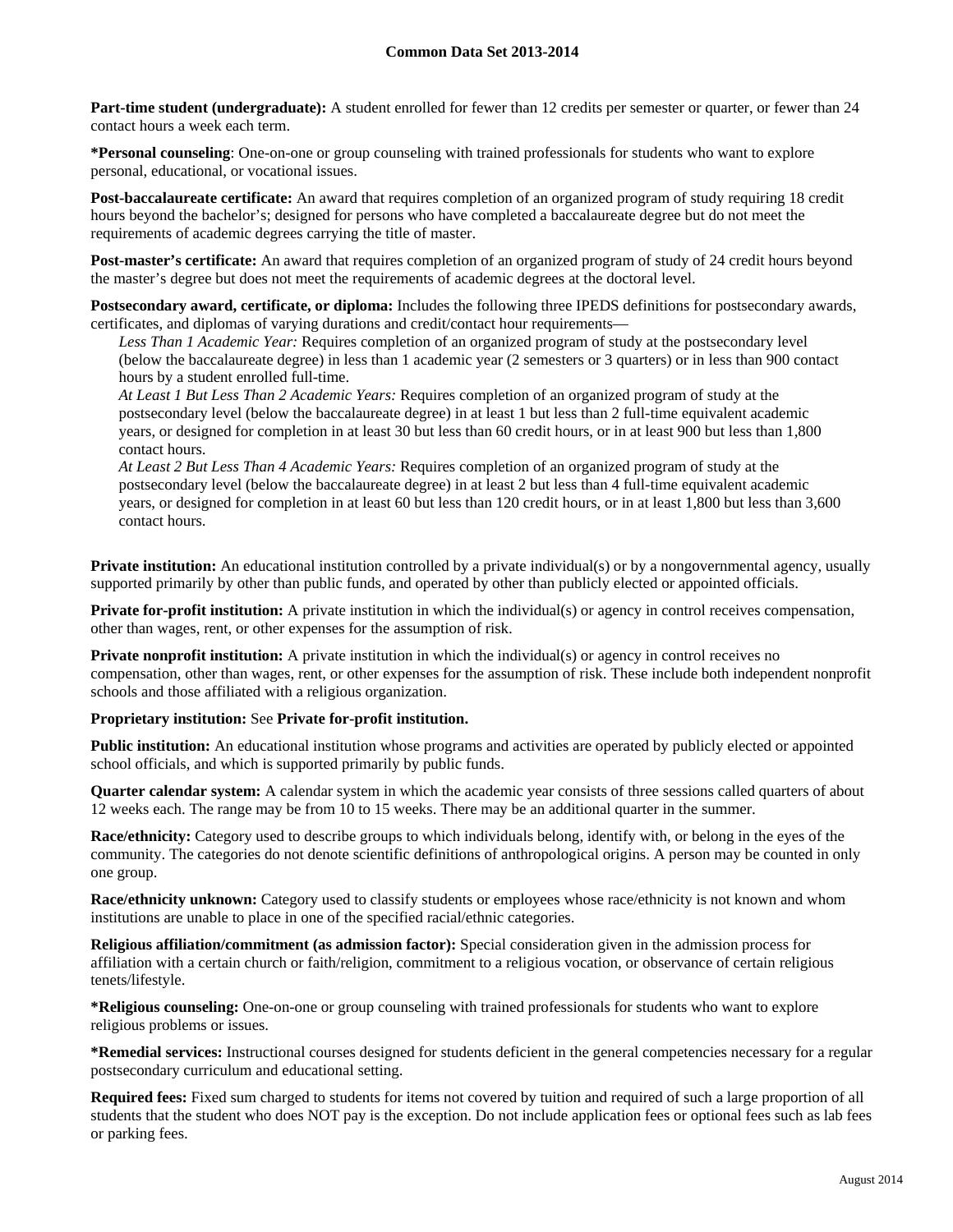**Resident alien or other eligible non-citizen:** A person who is not a citizen or national of the United States and who has been admitted as a legal immigrant for the purpose of obtaining permanent resident alien status (and who holds either an alien registration card [Form I-551 or I-151], a Temporary Resident Card [Form I-688], or an Arrival-Departure Record [Form I-94] with a notation that conveys legal immigrant status, such as Section 207 Refugee, Section 208 Asylee, Conditional Entrant Parolee or Cuban-Haitian).

**Room and board (charges)—on campus:** Assume double occupancy in institutional housing and 19 meals per week (or maximum meal plan).

**Secondary school record (as admission factor):** Information maintained by the secondary school that may include such things as the student's high school transcript, class rank, GPA, and teacher and counselor recommendations.

**Semester calendar system:** A calendar system that consists of two semesters during the academic year with about 16 weeks for each semester of instruction. There may be an additional summer session.

**Student-designed major:** A program of study based on individual interests, designed with the assistance of an adviser.

**Study abroad:** Any arrangement by which a student completes part of the college program studying in another country. Can be at a campus abroad or through a cooperative agreement with some other U.S. college or an institution of another country.

**\*Summer session:** A summer session is shorter than a regular semester and not considered part of the academic year. It is not the third term of an institution operating on a trimester system or the fourth term of an institution operating on a quarter calendar system. The institution may have 2 or more sessions occurring in the summer months. Some schools, such as vocational and beauty schools, have year-round classes with no separate summer session.

**Talent/ability (as admission factor):** Special consideration given to students with demonstrated talent/abilities in areas of interest to the institution (e.g., sports, the arts, languages, etc.).

**Teacher certification program:** Program designed to prepare students to meet the requirements for certification as teachers in elementary, middle/junior high, and secondary schools.

**Transfer applicant:** An individual who has fulfilled the institution's requirements to be considered for admission (including payment or waiving of the application fee, if any) and who has previously attended another college or university and earned college-level credit.

**Transfer student:** A student entering the institution for the first time but known to have previously attended a postsecondary institution at the same level (e.g., undergraduate). The student may transfer with or without credit.

**Transportation (costs):** Assume two round trips to student's hometown per year for students in institutional housing or daily travel to and from your institution for commuter students.

**Trimester calendar system:** An academic year consisting of 3 terms of about 15 weeks each.

**Tuition:** Amount of money charged to students for instructional services. Tuition may be charged per term, per course, or per credit.

**\*Tutoring:** May range from one-on-one tutoring in specific subjects to tutoring in an area such as math, reading, or writing. Most tutors are college students; at some colleges, they are specially trained and certified.

Unit: a standard of measurement representing hours of academic instruction (e.g., semester credit, quarter credit, contact hour).

**Undergraduate:** A student enrolled in a four- or five-year bachelor's degree program, an associate degree program, or a vocational or technical program below the baccalaureate.

**\*Veteran's counseling:** Helps veterans and their dependents obtain benefits for their selected program and provides certifications to the Veteran's Administration. May also provide personal counseling on the transition from the military to a civilian life.

**\*Visually impaired:** Any person whose sight loss is not correctable and is sufficiently severe as to adversely affect educational performance.

**Volunteer work (as admission factor):** Special consideration given to students for activity done on a volunteer basis (e.g., tutoring, hospital care, working with the elderly or disabled) as a service to the community or the public in general.

Wait list: List of students who meet the admission requirements but will only be offered a place in the class if space becomes available.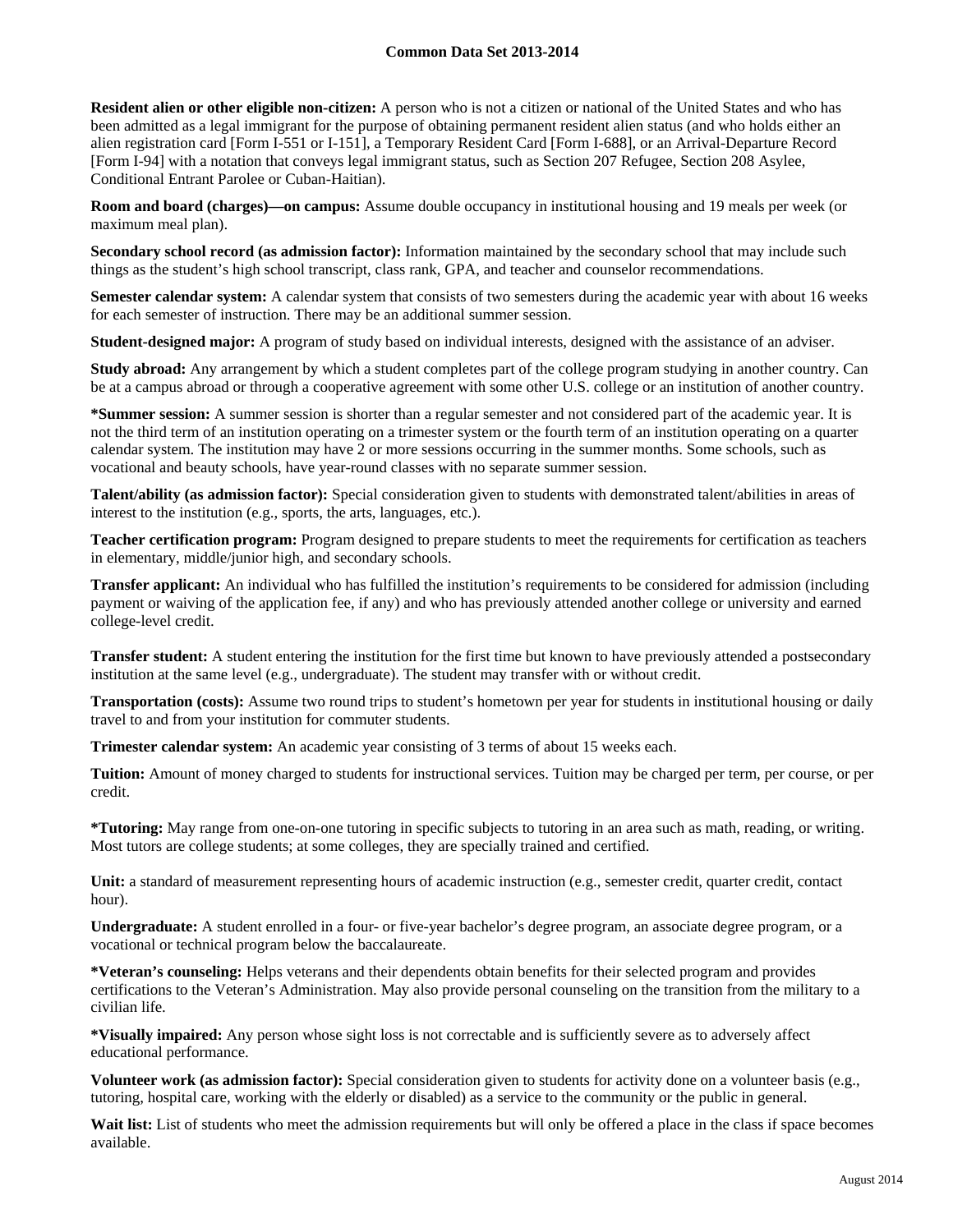**Weekend college:** A program that allows students to take a complete course of study and attend classes only on weekends.

**White:** A person having origins in any of the original peoples of Europe, the Middle East, or North Africa.

**\*Women's center:** Center with programs, academic activities, and/or services intended to promote an understanding of the evolving roles of women.

**Work experience (as admission factor):** Special consideration given to students who have been employed prior to application, whether for relevance to major, demonstration of employment-related skills, or as explanation of student's academic and extracurricular record.